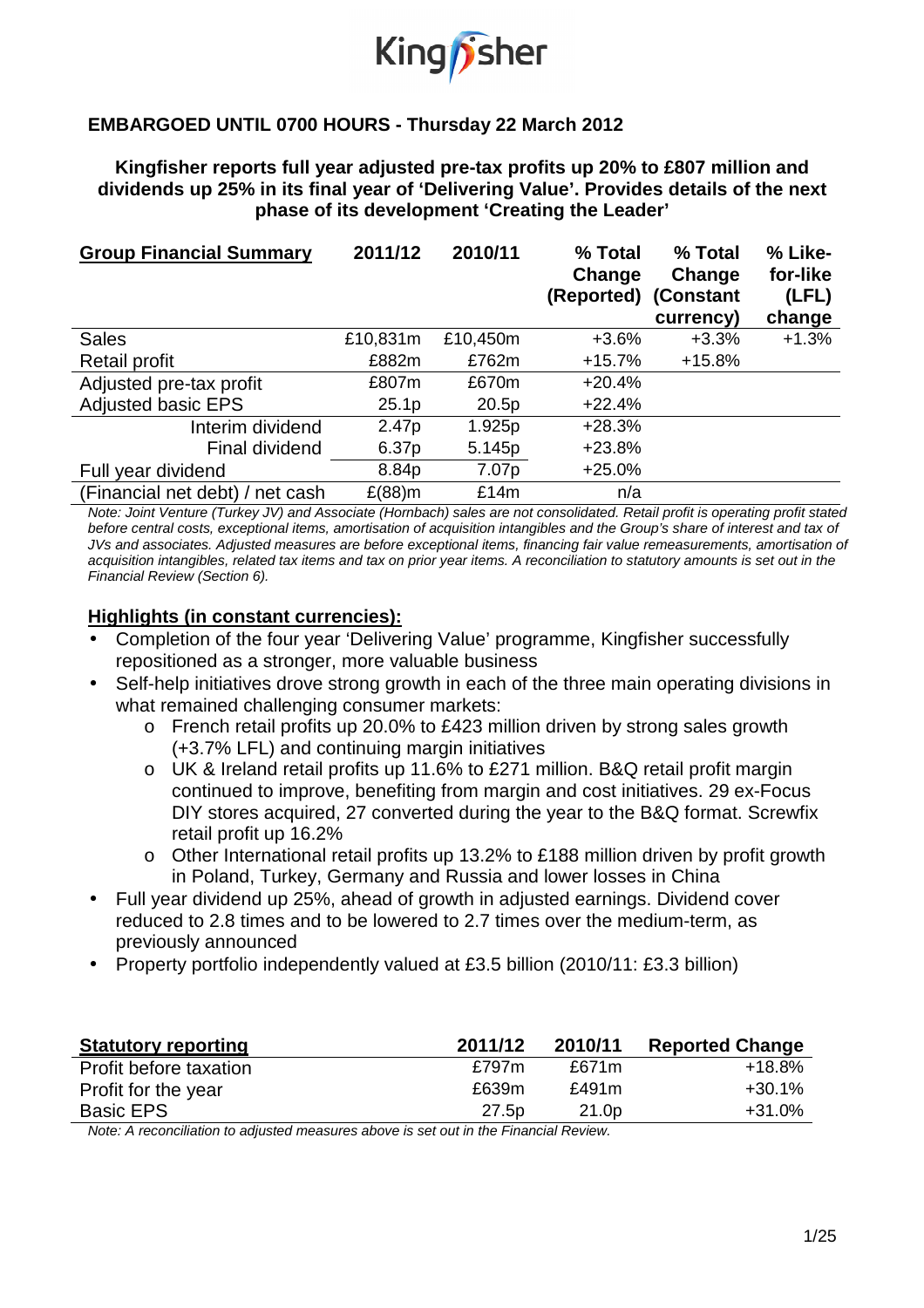

## **Ian Cheshire, Group Chief Executive, said:**

"I am pleased we have delivered another year of strong profit growth, our third such year in a row. In what remain challenging times for our customers, these results are testament to the dedication of our talented colleagues around the world. Our relentless focus on the self-help initiatives that formed our four year 'Delivering Value' programme has borne fruit, generating a significant increase in the value of our business for shareholders.

"We have much more to do, but I believe Kingfisher is now well on the way to fulfilling its potential as the industry leader in home improvement. This is an exciting prospect for both our colleagues and our shareholders. Industry leadership will bring with it an outperformance in sales, profit and economic return, making Kingfisher a more valuable business.

"Today we are embarking on the next phase of this journey. Our 'Creating the Leader' programme will see us emerge as a world-class retailer, helping customers have better, more sustainable homes.

"Whilst the immediate economic outlook remains uncertain, we face the future in robust shape and with our successful self-help approach now embedded in the way we do business."

### **Enquiries:**

| Ian Harding, Group Communications Director | 020 7644 1029 |
|--------------------------------------------|---------------|
| Sarah Gerrand, Head of Investor Relations  | 020 7644 1032 |
| Nigel Cope, Head of Media Relations        | 020 7644 1030 |
| Clare Haines, Media Relations Officer      | 020 7644 1286 |
| <b>Brunswick</b>                           | 020 7404 5959 |

Further copies of this announcement can be downloaded from www.kingfisher.com or viewed on the Kingfisher IR iPad App available for free at the Apple App store.

We can also be followed on twitter @kingfisherplc.

A video interview with Ian Cheshire and Kevin O'Byrne is available on the website.

The remainder of this release is broken down into six main sections:

- 1) Strategic update
- 2) 2011/12 Trading review
- 3) Detailed 'Delivering Value' milestones achieved for the four years to Jan 2012
- 4) Country data as at 28 January 2012
- 5) 2011/12 full year operational review by geography
- 6) Financial Review

Note: Part 2 of the announcement contains the condensed Financial Statements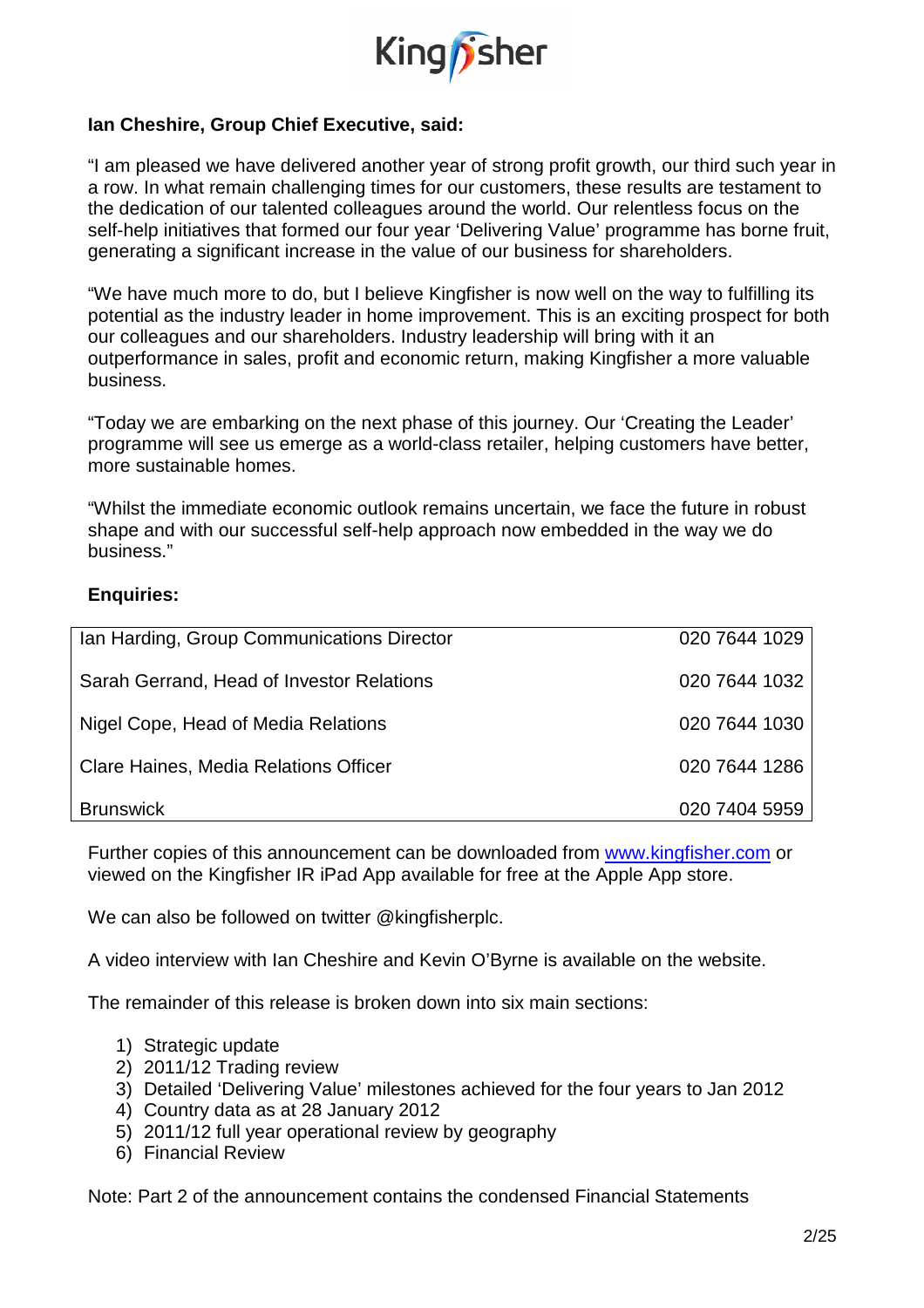

# **Section 1 STRATEGIC UPDATE**

### **Delivering Value**

February 2008 – January 2012

In 2008 we announced our aim to create a step change in shareholder value. The new management team introduced a four year programme of self-help initiatives known as 'Delivering Value' which targeted an improvement in cash returns from every part of the Group. The seven steps that constituted the 'Delivering Value' programme have been a great success during what has been a particularly challenging period for all retailers.

As a result Kingfisher is now a significantly stronger, higher returning business with an improved customer offer. Since the start of 'Delivering Value' (31 January 2008 to 19 March 2012) Kingfisher's stock market valuation has more than doubled from £3.4 billion to £7.2 billion and Total Shareholder Return has been 126.4% (FTSE 100: 16.2%).

A detailed list of the milestones achieved under the seven step plan is listed in section 3 of this release but in summary, since the start of the programme in January 2008, we have:

#### • **Improved our profitability**

- o Adjusted pre-tax profit more than doubled, up from £357 million in 2007/08 to £807 million in 2011/12
- o Retail profit margin up 290bps to 8.1%
- o Grown adjusted basic EPS by 137%

### • **Generated higher returns on capital**

- o Improved the Group's standard return on capital from 5.8% in 2008/09 to 10.7%, now ahead of the cost of capital
- o 2011/12 Kingfisher Economic Profit of £131 million (2007/08: £109 million  $loss^{(1)}$

#### • **Grown responsibly**

- $\circ$  Made our business more sustainable, CO<sub>2</sub> emissions down 25%
- o Helped our customers make their homes more sustainable with sales of 'Eco' products broadly doubling since 2008/09 to £1.4 billion

### • **Strengthened our foundations**

- o Reduced financial net debt from £1.6 billion at reported exchange rates to £88 million and improved our credit rating metrics
- o Expanded and modernised the business, investing £1.4 billion to grow and improve our offer for customers, securing better future prospects for our shareholders and employees
- o Developed a high quality direct sourcing capability, growing our annual direct sourced shipments from \$821 million to \$1,456 million, now representing around 15% of our total Group sales

Our success is built on the positive engagement of our colleagues right across the Group. Kingfisher today is managed in a more unified way with collective responsibility for our performance. A series of internal networks bring together our international teams to work on common group goals, a new approach known internally as 'One Team'.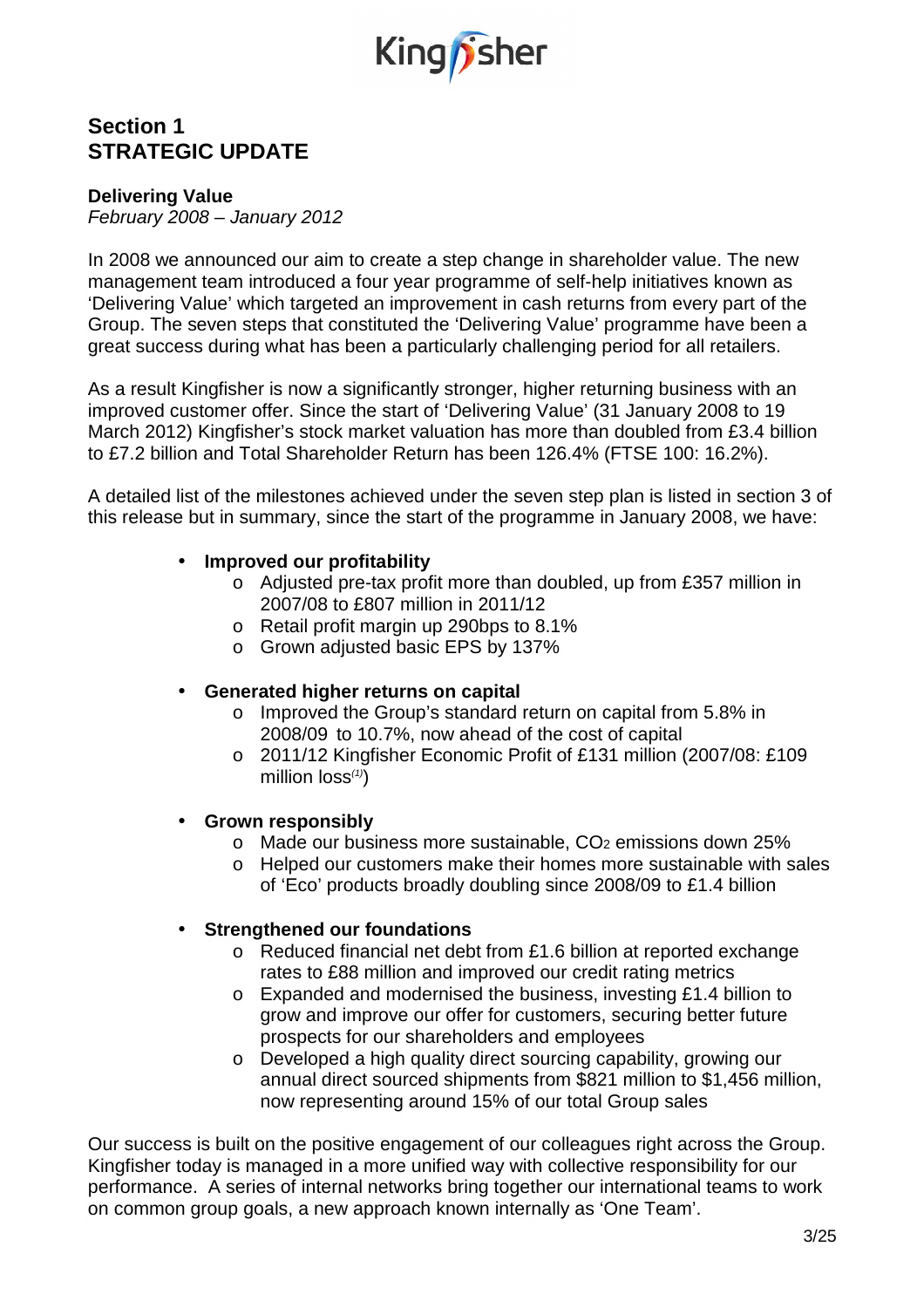

# **Creating the leader**

February 2012 onwards

We start this new and exciting phase with a clear sense of purpose and new ambition, having now repositioned Kingfisher as a stronger business in the attractive home improvement market.

Our unique contribution as a business to our customers is that we can harness our international scale, sourcing capability, our heritage as a leader in sustainability and our home improvement experience to bring new, more sustainable and more affordable products to market. By also providing our customers with project advice and new shopping channels to complement our stores we will make it easier for them to adapt their homes to their evolving needs. Our shorthand for describing this new purpose is "Better Homes, Better Lives".

By working towards this purpose we will unlock more benefit for all our stakeholders; a more valuable business for our shareholders, a better partner for our suppliers, a more secure and brighter future for our colleagues and a more sustainable business for our local communities.

In March 2011 we set out the key elements of the 'Creating the Leader' phase that will form the cornerstones of our strategy for the coming years. In September 2011 we announced more details on the opportunity and the progress we have made with common ranging. In February 2012 we announced changes to the roles and responsibilities of the Group Executive team to provide the right organisational leadership for the future. Today we are providing more detail including announcing eight specific steps that make up the new medium term plan, along with their associated key success measures and short term milestones.

**EASIER** (Aim: become the world's expert at making home improvement easier for customers, thereby growing our like-for-like sales and our market share).

#### **1. Making it easier for our customers to improve their home**  Measure: LFL sales growth

- Key work streams
	- o Keeping prices low and competitive
	- o Easier products to use
	- o Easier stores to shop
	- o DIY education & advice
	- o Online research, design and forums
	- o De-mystify 'eco' for the home
- 2012/13 milestones
	- o Complete UK roll out of DIY training classes
	- o Launch B&Q You Tube channel with 'how to' video instructions for the most popular DIY projects
	- o Test new formats in UK, France, Turkey, Russia & China
	- o Prepare for the UK's 'Green Deal'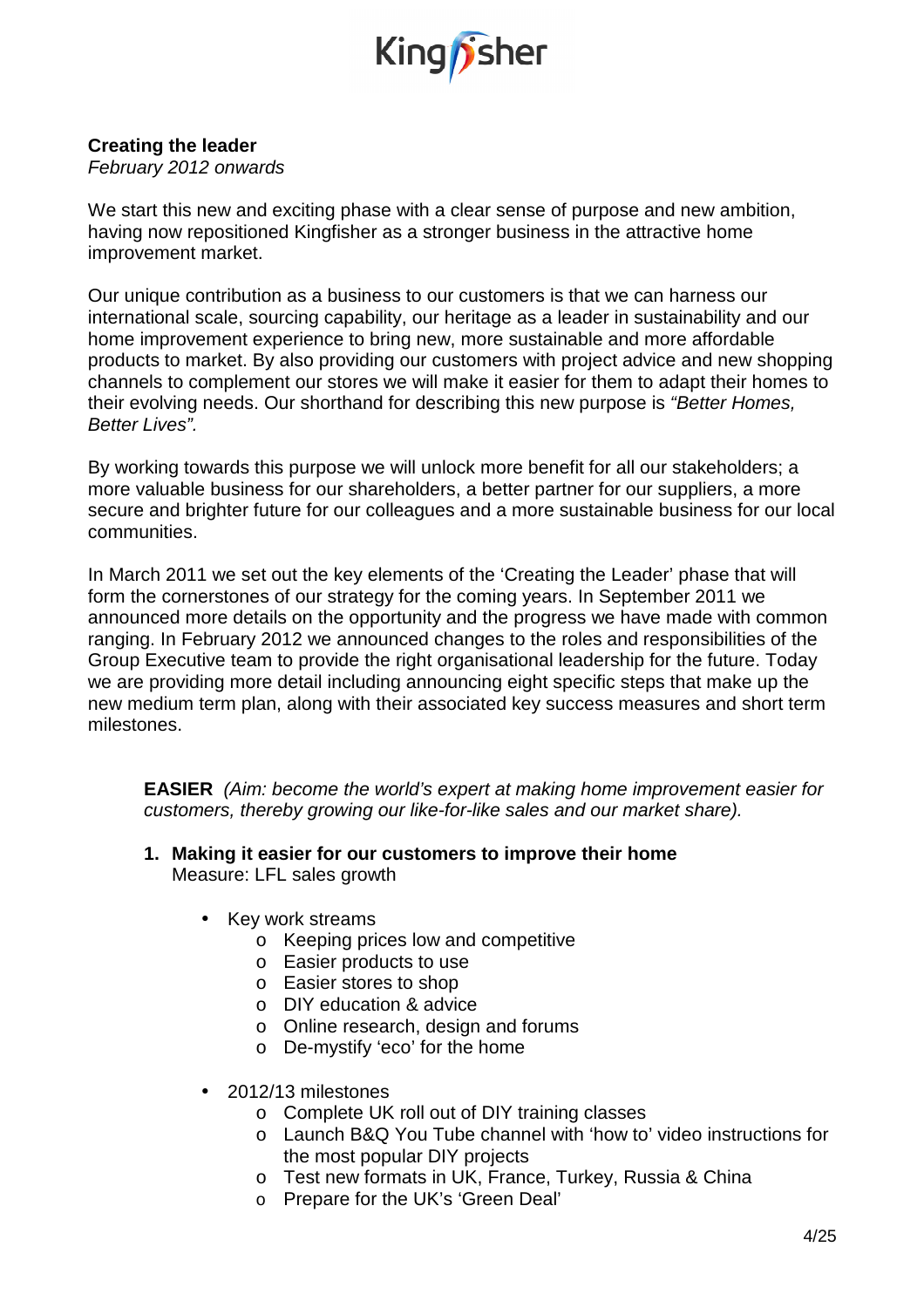

A revenue investment of £20 million over the next two years will be made training colleagues, developing new products and services and on legal and technical advice in preparation for the launch of the UK government's 'Green Deal' later this year.

#### **2. Giving our customers more ways to shop**  Measure: Unique web users

- Key work streams
	- o Group multi-channel platform
	- o Smartphone & tablets
	- o Click, pay & collect in store
- 2012/13 milestones
	- o Launch Screwfix mobile click, pay & collect offer
	- o Develop a Group multi-channel platform and implement first in 'TradePoint'
	- o Upgrade B&Q's online offer
	- o Trial 'click & collect' in Castorama France

**COMMON** (Aim: use our scale to accelerate innovation and make home improvement more affordable for our customers whilst boosting our profitability).

### **3. Building innovative common brands**

Measure: Of all product sales, 50% to be common (versus c.2% today) and 35% to be direct sourced (versus 15% today). Note: common means same product or same supplier where common product is not possible e.g. electrical extension cable which is the same supplier but with different electrical sockets

- Key work streams
	- o Direct sourcing
	- o Common ranges
	- o New product innovation
	- o Coordinated range change
- 2012/13 milestones
	- o 18% of sales to be direct sourced
	- o 7% of sales to be common
	- o Double direct sourcing in our developing markets (Poland, Russia, Turkey & China)
	- o Extend 'Trade' common own brands in Screwfix and Brico Dépôt

### **4. Driving efficiency and effectiveness everywhere**

Measures: Retail profit margin

- Key work streams
	- o Supply chain efficiency
	- o Streamlining in-store processes
	- o Harmonisation of IT
	- o Goods not for resale (GNFR)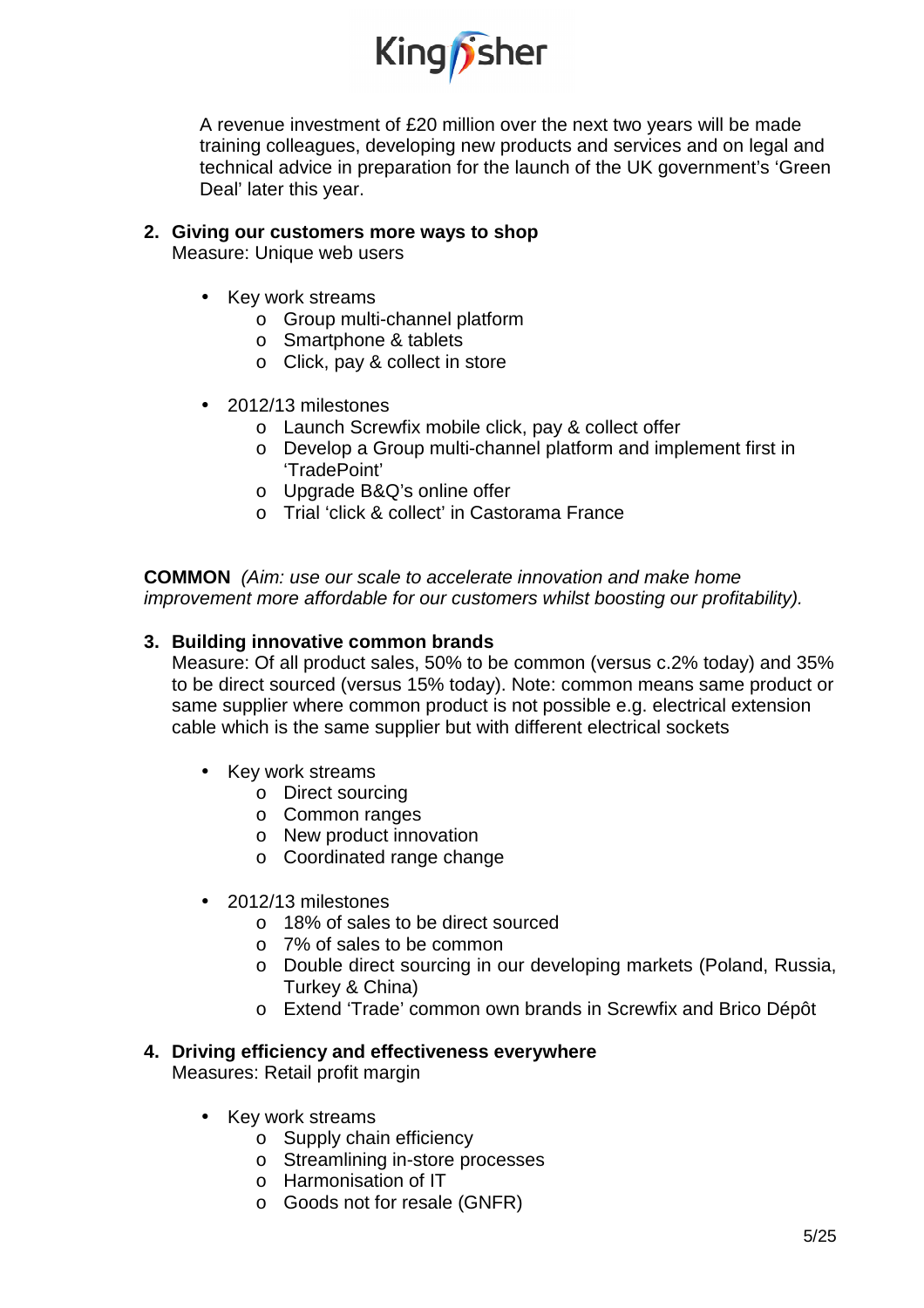

- 2012/13 milestones
	- o Develop a Group-wide stock forecasting and replenishment IT solution, implement first in B&Q UK
	- o GNFR savings from European-wide supply negotiations including marketing catalogue printing and store fixture and fittings costs

**EXPAND** (Aim: accelerate and improve profitable expansion)

- **5. Growing our presence in existing markets**  Measure: Kingfisher Economic Profit (KEP)
	- Key work streams
		- o Opening new stores
		- o Developing store formats
	- 2012/13 milestones
		- o Open 67 new stores (UK 50, France 2, Poland 6, Russia 2, Turkey 4 & Spain 3)
		- o Revamp and extend five Castorama France stores

# **6. Expanding in new and developing markets**

Measure: Kingfisher Economic Profit (KEP)

- Key work streams
	- o Research new territory entry
	- o Test a 'Do it For Me' (DFM) store format to complement our existing DIY and Trade formats
- 2012/13 milestones
	- o Test a DFM store format in China

### **ONE TEAM (**Aim: harness our talent, become a force for good)

- **7. Developing leaders and connecting people**  Measure: Engagement scores
	- Key work streams
		- o Kingfisher Academy
		- o Cross group networks
	- 2012/13 milestones
		- o Launch the Kingfisher Academy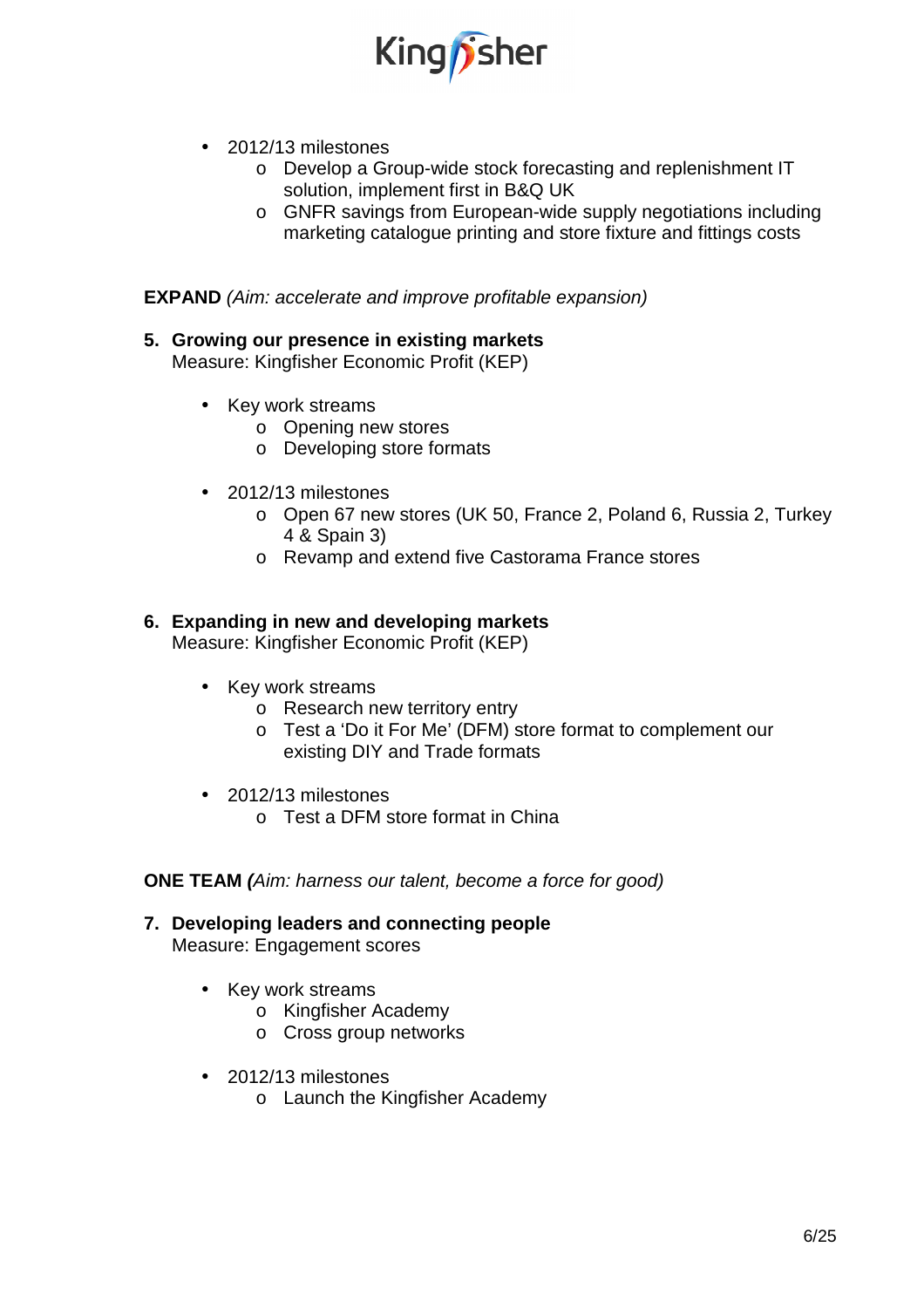

### **8. Sustainability: becoming 'Net Positive'**

Measure: 'Net Positive' scorecard

- Key work streams
	- o Timber
	- o Energy
	- o Communities
	- o Innovation
- 2012/13 milestones
	- o Launch 'Net Positive' and associated scorecard

### **Financial benefits**

Becoming the best at making home improvement easier for our customers whilst at the same time driving more commonality throughout our business will drive significant financial benefits.

Five years from now we expect to have largely completed the work streams announced today. Predicting the potential retail profit benefits from this programme today, when we don't know the economic conditions or competitive landscape we will face in five years is difficult. However, whatever the conditions, we believe our efforts will drive higher LFL sales, higher gross margin and more cost efficiencies than would have been delivered without this programme.

We anticipate that around two additional percentage points of LFL sales growth<sup> $(2)$ </sup>, one additional percentage point of gross margin (after reinvesting some sourcing gains into lower prices) and a one percentage point reduction in the cost to sales ratio will arise from this programme. In total, we estimate that this would create an additional £300 million of annualised retail profit in the fifth year, net of price reinvestment and based on the size of the business and market conditions today.

 $(1)$ constant currencies

 $^{(2)}$ adding profit at the gross margin rate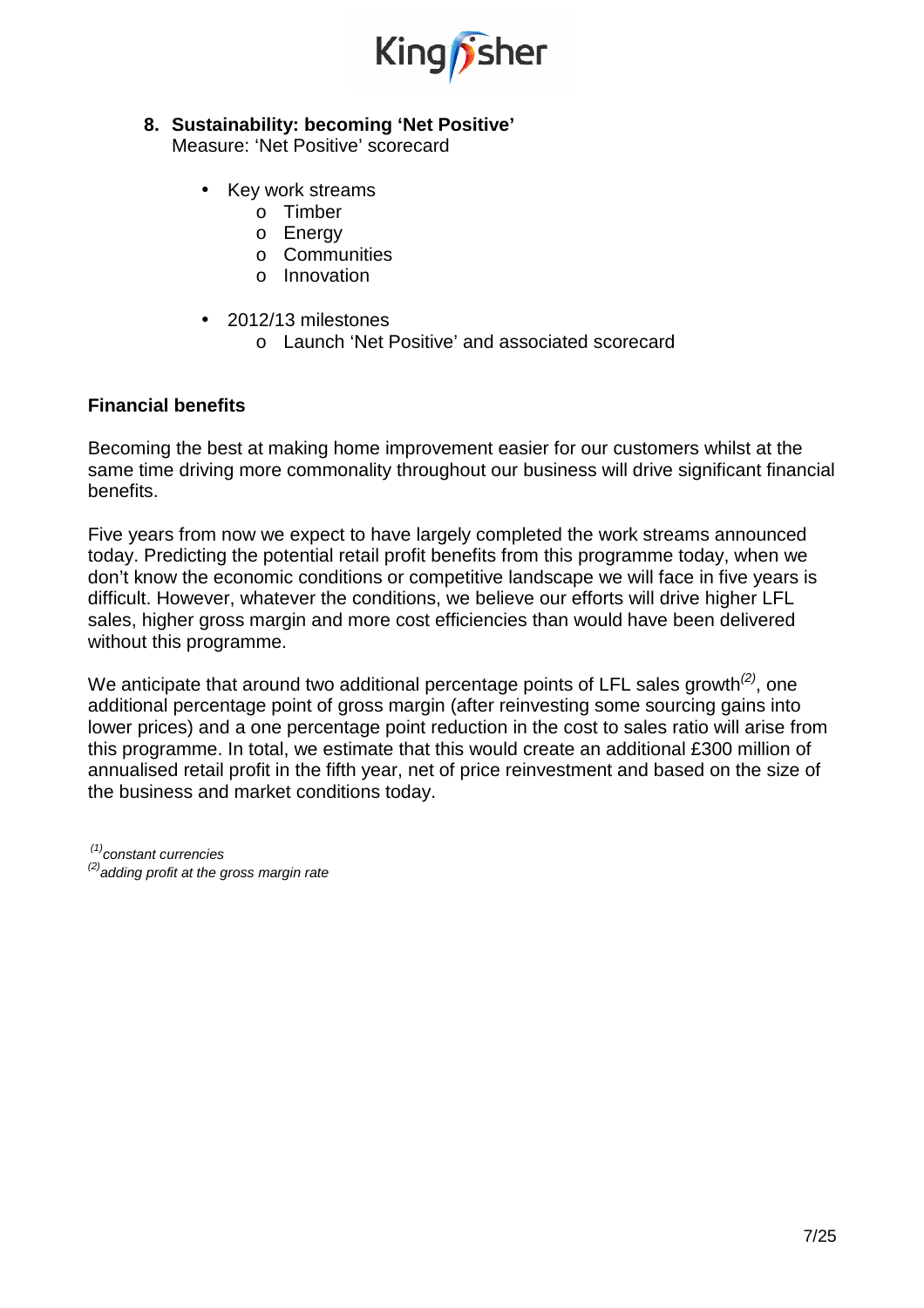

# **Section 2 2011/12 TRADING REVIEW**

### **FRANCE**

| Sales £m                | 2011/12 | 2010/11 | % Reported<br>Change | % Constant<br>Change | $%$ LFL<br><b>Change</b> |
|-------------------------|---------|---------|----------------------|----------------------|--------------------------|
| France                  | 4,470   | 4,204   | 6.3%                 | 4.8%                 | 3.7%                     |
|                         |         |         |                      |                      |                          |
| <b>Retail profit £m</b> | 2011/12 | 2010/11 | % Reported           | % Constant           |                          |
|                         |         |         | Change               | Change               |                          |
| France                  | 423     | 348     | 21.7%                | 20.0%                |                          |

France comprises Castorama and Brico Dépôt **All trading commentary below is in constant currencies** 

### **Kingfisher France**

Kingfisher France continued to outperform the market with self-help initiatives driving sales ahead 4.8% to £4.5 billion (+3.7% LFL, +4.0% on a comparable store basis). According to Banque de France data, sales for the home improvement market  $(1)$  were up 2.7%. Across the two businesses, two new stores were opened, four were relocated and two revamped, adding around 2% new space.

Retail profit grew by 20.0% to £423 million driven by the strong sales growth, higher gross margins (+60 basis points) from increased direct sourcing and continued buying optimisation benefits and a £7 million one-off release of a provision no longer required.

**Castorama** total sales grew by 3.9% to £2.4 billion (+3.2% LFL, +3.6% on a comparable store basis) supported by continued progress with its store modernisation programme (2/3 of total selling space now completed), new range introductions and the innovative 'Do-it-Smart' marketing campaign aimed at making home improvement projects easier for customers.

Sales across outdoor and indoor categories were up a similar amount with sales of new decorative, bathroom and storage ranges, supported by new catalogues, performing particularly well.

**Brico Dépôt**, which more specifically targets trade professionals and heavy DIYers, delivered total sales growth of 5.9% to £2.1 billion (+4.4% LFL). The trade market  $(2)$ , improved by 3.9% compared to the prior year following a pick-up in new housing starts and planning consents. $(3)$ 

Self-help initiatives to drive sales and footfall continued to progress well including a continued extensive programme of range refreshment, more 'arrivages' promotions (rolling programme of one-off special buys) and the re-launch of the Brico Dépôt 'Le Book' pocketsized catalogue early in the year to reinforce Brico Dépôt's value credentials. New ranges introduced last year (e.g. kitchen and power tools) performed particularly well (+5% LFL).

 $^{(1)}$ Banque de France data (Feb 2011- Jan 2012) including relocated and extended stores, excludes heavier trade market.  $^{(2)}$ Private building market Jan-Dec 2011 according to UNIBAL

 $^{(3)}$ Service de l'observation et des statistiques Jan 2012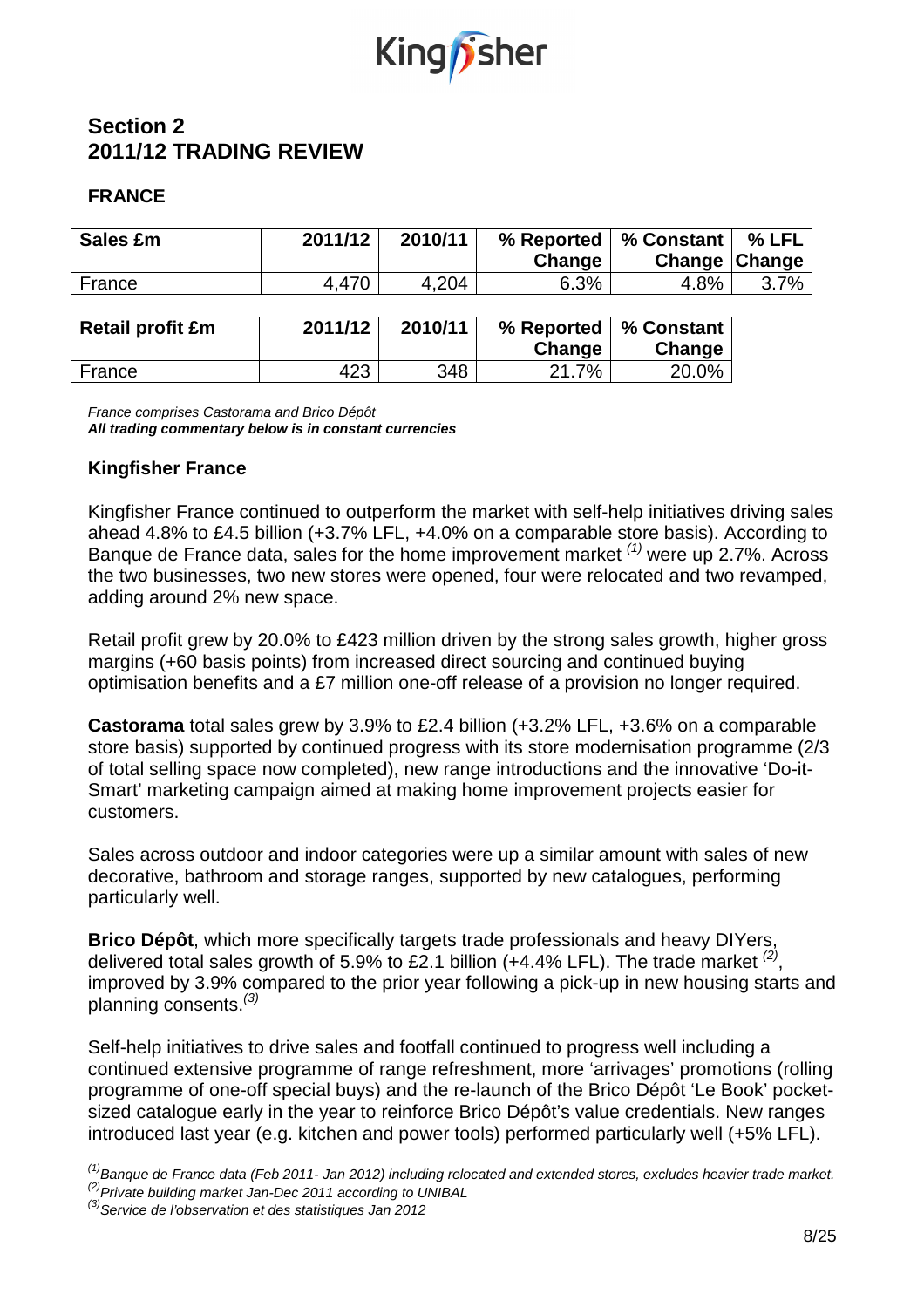

#### **UK & IRELAND**

| Sales £m                | 2011/12 | 2010/11 | % Reported | % Constant | $%$ LFL |
|-------------------------|---------|---------|------------|------------|---------|
|                         |         |         | Change     | Change     | Change  |
| UK & Ireland            | 4,338   | 4,333   | 0.1%       | 0.1%       | (1.4)%  |
|                         |         |         |            |            |         |
| <b>Retail profit £m</b> | 2011/12 | 2010/11 | % Reported | % Constant |         |
|                         |         |         | Change     | Change     |         |
| UK & Ireland            | 271     | 243     | 11.6%      | 11.6%      |         |

UK & Ireland comprises B&Q in the UK & Ireland and Screwfix **All trading commentary below is in constant currencies** 

## **Kingfisher UK & Ireland**

Total sales grew by 0.1% to £4.3 billion (-1.4% LFL) in a continuing challenging consumer environment which saw Focus DIY, the UK's fourth largest DIY operator with 177 stores, close during the year. Retail profit grew by 11.6% benefiting from continued gross margin and cost initiatives.

GfK market data for the UK's leading home improvement retailers<sup>(1)</sup> was down around 3% across the year whereas the trade market<sup>(2)</sup> declined by  $7\%$ .

**B&Q UK & Ireland's** total sales were down 0.9% (-1.8% LFL) to £3.8 billion with outdoor product sales up around 1% and indoor product sales down around 3%.

The new in-store trade-only 'TradePoint' offer continues to grow and attract new trade professional customers with around 800,000 registered by the end of the year, four times the number previously registered with the B&Q Trade Discount Card. This growing database enables B&Q to identify and directly market to this important customer segment for the first time.

Retail profit grew by 10.9% to £238 million. Gross margin was up 30 basis points against tough comparatives (2010/11: +110 basis points) benefitting from sales of higher margin products and more direct sourcing. A strong focus on operating cost efficiencies also continued with costs (SG&A $^{(3)}$ ) percentage to sales held broadly flat across the year despite high general inflation.

During H1 Kingfisher paid £24 million to buy up to 31 leasehold properties from the administrator of Focus DIY. Following regulatory approval and discussions with landlords, 27 reopened in the B&Q format in H2 for a capital cost of around £15 million and are trading well. An additional £11 million exceptional charge was also incurred integrating the stores before they opened.

(Note: of the 177 Focus DIY stores trading before its administration, 29 were subsequently acquired by Kingfisher, 13 by other home improvement businesses and the remaining 135 were closed).

**Screwfix** grew total sales by 8.2% (+1.9% LFL) to £518 million in a challenging smaller tradesman market<sup>(2)</sup>. Continuing initiatives which helped to drive market share gains included new ranges (e.g. safety and work wear), the addition of specialist trade desks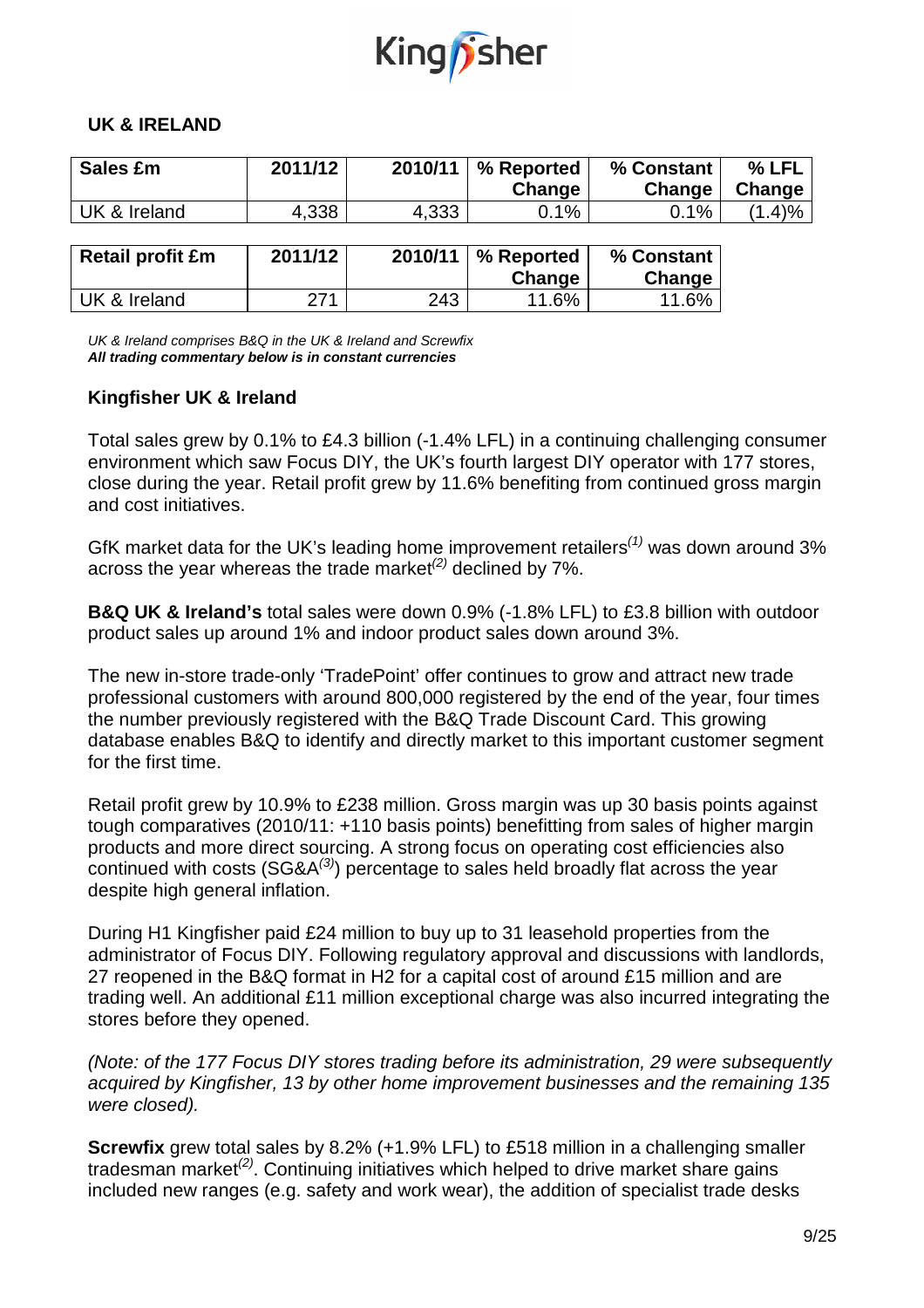

exclusive to plumbers and electricians within Screwfix outlets, and the continued roll out of new outlets.

During H1 Screwfix developed and successfully trialled a smaller format outlet (400 sq m compared with the typical 700 sq m) in order to access smaller or more densely populated urban catchments. As a result, Screwfix accelerated its UK expansion plans beyond the 20 new outlets originally planned at the start of the year. As a result, 53 net new outlets were opened during the year, 42 in the newer, smaller format. Screwfix now operates 215 outlets in total which now account for around two-thirds of total sales.

Retail profit was up 16.2% to £33 million, reflecting the strong sales growth, more direct sourcing, distribution efficiencies and continued tight cost control.

- $<sup>(1)</sup>$ GfK data includes new space added but excludes private retailers e.g. IKEA and smaller independents</sup>
- $^{(2)}$ Based on the Builders' Merchants Federation lightside trade data Jan-Dec 2011
- $^{(3)}$ Selling, General and Administrative Expenses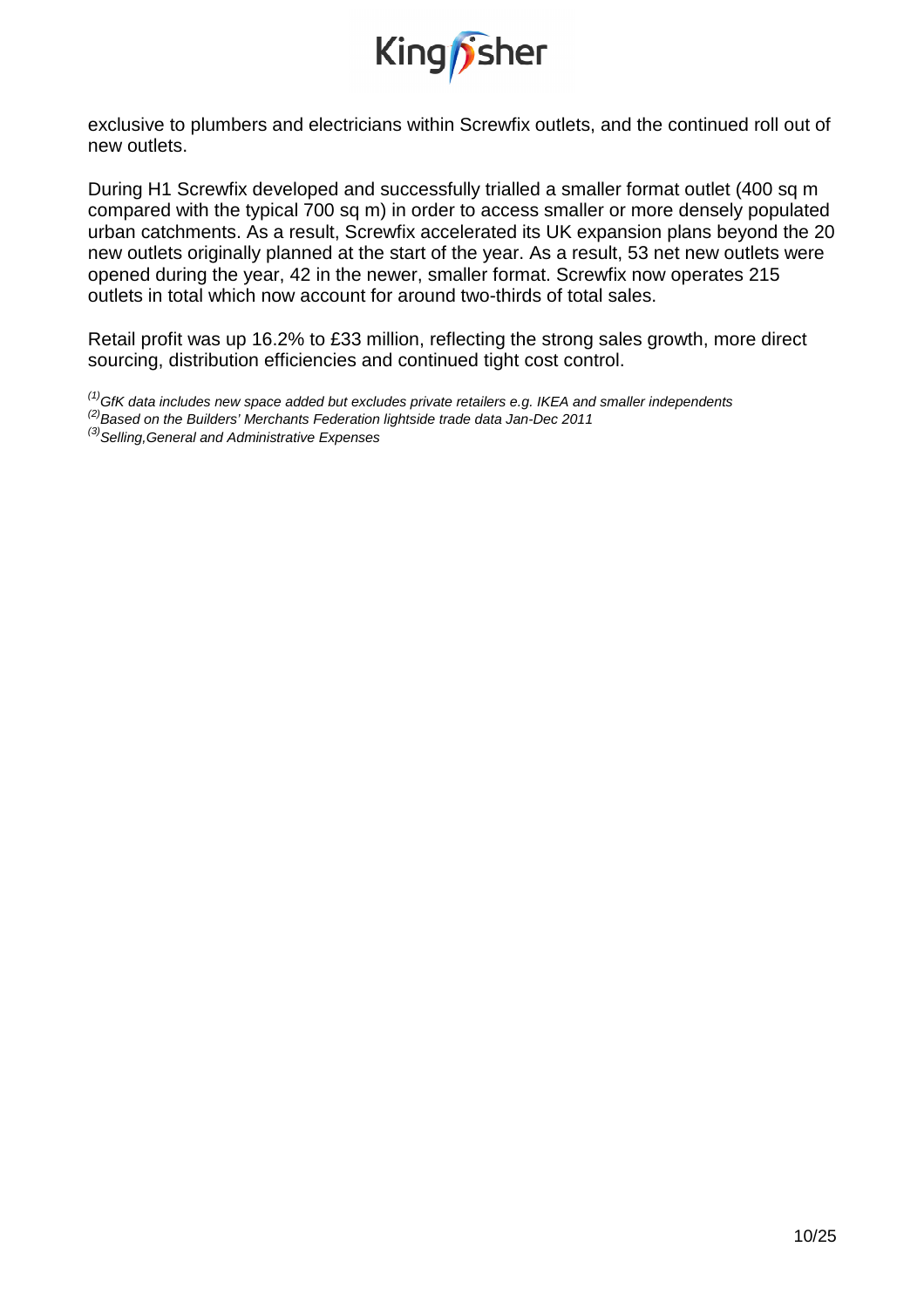

### **OTHER INTERNATIONAL**

| Sales £m                | 2011/12 | 2010/11 | % Reported<br>Change | % Constant<br>Change | $%$ LFL<br>Change |
|-------------------------|---------|---------|----------------------|----------------------|-------------------|
| Other International     | 2,023   | 1,913   | 5.8%                 | 7.3%                 | 2.2%              |
|                         |         |         |                      |                      |                   |
| <b>Retail profit £m</b> | 2011/12 | 2010/11 | % Reported           | % Constant           |                   |
|                         |         |         | Change               | Change               |                   |
| Other International     | 188     | 171     | 9.5%                 | 13.2%                |                   |

Other International comprises Poland, China, Spain, Russia, Turkey JV and Hornbach in Germany. Joint Venture (Turkey JV) and Associate (Hornbach) sales are not consolidated **All trading commentary below is in constant currencies** 

**Other International** total sales increased by 7.3% to £2.0 billion (+2.2% LFL). Retail profit was up 13.2% to £188 million driven by profit growth in Poland, Turkey, Germany and Russia and lower losses in China.

During 2011/12, 17 net new stores opened, eight in Poland, four in Russia, six in Turkey and one rationalisation in China, adding around 10% new space. A further 15 new stores are planned for 2012/13, including six in Poland, two in Russia, four in Turkey and three in Spain, adding around 7% new space.

In **Eastern Europe** sales in **Poland** were up 6.2% (+1.5% LFL) to £1,094 million. Expanded decorative ranges and a stronger performance in the building category all boosted sales and profits. Retail profit was up 3.8% to £135 million reflecting the sales growth with gross margins benefiting (+30 basis points) from more direct sourcing and buying scale benefits and continued tight cost control. In **Russia** sales grew by 34.6% to £321 million reflecting new store openings and strong LFL growth (+14.9% LFL). In **Turkey**, Kingfisher's 50% JV, Koçtaş, grew retail profit by 13.1% to £14 million reflecting strong sales growth (+5.9% LFL), more direct sourcing benefiting gross margins and tight cost control.

Elsewhere, in **Spain** the Brico Dépôt business continued to grow sales in a tough market with sales up 6.3% (+4.0% LFL) to £242 million. **Hornbach**, in which Kingfisher has a 21% economic interest, grew its retail profit contribution by 6.0% to £33 million (2010/11: £31 million).

**B&Q China** sales declined 6.0% to £366 million (-4.5% LFL) reflecting one less store and a more challenging housing market than anticipated (down  $16\frac{1}{10}$ ). Losses of £3 million for the year were significantly reduced on the prior year (2010/11: £8 million loss) reflecting continued tight cost management and the annualising of sub-let rental income.

 $^{(1)}$  New property transaction sales for China's 13 largest cities Jan 2011-Dec 2011 according to the China Real Estate Exchange Center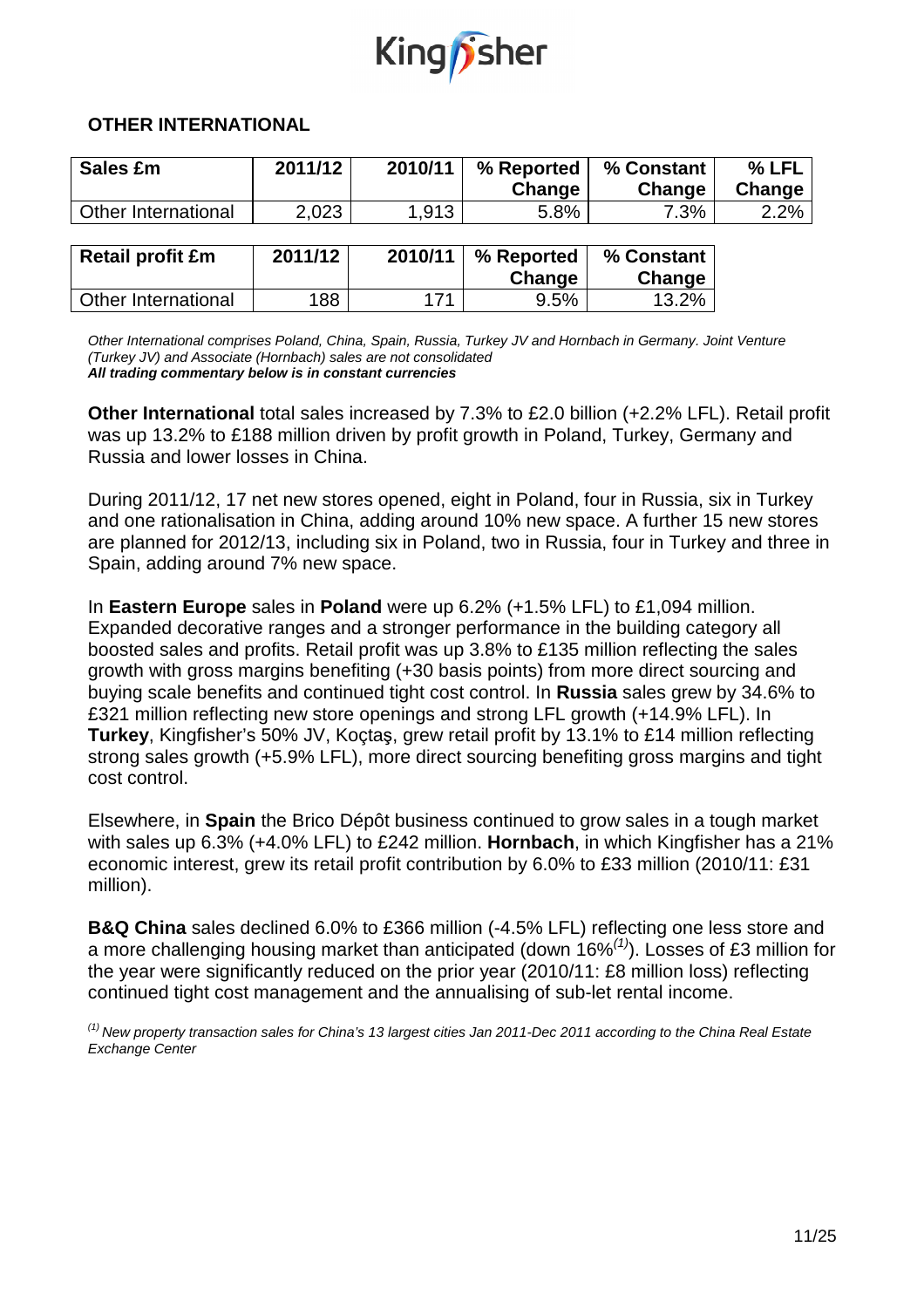

# **Section 3 DETAILED 'DELIVERING VALUE' MILESTONES ACHIEVED FOR THE FOUR YEARS TO JAN 2012**

# **1. Driving up B&Q UK & Ireland's profit**

- B&Q retail profit up 83% despite market decline
- Retail profit margin up 300bps to 6.2%, on track to achieve a sustainable 7% margin, supported by:
	- o Distribution efficiencies
	- o Shrinkage reduction
	- o More direct sourcing
	- o Cost efficiency programme
- Store estate updated
- Stringent store standards operating successfully
- Over 60% of colleagues achieved retail qualifications (NVQs or City & Guilds)

# **2. Exploiting our UK Trade opportunity**

- Combined trade sales of over £1bn
- New trade offer ('TradePoint') added to all B&Q stores, 800,000 trade professionals registered
- Developed and expanded Screwfix
	- o Opened 122 new Screwfix outlets (taking the total to 215)
	- o Added specialist trade counters exclusive to plumbers and electricians
	- o Group 'centre of excellence' for multi-channel developments
	- o Launched a 15 minute 'click, collect & go' offer

# **3. Expanding our total French business**

- Sales up  $10\%^{(1)}$ , profits up  $42\%^{(1)}$
- Retail profit margin up 210bps to 9.5% supported by:
	- o Buying optimisation benefits
		- o Shrinkage reduction
		- o More direct sourcing
- Added 12% net new space
- Castorama modernisation accelerated
	- o 66% of stores now in modern format, up from 42% in 2007/08
	- o Innovative 'Do-it-Smart' programme launched

# **4. Rolling out in Eastern Europe**

- Sales up 71%<sup>(1)</sup> to £1.7 billion<sup>(2)</sup>, profits up 62%<sup>(1)</sup>
- Opened 59 net new stores, +85% net new space
	- o 25 in Poland, 21 in Turkey and 13 in Russia
- Opened new distribution facilities in Poland and Turkey to unlock future direct sourcing and distribution benefits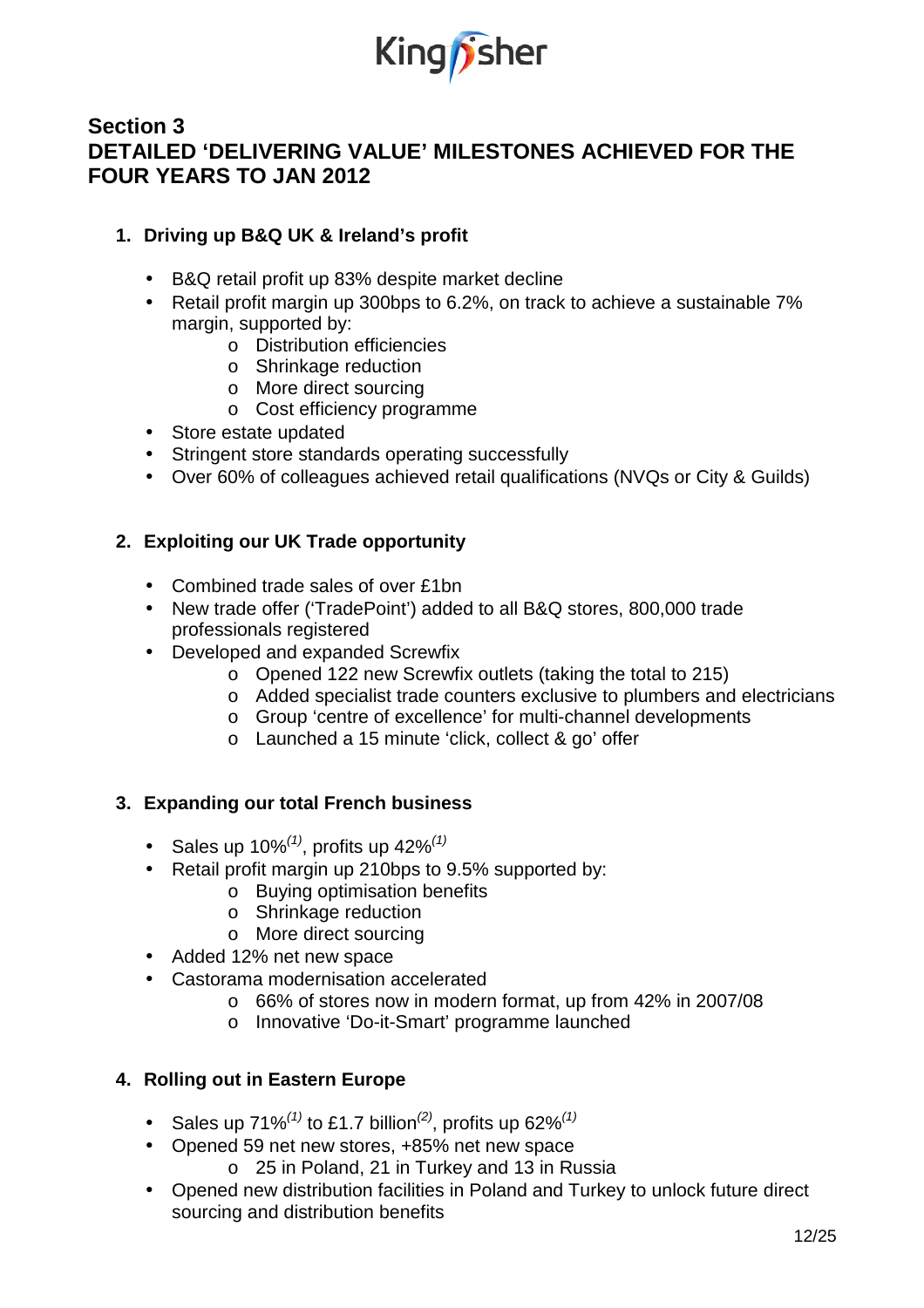

# **5. Turning around B&Q China**

- Losses significantly reduced despite lower sales
	- $\circ$  2008/09: loss of £63 million<sup>(1)</sup>
	- $\circ$  2011/12: loss of £3 million
- Cash neutral
- Store portfolio rationalised from 63 to 40 stores, 16 downsized
- New, smaller format in development

## **6. Growing Group sourcing**

- Direct sourcing shipments up 77%
- Established 11 Group-wide common own brands
	- o Replacing most of the 150+ local own brands
	- o Enabling investment in innovation and prices
- Invested in sourcing, innovation and brand management design capabilities

## **7. Reducing working capital**

- Reduced working capital by £427 million<sup>(3)</sup>
- Average payment terms on direct sourced product extended by 56 days to 90 days

 $(1)$  constant currencies

 $(2)$  including 100% of the sales of the Turkey JV

(3) excluding £260m negative impact of French LME, the legislative changes shortening French payment terms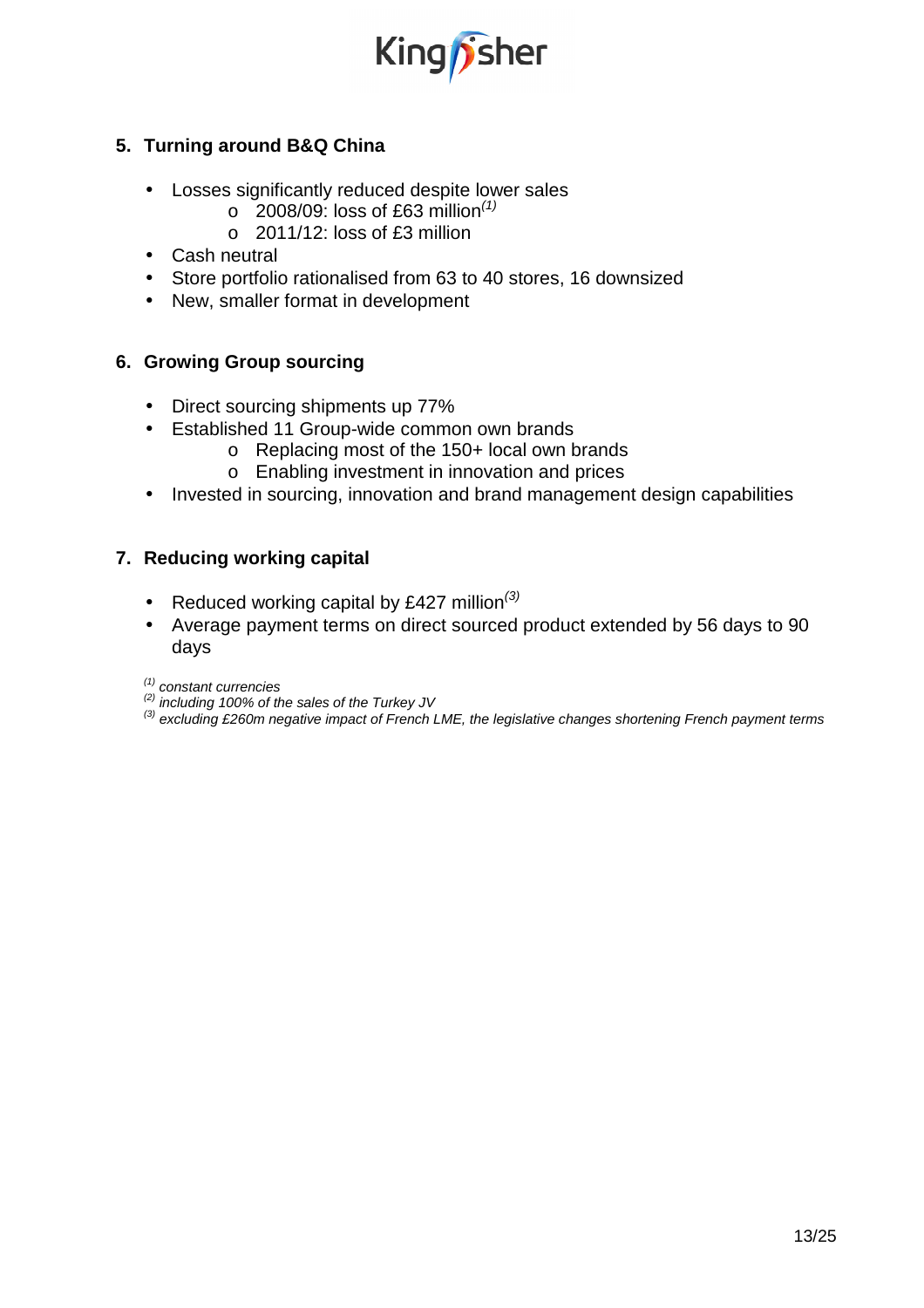

# **Section 4 COUNTRY DATA – AS AT 28 JANUARY 2012**

|                                 | <b>Store</b> | <b>Selling space</b> | <b>Employees</b> | Long-term     |
|---------------------------------|--------------|----------------------|------------------|---------------|
|                                 | numbers      | (000s sq.m.)         | (FTE)            | store targets |
| Castorama                       | 103          | 1,060                | 11,088           | 110           |
| <b>Brico Dépôt</b>              | 102          | 565                  | 6,680            | 130           |
| <b>Total France</b>             | 205          | 1,625                | 17,768           | 240           |
| <b>B&amp;Q UK &amp; Ireland</b> | 357          | 2,577                | 23,502           | 360           |
| <b>Screwfix</b>                 | 215          | 16                   | 3,545            | 390           |
| <b>Total UK &amp; Ireland</b>   | 572          | 2,593                | 27,047           | 750           |
| Poland                          | 67           | 492                  | 10,278           | 125           |
| China                           | 40           | 333                  | 4,897            | To be decided |
| Spain                           | 17           | 100                  | 891              | 100           |
| Russia                          | 18           | 161                  | 2,687            | 60            |
| Turkey JV                       | 36           | 191                  | 3,310            | 100           |
| <b>Total Other</b>              | 178          | 1,277                | 22,063           | 385           |
| <b>International</b>            |              |                      |                  |               |
| <b>Total</b>                    | 955          | 5,495                | 66,878           | 1,375         |

# **Section 5 2011/12 FULL YEAR OPERATIONAL REVIEW BY GEOGRAPHY**

|                            | <b>Sales</b>  | % Total              | % Total                          | % Like-<br>for-like | Retail<br><b>Profit</b> | % Total              | % Total                          |
|----------------------------|---------------|----------------------|----------------------------------|---------------------|-------------------------|----------------------|----------------------------------|
|                            | 2011/12<br>£m | Change<br>(Reported) | Change<br>(Constant<br>currency) | (LFL)<br>Change     | 2011/12<br>£m           | Change<br>(Reported) | Change<br>(Constant<br>currency) |
| France $(1)$               | 4,470         | 6.3%                 | 4.8%                             | 3.7%                | 423                     | 21.7%                | 20.0%                            |
| UK & Ireland $(2)$         | 4,338         | 0.1%                 | 0.1%                             | (1.4)%              | 271                     | 11.6%                | 11.6%                            |
| Other<br>International (3) | 2,023         | 5.8%                 | 7.3%                             | 2.2%                | 188                     | 9.5%                 | 13.2%                            |
| <b>Total Group</b>         | 10,831        | 3.6%                 | 3.3%                             | 1.3%                | 882                     | 15.7%                | 15.8%                            |

Note: Joint Venture (Turkey JV) and Associate (Hornbach) sales are not consolidated. Retail profit is operating profit stated before central costs, exceptional items, amortisation of acquisition intangibles and the Group's share of interest and tax of JVs and associates.

- (1) Castorama and Brico Dépôt.
- (2) B&Q in the UK & Ireland and Screwfix.
- (3) Poland, China, Spain, Russia, Turkey JV and Hornbach in Germany.

2011/12:  $£1 = 1.15$  euro (2010/11:  $£1 = 1.17$  euro),  $£1 = 4.80$  Polish zloty (2010/11:  $£1 = 4.65$  Polish zloty),  $£1 = 10.31$ Chinese renminbi (2010/11: £1 = 10.41 Chinese renminbi)

### **Company Profile:**

**Kingfisher plc** is Europe's leading home improvement retail group and the third largest in the world, with 955 stores in eight countries in Europe and Asia. Its main retail brands are B&Q, Castorama, Brico Dépôt and Screwfix. Kingfisher also has a 50% joint venture business in Turkey with Koç Group, and a 21% interest in, and strategic alliance with Hornbach, Germany's leading large format DIY retailer.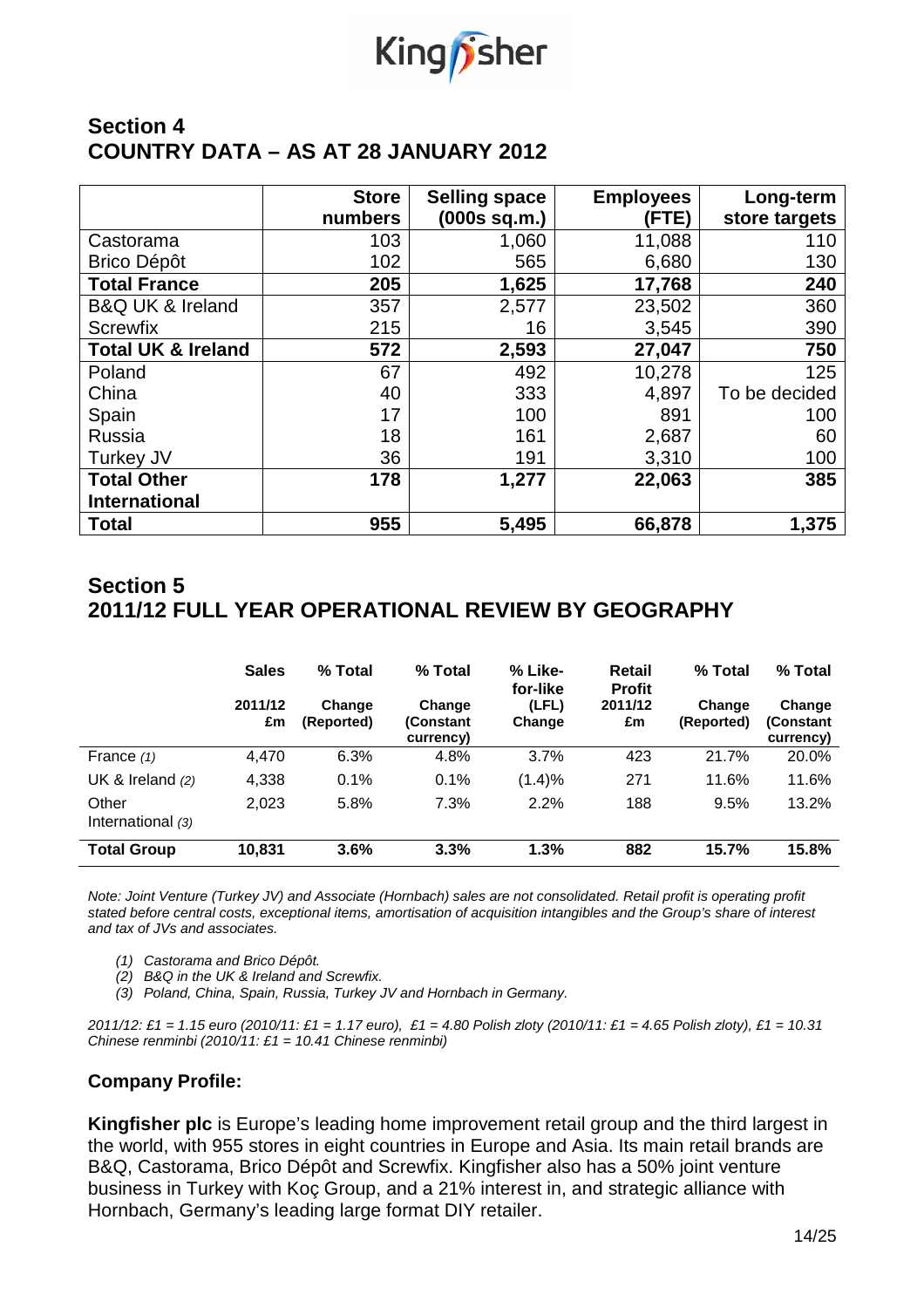

# **Section 6 2011/12 FINANCIAL REVIEW**

A summary of the reported financial results for the year ended 28 January 2012 is set out below:

|                                                | 2011/12<br>£m     | 2010/11<br>£m     | Increase |
|------------------------------------------------|-------------------|-------------------|----------|
| <b>Sales</b>                                   | 10,831            | 10.450            | 3.6%     |
| Adjusted pre-tax profit                        | 807               | 670               | 20.4%    |
| Profit before taxation after exceptional items | 797               | 671               | 18.8%    |
| Adjusted basic earnings per share              | 25.1 <sub>p</sub> | 20.5p             | 22.4%    |
| <b>Dividends</b>                               | 8.84p             | 7.07 <sub>p</sub> | 25.0%    |

A reconciliation of statutory profit to adjusted profit is set out below:

|                                                                          | 2011/12<br>£m | 2010/11<br>£m | Increase |
|--------------------------------------------------------------------------|---------------|---------------|----------|
| Profit before taxation                                                   | 797           | 671           | 18.8%    |
| <b>Exceptional items</b><br>Profit before exceptional items and taxation | 12<br>809     | 6<br>677      | 19.5%    |
| Financing fair value remeasurements                                      | (2)           |               |          |
| Adjusted pre-tax profit                                                  | 807           | 670           | 20.4%    |

Profit and EPS including all exceptional items for the year ended 28 January 2012 is set out below:

|                     | 2011/12 | 2010/11           | Increase |
|---------------------|---------|-------------------|----------|
| Profit for the year | £639m   | f491m             | 30.1%    |
| <b>Basic EPS</b>    | 27.5p   | 21.0 <sub>p</sub> | 31.0%    |

### **Overview**

Total **sales** grew 3.3% on a constant currency basis and by 3.6% to £10.8 billion on a reported rate basis. During the year, an additional 93 net new stores were opened taking the store network to 919 (excluding Turkey JV). This includes the impact of closing 2 stores across the Group, the opening of 27 ex-Focus stores in B&Q UK and 54 Screwfix trade counters in the UK. On a LFL basis, Group sales were up 1.3%.

**Retail profit** before exceptional items grew by 15.7% to £882 million, and by 15.1% to £870 million including exceptional items.

The net **interest** charge for the year was £10 million, down £17 million on the prior year. This is discussed further below.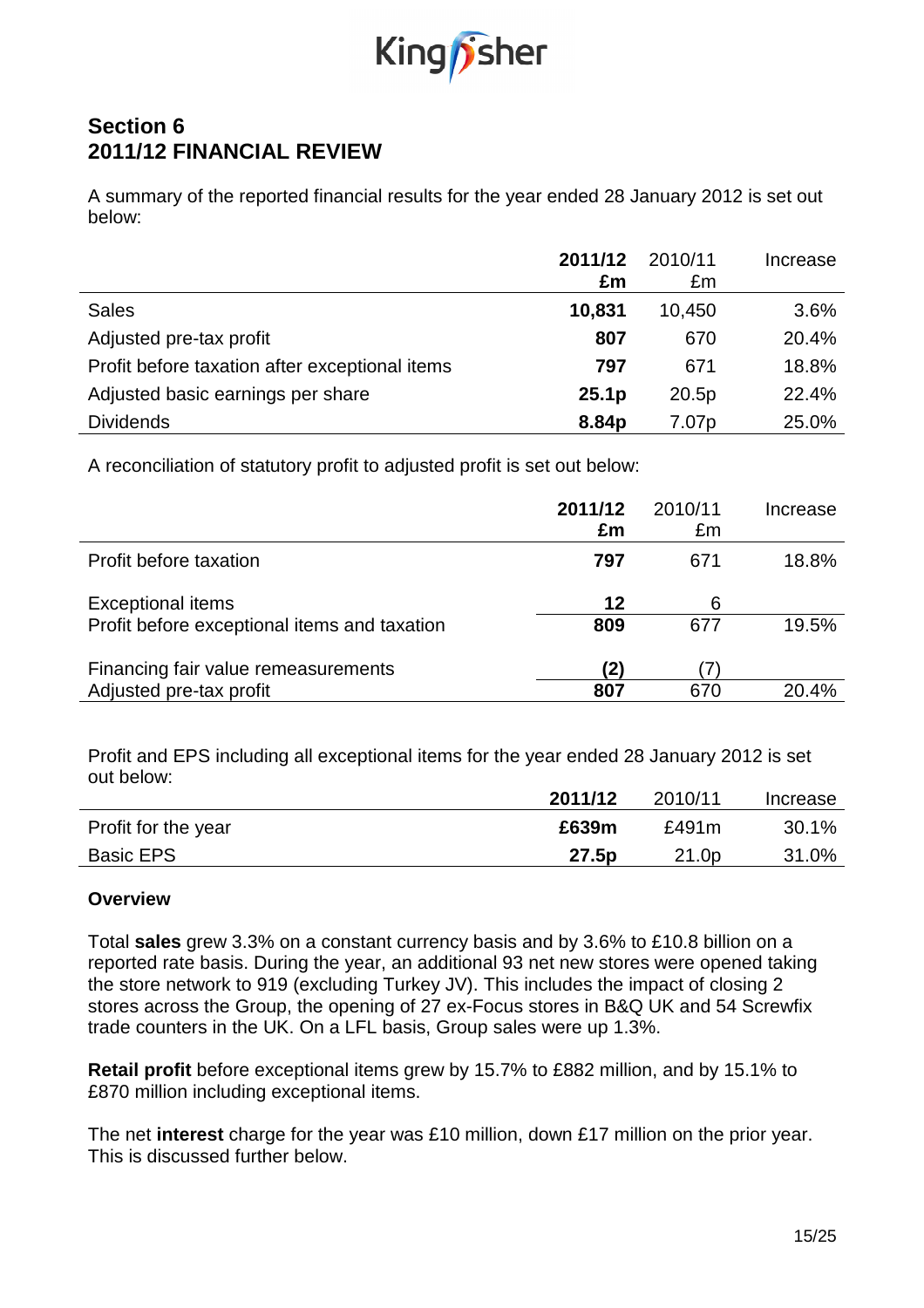

**Profit before tax** grew by 18.8% to £797 million as a result of continued improved trading in the year and a reduction in net finance costs. On a more comparable basis, which removes the impact of exceptional items and fair value remeasurements, **adjusted pretax** profit grew by 20.4% to £807 million.

**Profit for the year** grew by 30.1% to £639 million. This resulted in the Group recording a **basic EPS** of 27.5p which is up 6.5p (+31.0%) in the year.

#### **Interest**

Net interest has decreased by £17 million in the year. The breakdown is as follows:

|                                                            | 2011/12<br>£m | 2010/11<br>£m |
|------------------------------------------------------------|---------------|---------------|
| Cash                                                       |               |               |
| Interest on net debt                                       | (8)           | (25)          |
| <b>Non Cash</b>                                            |               |               |
| Interest return/(charge) on defined benefit pension scheme | 2             | (7)           |
| Unwinding of discount on provisions                        | (4)           | (3)           |
| Other                                                      | (2)           |               |
| <b>Underlying net interest</b>                             | (12)          | (34)          |
| Financing fair value remeasurements (FFVR*)                |               |               |
| <b>Statutory net interest</b>                              | (10)          | (27           |

\*FFVR represents changes in the fair value of financing derivatives, excluding interest accruals, offset by fair value adjustments to the carrying value of borrowings and other hedged items under fair value hedge relationships

Cash interest reduced by £17 million in the year to £8 million mainly as a result of having a full year's benefit of buying back debt during 2010/11. Non cash interest reduced by £5 million driven by the defined benefit pension scheme. As a result, the underlying net interest charge reduced by £22 million to £12 million.

Statutory net interest, which is stated after FFVR, reduced by £17 million to £10 million.

### **Taxation**

The underlying effective rate of tax, calculated on profit before exceptional items, prior year tax adjustments and the impact of rate changes is 28% (2010/11: 29%). The overall tax rate for the year is 20% (2010/11: 27%) which reflects a reassessment of various positions taken in prior years.

| <b>Effective tax rate calculation 2011/12</b> | <b>Profit</b><br>£m | Tax<br>£m | <b>Effective</b><br>rate $%$ |
|-----------------------------------------------|---------------------|-----------|------------------------------|
| Profit before tax and tax thereon             | 797                 | 158       | 20                           |
| Add exceptional loss and tax thereon          | 12                  |           |                              |
| Less prior year items                         |                     | 59        | $\overline{\phantom{0}}$     |
| Total                                         | 809                 | 224       | 28                           |

Kingfisher's effective tax rate is sensitive to the blend of tax rates and profits in the Group's various jurisdictions. Whilst we will continue to plan our tax affairs efficiently and adopt a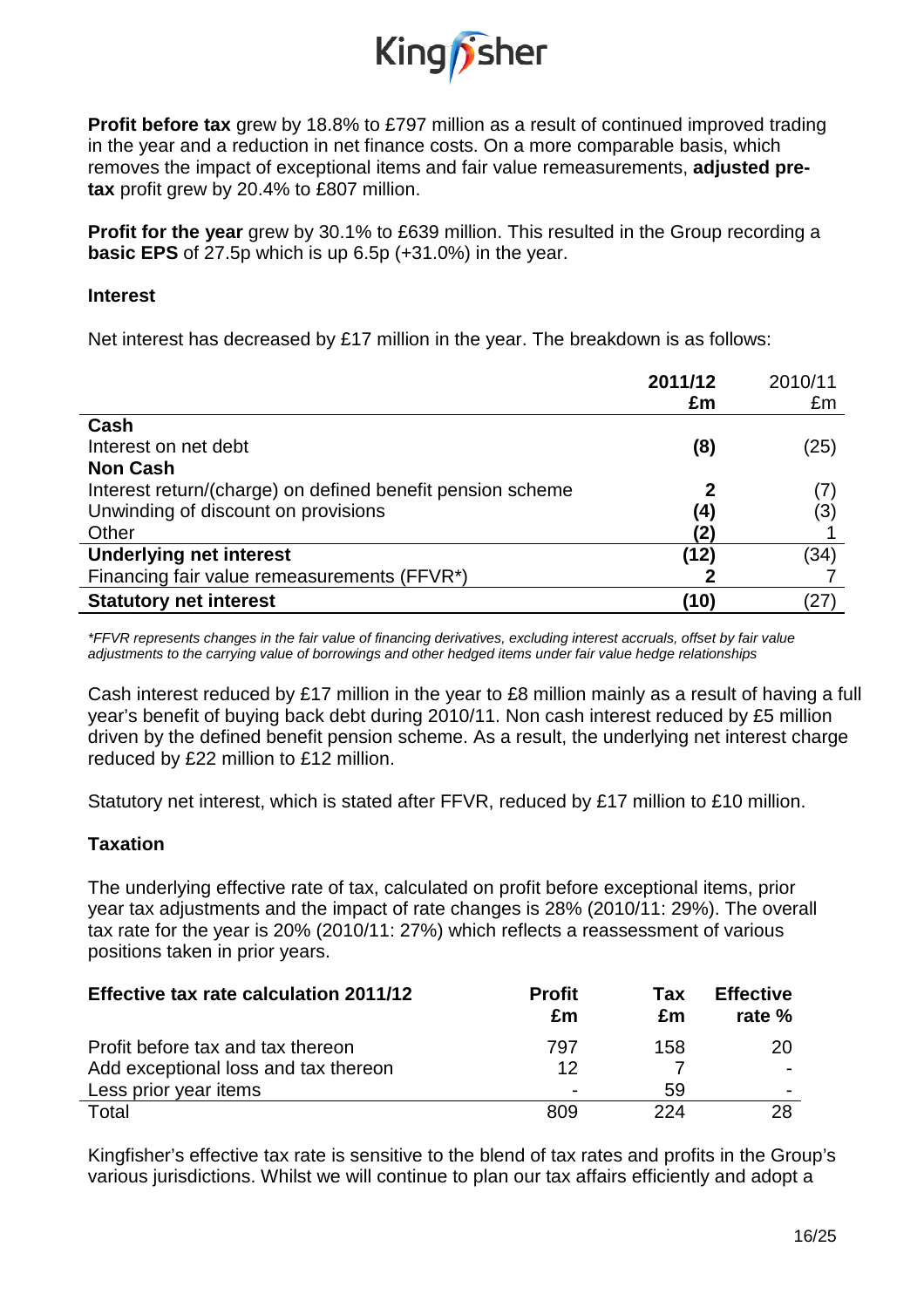

prudent approach towards providing for uncertain tax positions, we are aware that with pressure on government finances the tax cost of multinationals may increase over time.

The tax charge for the year has been impacted by tax rate changes in some of the countries in which we operate. The most significant changes were the UK statutory tax rate falling from 28% to 26% and the French rate for businesses with turnover over €250m increasing from 34.43% to 36.1%.

The tax rates for this financial year and the expected rates for next year are as follows:

| <b>Jurisdiction</b>   | <b>Statutory tax rate</b> | <b>Statutory tax rate</b> |  |  |
|-----------------------|---------------------------|---------------------------|--|--|
|                       | 2012/13                   | 2011/12                   |  |  |
| <b>UK</b>             | 24%                       | 26%                       |  |  |
| France                | 34.43% / 36.1%            | 34.43% / 36.1%            |  |  |
| Poland                | 19%                       | 19%                       |  |  |
| <b>Rest of Europe</b> | $0\% - 34\%$              | $0\% - 34\%$              |  |  |
| Asia                  | 16.5% - 25%               | 16.5% - 25%               |  |  |

### **Taxation risk management**

Kingfisher's tax strategy is to manage its tax affairs efficiently and in a way which enhances shareholder value whilst balancing the tax risks it faces. Tax risks can arise from changes in law, differences in interpretation of law, changes in tax rates and the failure to comply with the applicable tax laws and associated procedures. The Group manages and controls these risks through local management, its Group tax department and appropriate advice from reputable professional firms. Where disputes arise with the tax authorities, the Group addresses the areas of dispute promptly in a professional, open and constructive manner.

#### **Exceptional items**

|                                            | 2011/12   | 2010/11  |
|--------------------------------------------|-----------|----------|
|                                            | £m        | £m       |
|                                            | (Charge)/ | (Change) |
|                                            | gain      | gain     |
| UK ex-Focus stores acquisition integration | (11)      |          |
| UK restructuring                           |           | (9)      |
| (Loss)/profit on disposal of properties    | (3)       |          |
|                                            | (12)      | (6)      |
| Tax on exceptional items                   |           |          |
| Net exceptional items                      | (5)       | (3)      |

The Group has recorded a net exceptional post tax loss of £5 million in the year (2010/11: £3 million loss). Exceptional items before tax included £11 million exceptional costs relating to the integration of ex-Focus DIY stores into the B&Q UK store network and a £3 million loss on disposal of properties (2010/11: £3 million profit), partly offset by a £2 million exceptional credit for the release of the UK restructuring provision following the exit of an idle store (2010/11: £9m restructuring costs).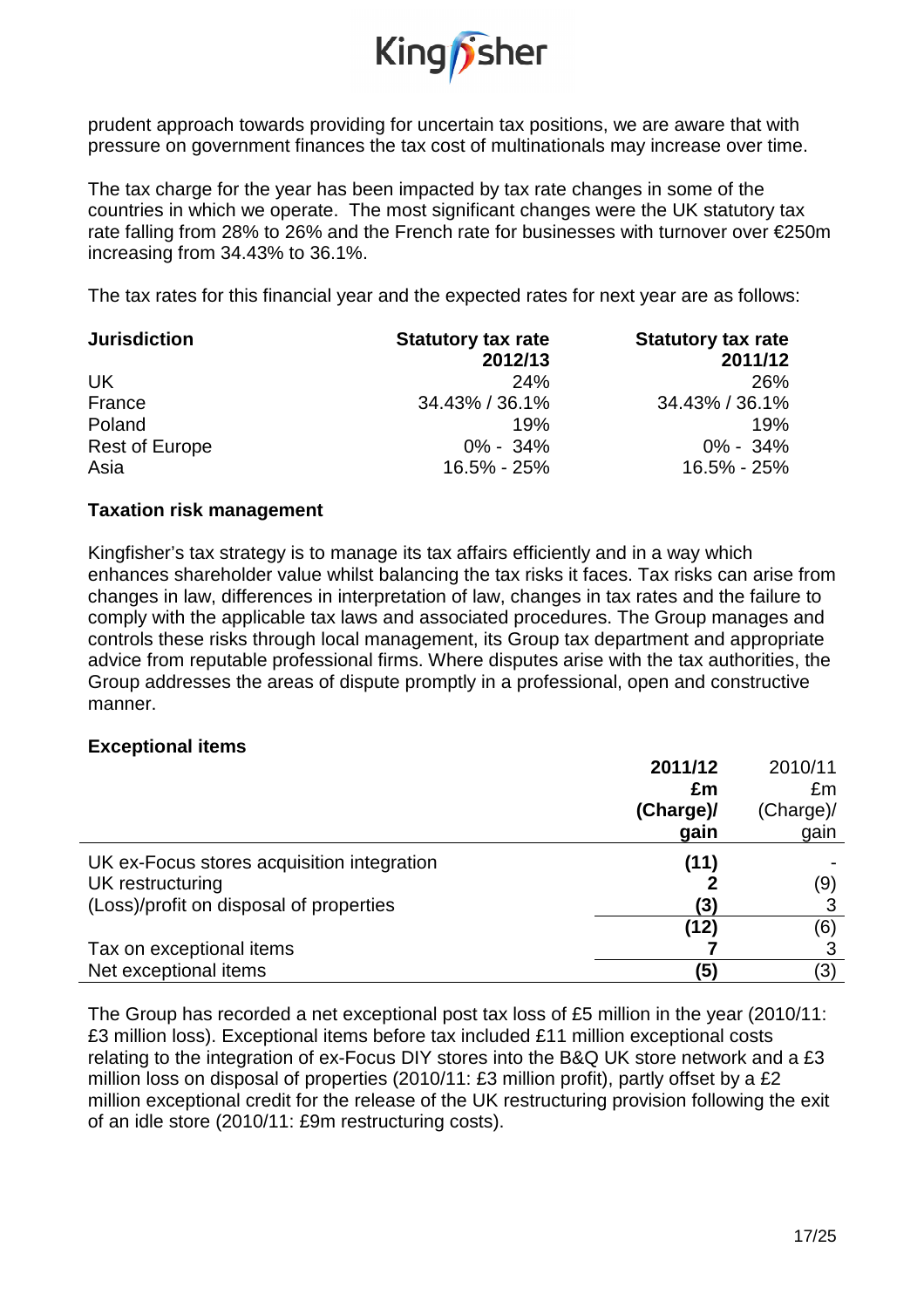

### **Earnings per share**

Basic earnings per share (EPS) have increased by 31.0% to 27.5p (2010/11: 21.0p). The increase year on year is driven by improved trading performance and reduction in net finance costs. On a more comparable basis, removing the impact of exceptional items, financing fair value remeasurements and the effect of prior year tax adjustments, adjusted basic earnings per share increased by 22.4% to 25.1p (2010/11: 20.5p).

|                                                     | 2011/12           | 2010/11 |
|-----------------------------------------------------|-------------------|---------|
| Basic earnings per share                            | 27.5p             | 21.0p   |
| <b>Exceptional items</b>                            | 0.5p              | 0.3p    |
| Financing fair value remeasurements (net of tax)    | (0.1)p            | (0.2)p  |
| Impact of prior year items and exceptional items on |                   |         |
| income tax                                          | (2.8)p            | (0.6)p  |
| Adjusted earnings per share                         | 25.1 <sub>p</sub> | 20.5p   |

### **Dividends**

The Board has proposed a final dividend of 6.37p which gives a full year dividend of 8.84p, an increase of 25.0% (2010/11: 7.07p). The final dividend reduces full year dividend cover on adjusted earnings to 2.8 times (2010/11: 2.9 times) which is in line with our medium term objective to lower dividend cover from 3.0 times to 2.7 times adjusted earnings. At this level, the Board believes the dividend will continue to be prudently covered by earnings and free cash flow and remain consistent with the capital needs of the business.

As previously announced, the Group's interim dividend is calculated automatically as 35% of the prior year's total dividend. Based on this, the interim dividend to be paid in November 2012 would be 3.09p per share (2011: 2.47p per share). The full year dividend will continue to be proposed each year as part of the full year preliminary announcement in March.

The final dividend for the year ended 28 January 2012 will be paid on 18 June 2012 to shareholders on the register at close of business on 4 May 2012, subject to approval of shareholders at the Annual General Meeting, to be held on 14 June 2012. A dividend reinvestment plan (DRIP) is available to shareholders who would prefer to invest their dividends in the shares of the Company. The shares will go ex-dividend on 2 May 2012. For those shareholders electing to receive the DRIP the last date for receipt of electing is 24 May 2012.

### **Returns**

The Group has historically reported two main Return on Capital (ROC) measures.

The first measure, Standard ROC, is primarily a Group measure. It is stated on a nonlease adjusted basis, although we also quote a lease adjusted number. The asset base includes goodwill.

The second measure, Lease Adjusted ROC excluding Goodwill is used to monitor performance at a geographic divisional level.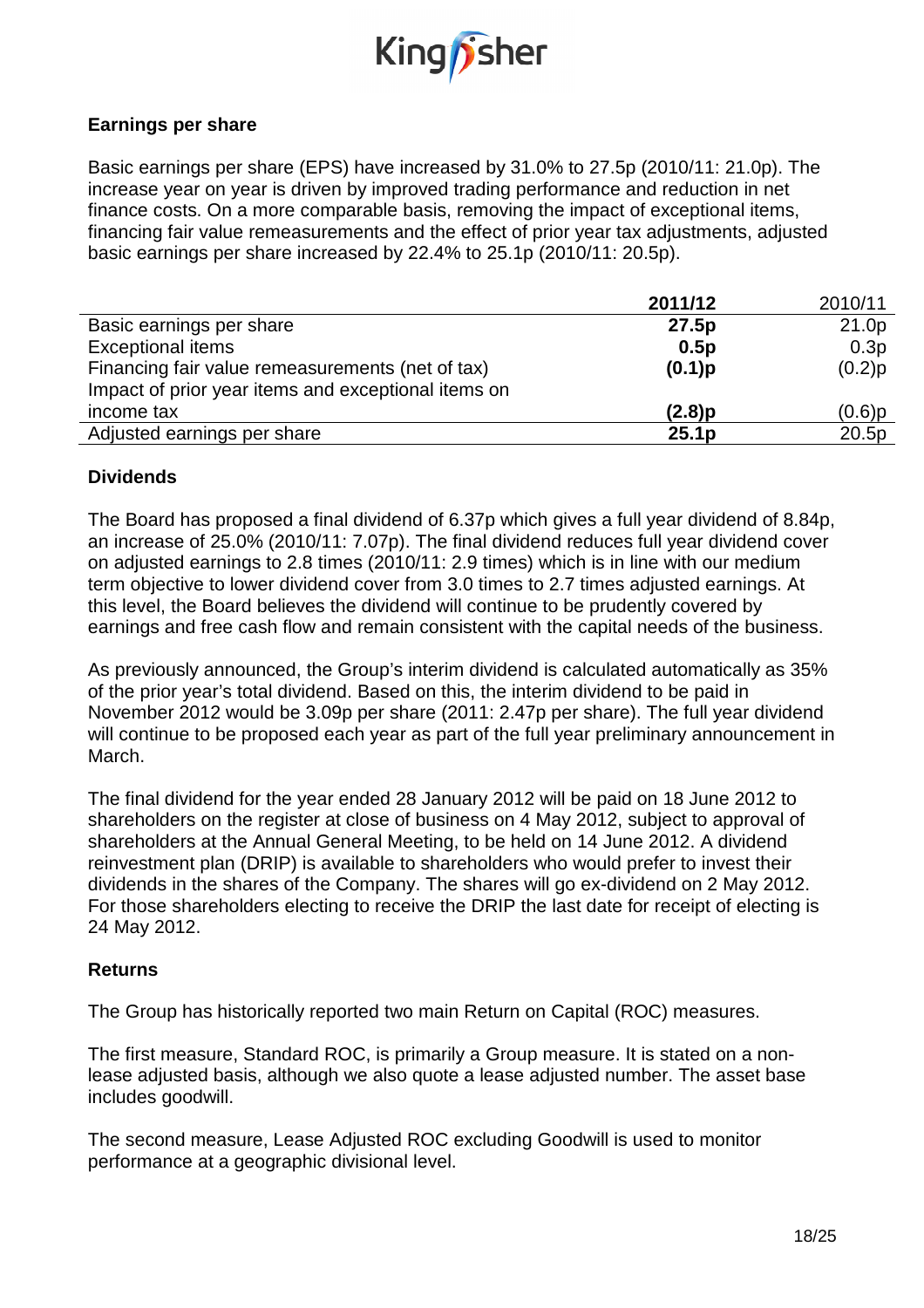

Internally, management are focused on Kingfisher Economic Profit (KEP) which is derived from the concept of Economic Value Added. The measure is used to ensure capital is being used productively and decisions made which will create value for shareholders. KEP takes into account a charge for the capital employed in the business. In doing this the calculation treat leases as though they were owned assets within capital employed, capitalising them using the long-term yield methodology. For the purposes of the calculation, reported adjusted post-tax profit is used, but interest and lease costs are added back. A charge for the cost of capital employed is then deducted by applying the Group's lease adjusted weighted average cost of capital (WACC) to its lease and pension adjusted capital employed.

## **Kingfisher Economic Profit (KEP)**

|                                  | 2011/12 | 2010/11 | Increase |
|----------------------------------|---------|---------|----------|
| Kingfisher Economic Profit (KEP) | £131m   | £68m    | £63m     |

By optimising the allocation of resources and increasing retail profit, Kingfisher has increased KEP by £63 million in 2011/12 in constant currencies.

### **Group return**

|                         | 2011/12    | 2010/11 | Increase |
|-------------------------|------------|---------|----------|
| Return on capital (ROC) | 7%<br>10.7 | 9.6%    | 1.1pps-  |

For Standard ROC, the Group return is calculated as post-tax Retail Profit less central costs and excluding exceptional items, other than realised property profit. This return is then divided by a two point average of Invested Capital (calculated as Net Assets excluding Net Debt and Pension related items including related Deferred Tax).

The strong operating performance combined with improved asset turns has resulted in the Standard ROC performance increasing from 9.6% to 10.7% in 2011/12 compared to the Group's WACC of 8.1%.

The Group lease adjusted ROC is based on the same definition but it excludes property lease costs, and Invested Capital is adjusted for lease costs capitalised at the long term property yield. The Group lease adjusted ROC has increased from 7.3% to 8.0% in 2011/12, compared to the Group's lease adjusted WACC of 6.8%.

### **Geographic divisional return**

Kingfisher's underlying ROC by geographic division is set out below. All divisions improved their returns in 2011/12. The divisional return is stated adjusted for property lease costs and before property profits. The divisional invested capital excludes goodwill but includes capitalised leases: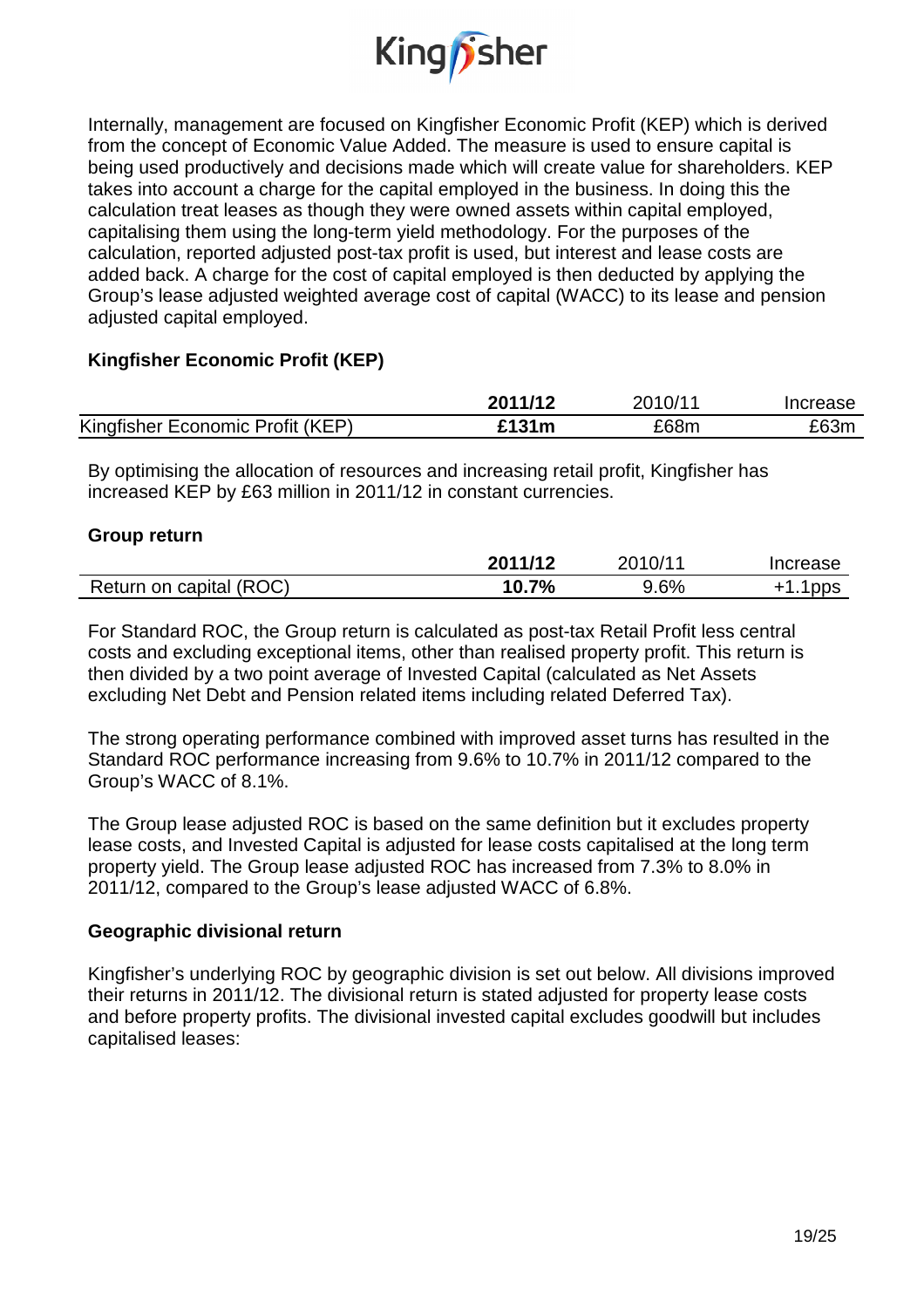

|                     | Retail<br><b>Sales</b><br>£bn | Proportion<br>of Group<br>sales % | Invested<br>Capital<br>(IC)<br>£bn $(1)$ | Proportion<br>of Group<br>IC $%$ | Returns % (ROC) |         |
|---------------------|-------------------------------|-----------------------------------|------------------------------------------|----------------------------------|-----------------|---------|
|                     |                               |                                   |                                          |                                  | 2011/12         | 2010/11 |
| <b>UK</b>           | 4.3                           | 40%                               | 5.8                                      | 64%                              | $7.4\%$         | 6.6%    |
| France              | 4.5                           | 42%                               | 2.0                                      | 22%                              | 15.2%           | 13.6%   |
| Other International | 2.0                           | 18%                               | 1.3                                      | 14%                              | 11.3%           | 11.1%   |

 $(1)$  Excluding goodwill of £2.4billion.

### **Free cash flow**

A reconciliation of free cash flow and cash flow movement in net debt/cash is set out below: **2011/12**  $0.10111$ 

|                                                          | ZU11/1Z | 2010/11 |
|----------------------------------------------------------|---------|---------|
|                                                          | £m      | £m      |
| <b>Operating profit (before exceptional items)</b>       | 819     | 704     |
| Other non cash items $(1)$                               | 274     | 276     |
| Change in working capital                                | (187)   | (141)   |
| Pensions and provisions (before exceptional items)       | (54)    | (57)    |
| Operating cash flow                                      | 852     | 782     |
| Net interest paid                                        | (8)     | (19)    |
| Tax paid                                                 | (148)   | (133)   |
| Gross capital expenditure (before strategic investments) | (338)   | (285)   |
| Disposal of assets                                       | 9       | 87      |
| <b>Free cash flow</b>                                    | 367     | 432     |
| Dividends paid                                           | (178)   | (129)   |
| Share purchase for employee incentive schemes            | (117)   |         |
| Strategic capex investments <sup>(2)</sup>               |         |         |
| - Freehold interests                                     | (73)    | (25)    |
| - Ex-Focus DIY stores                                    | (39)    |         |
| Other $(3)$                                              | (17)    | (9)     |
| Cash flow movement in net (debt)/cash                    | (57)    | 269     |
| Opening net cash/(debt)                                  | 14      | (250)   |
| Other movement including foreign exchange                | (45)    | (5)     |
| <b>Closing net (debt)/cash</b>                           | (88)    | 14      |

 $<sup>(1)</sup>$  Includes depreciation and amortisation, impairment losses, share-based compensation charge, share of post-tax results of</sup> JVs and associates, pension service cost and profit/loss on retail disposals.

 $^{(2)}$  Investments of a one-off nature, such as bolt on acquisitions and buy outs of freeholds in existing leased stores.

 $^{(3)}$  Includes dividends received from JVs and associates, business acquisitions, issue of shares and exceptional items (excluding property disposals).

Net debt at the end of the year was £88 million (2010/11: £14 million net cash). Net debt has decreased by £1.5 billion over the last four years on a reported currency basis.

Operating cash flow increased by £70 million during the year due to profit generation of £115 million offset in part by increased working capital requirements.

In the current year working capital has increased by £187 million, significantly driven by the LME change in France (legislative changes shortening payment terms) with the balance due to increased imports from the Kingfisher Sourcing Organisation and additional stock in newly opened stores. Stock days have increased in the year from 95 days in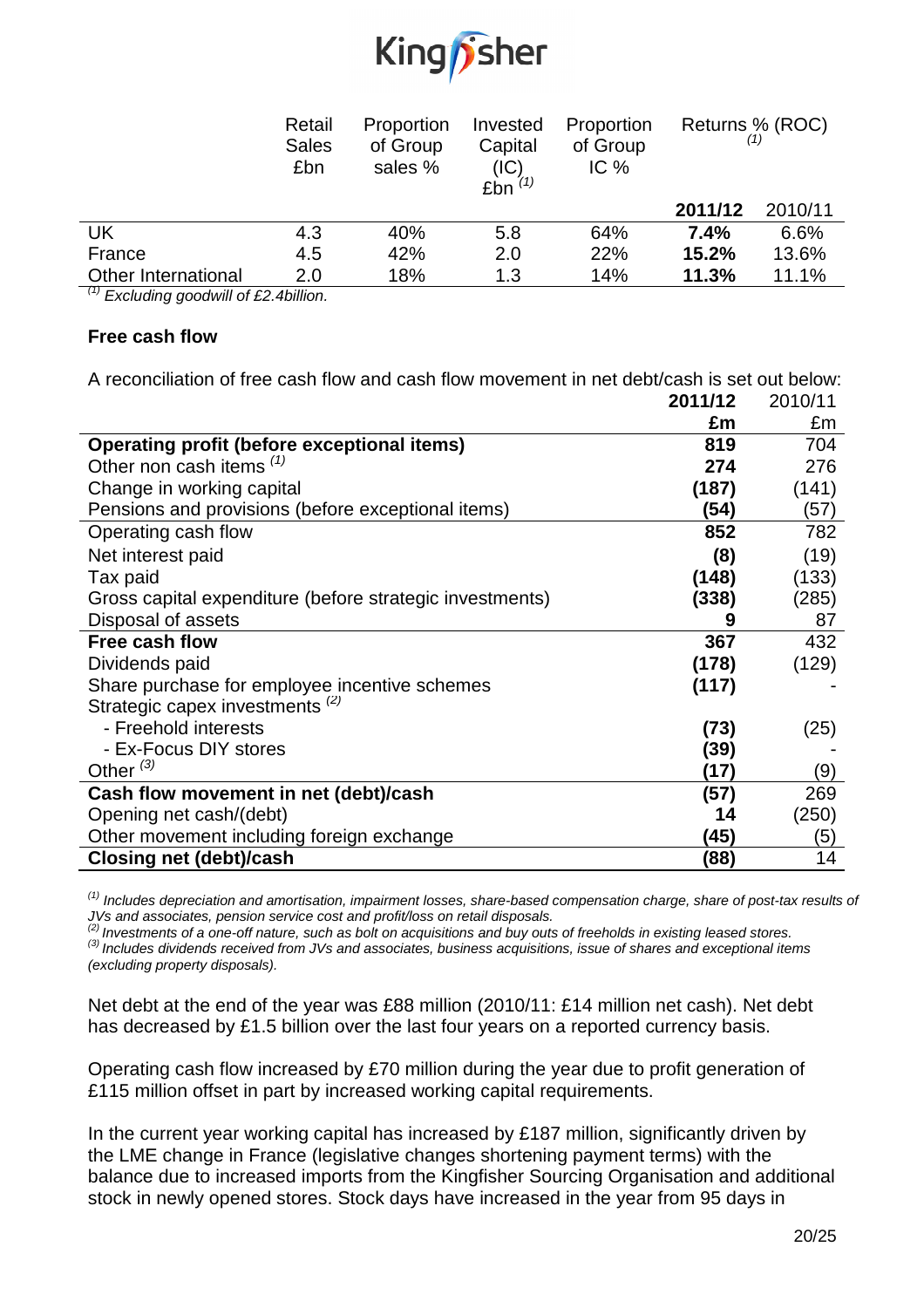

2010/11 to 102 days on a moving average basis. Over the four years of the 'Delivering Value' programme, working capital has reduced by £427 million excluding the impact of LME of £260 million.

Free cash flow of £367 million was generated in the year, a reduction of £65 million year on year mainly driven by increased net capital expenditure with higher spend on new assets and £78 million lower receipts on the disposal of assets.

During the year free cash flow generated was utilised to improve shareholder returns. The dividend was increased to £178 million and £117 million was used to acquire 42 million Kingfisher shares to cover existing share incentive schemes, avoiding dilution of current shareholders. In addition £73 million (2010/11: £25 million) was invested to increase the freehold property mix in the UK and £39 million was invested in buying 29 ex-Focus DIY stores and reopening 27 of them in the year as B&Q stores.

With a sustained focus on cash over the last four years, the Group has been able to reduce its reliance on external funding and improve its financial flexibility. In 2011/12 the Group bought back £28 million nominal value of its 2014 Sterling MTN, bringing the total reduction in gross debt through repayment and repurchase over the past four years to £1.4 billion. This has been a key driver of the fall in the net cash interest charge from £79 million in 2007/08 to £8 million in the current financial year, and represents an EPS benefit of 2.2p per share.

The Group will maintain a high focus on free cash flow generation going forward to fund increased investment in growth opportunities where returns are attractive and increased dividends to shareholders.

### **Capital expenditure**

Gross capital expenditure for the year was £450 million (2010/11: £310 million), including strategic capex investments of £112 million (2010/11: £25 million). Before strategic capex investments, on-going capex increased by 19% to £338 million (2010/11: £285 million). Of this, £107 million was spent on property (2010/11: £91million) and £231 million on fixtures, fittings and intangibles (2010/11: £194 million). A total of £9 million of proceeds from disposals were received during the year (2010/11: £87 million).

As detailed last year the Group has a rigorous approach to capital allocation and authorisation. The process includes:

- An annual strategic planning process based on detailed plans for all businesses for the next three years. This process drives the key strategic capital allocation decisions and the output is reviewed by the Board, twice a year
- A capital approval process through a capital expenditure committee, attended by the Group Chief Executive, Group Finance Director, Chief Operating Officer, Group Property Director, and the two Divisional CEOs as required. The committee is delegated to review all projects above £0.75 million and to sign-off the projects between £0.75 million and £15.0 million (including the capitalised value of lease commitments)
- Projects above £15.0 million are approved by the Board although all projects above £0.75 million are also notified to the Board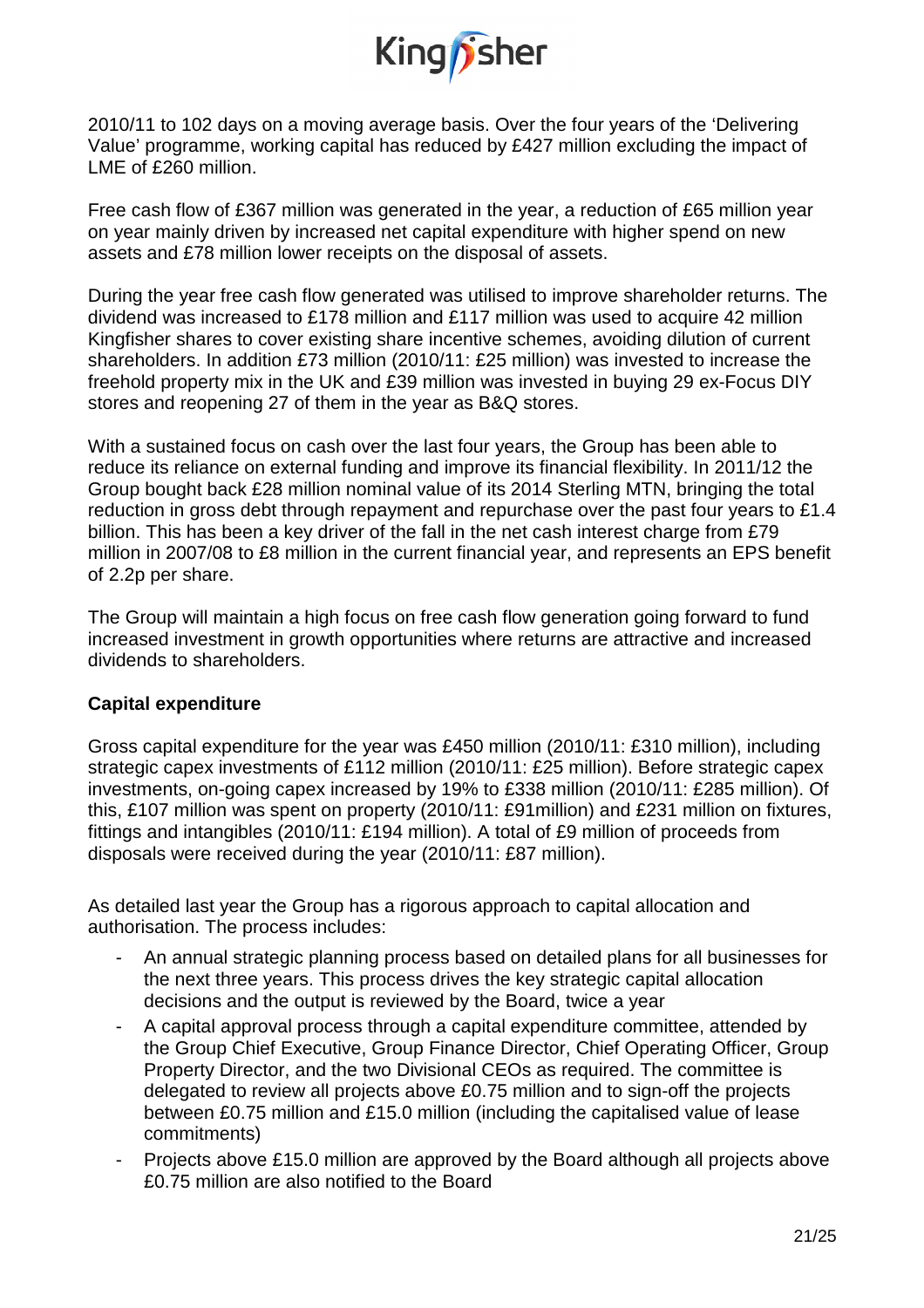

- Clear investment criteria including KEP and challenging hurdle rates for IRR (Internal Rate of Return) and DPB (Discounted PayBack)
- An annual post-investment review process to undertake a full review of all projects above £0.75 million which were completed in the last 2 to 4 years. The findings of this exercise are considered by both the capital expenditure committee and the Board and directly influence the Regional and Group Development Strategy and the assumptions for similar project proposals going forward
- An annual review of KEP by store is performed which drives plans to improve the returns of weaker stores

## **Management of liquidity risk and financing**

The Group now has low levels of financial net debt. However, the Group's overall leverage, including capitalised lease debt that in accordance with accounting regulations does not appear on the balance sheet, is estimated to be around 50%. At this level the Group has financial flexibility whilst retaining an efficient cost of capital.

Kingfisher is currently targeting to have relatively low levels of financial net debt to maintain a solid investment grade credit rating. Where appropriate Kingfisher may purchase current leasehold assets used by the Group. This may increase financial debt but have no impact on lease adjusted net debt.

Kingfisher regularly reviews the level of cash and debt facilities required to fund its activities. This involves preparing a prudent cash flow forecast for the next three years, determining the level of debt facilities required to fund the business, planning for repayments of debt at its maturity and identifying an appropriate amount of headroom to provide a reserve against unexpected outflows.

The Group derives almost half its profit from the eurozone, and as such is exposed to continuing uncertainty over the future of the euro and resultant market volatility. Kingfisher has undertaken a risk assessment and is developing a series of mitigation strategies to assist in insulating the Group against future eurozone instability.

During the year Kingfisher re-financed its committed bank facility for a further five years to 2016, and at the same time reduced the total facility amount to £200 million. At the year end this facility was undrawn.

Kingfisher deposits surplus cash with a number of banks with the strongest short term credit ratings and with money market funds which have the strongest, AAA, credit rating and offer same day liquidity. A credit limit for each bank or fund is agreed by the Board covering the full value of deposits and a proportion of the value of derivative contracts. The credit risk is reduced further by spreading the investments and derivative contracts across several counterparties. At the year end the Group had a total of around £300 million of cash deposited with banks and in money market funds. The highest single cash investment was a £63 million money market fund investment.

The maturity profile of Kingfisher's debt is illustrated at: http://www.kingfisher.com/index.asp?pageid=76

The terms of the US Private Placement note agreement and the committed bank facility require only that the ratio of Group operating profit, excluding exceptional items, to net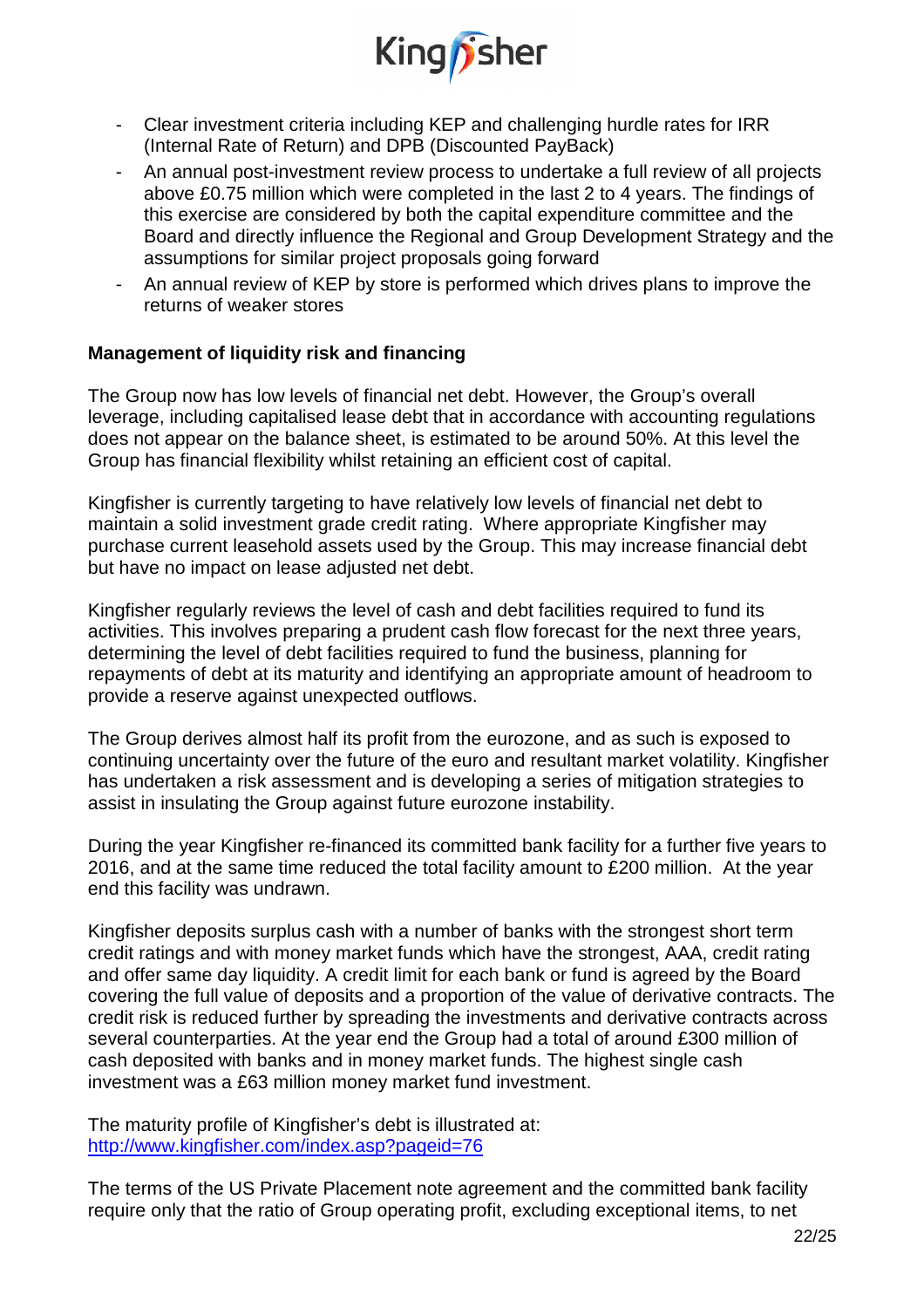

interest payable must be no less than 3:1 for the preceding 12 months at half year and full year ends. At the year end the Group's ratio was significantly higher than this requirement.

The Group has entered into interest rate derivative contracts to convert the fixed rate payable on its bonds and US Private Placement notes to a floating rate of interest. The floating interest rates paid by the Group under its financing arrangements are based on LIBOR and EURIBOR plus a margin. The margins were not changed during the year.

### **Capital risk management**

The Group's objectives when managing capital are:

- To safeguard the Group's ability to continue as a going concern and retain financial flexibility in order to continue to provide returns for shareholders and benefits for other stakeholders; and
- To maintain a solid investment grade credit rating

The Group manages its capital by:

- Continued focus on free cash flow generation
- Setting the level of capital expenditure and dividend in the context of current year and forecast free cash flow generation
- Rigorous review of capital investments and post investment reviews to drive better returns and
- Monitoring the level of the Group's financial and leasehold debt in the context of Group performance and its credit rating

Kingfisher Insurance Ltd, a wholly owned subsidiary, is subject to minimum capital requirements as a consequence of its insurance activities. The Group complied with the externally imposed capital requirements during the year.

# **Property**

The Group owns a significant property portfolio, most of which is used for trading purposes. If the Group had continued to revalue this in its books it would have had a market value of £3.5 billion at year end (2010/11: £3.3 billion), compared to the net book value of £2.8 billion recorded in the financial statements.

The values are based on valuations performed by external qualified valuers where the key assumption is the estimated yields. The valuation exercise was performed in November 2011 with over one third of the portfolio valued by external professional valuers.

In addition the Group has a lease portfolio which is treated as debt by the rating agencies and is valued by them at around £3.5 billion. The Group calculates this leasehold debt by using property yields, assuming occupancy of the property for the longer term. On this basis the value of leasehold debt at the year end was £4.9 billion.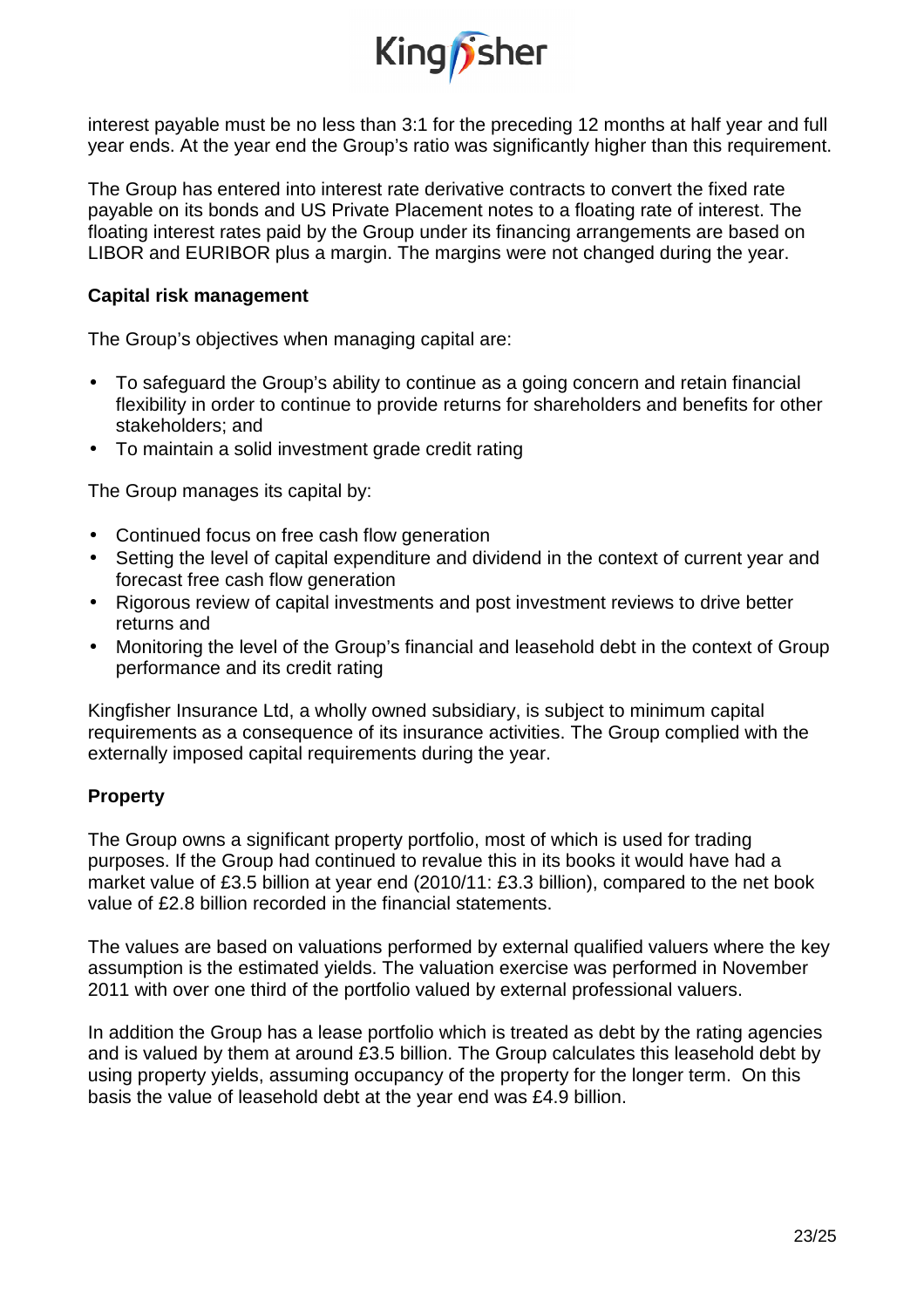

### **Pensions**

The approach used to prepare the pension valuation is in line with current market practice and international accounting standards, and has been applied consistently. This accounting valuation is very sensitive to a number of assumptions and market rates which are likely to fluctuate in the future. To aid understanding of the impact that changes to the assumptions could have on the reported UK pension surplus, we have included sensitivity analysis as part of the pension disclosure in note 9 of this announcement. Further details of all the key assumptions are also contained within the note.

At the year end, the Group had a net deficit of £15 million (2010/11: £58 million deficit) in relation to defined benefit pension arrangements of which a £25 million surplus is in relation to its UK Scheme.

The decrease in the net deficit was predominantly due to strong asset returns more than offsetting a lower discount rate used to value the UK pension obligation.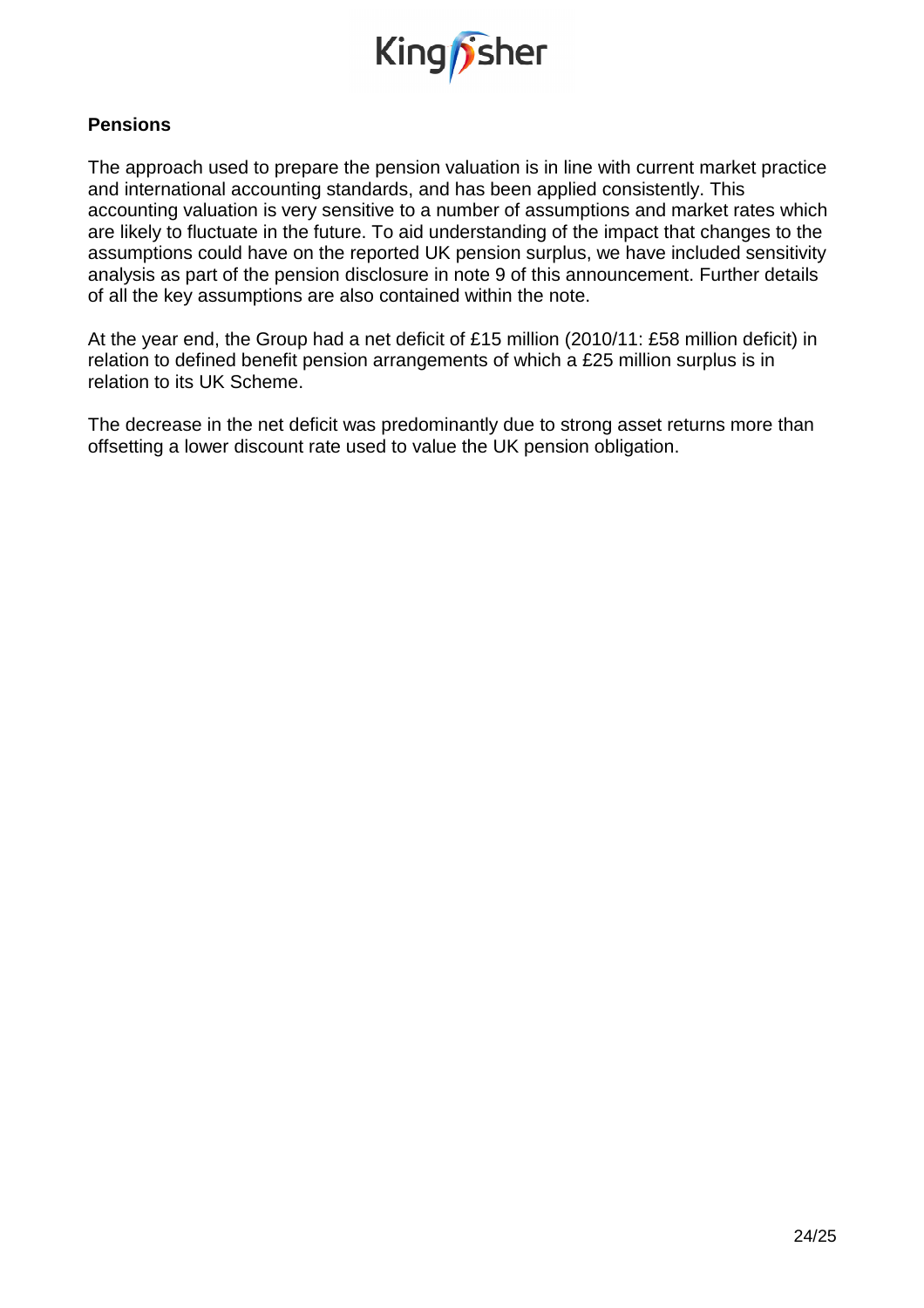

### **Forward-looking statements**

This press release contains certain statements that are forward-looking and are therefore subject to risks, assumptions and uncertainties that could cause actual results to differ materially from those expressed or implied because they relate to future events. These forward-looking statements include, but are not limited to, statements relating to the Company's expectations around the company's next phase of development known as 'Creating the Leader' and its associated eight steps.

Forward-looking statements can be identified by the use of relevant terminology including the words: "believes", "estimates", "anticipates", "expects", "intends", "plans", "goal", "target", "aim", "may", "will", "would", "could" or "should" or, in each case, their negative or other variations or comparable terminology and include all matters that are not historical facts. They appear in a number of places throughout this press release and include statements regarding our intentions, beliefs or current expectations and those of our officers, directors and employees concerning, amongst other things, our results of operations, financial condition, changes in tax rates, liquidity, prospects, growth, strategies and the businesses we operate.

Other factors that could cause actual results to differ materially from those estimated by the forward-looking statements include, but are not limited to, global economic business conditions, monetary and interest rate policies, foreign currency exchange rates, equity and property prices, the impact of competition, inflation and deflation, changes to regulations, taxes and legislation, changes to consumer saving and spending habits; and our success in managing these factors.

Consequently, our actual future financial condition, performance and results could differ materially from the plans, goals and expectations set out in our forward-looking statements and reliance should not be placed on any forward looking statement. The Company undertakes no obligation to publicly update any forward- looking statement, whether as a result of new information, future events or otherwise. Nothing in this press release should be construed as a profit forecast.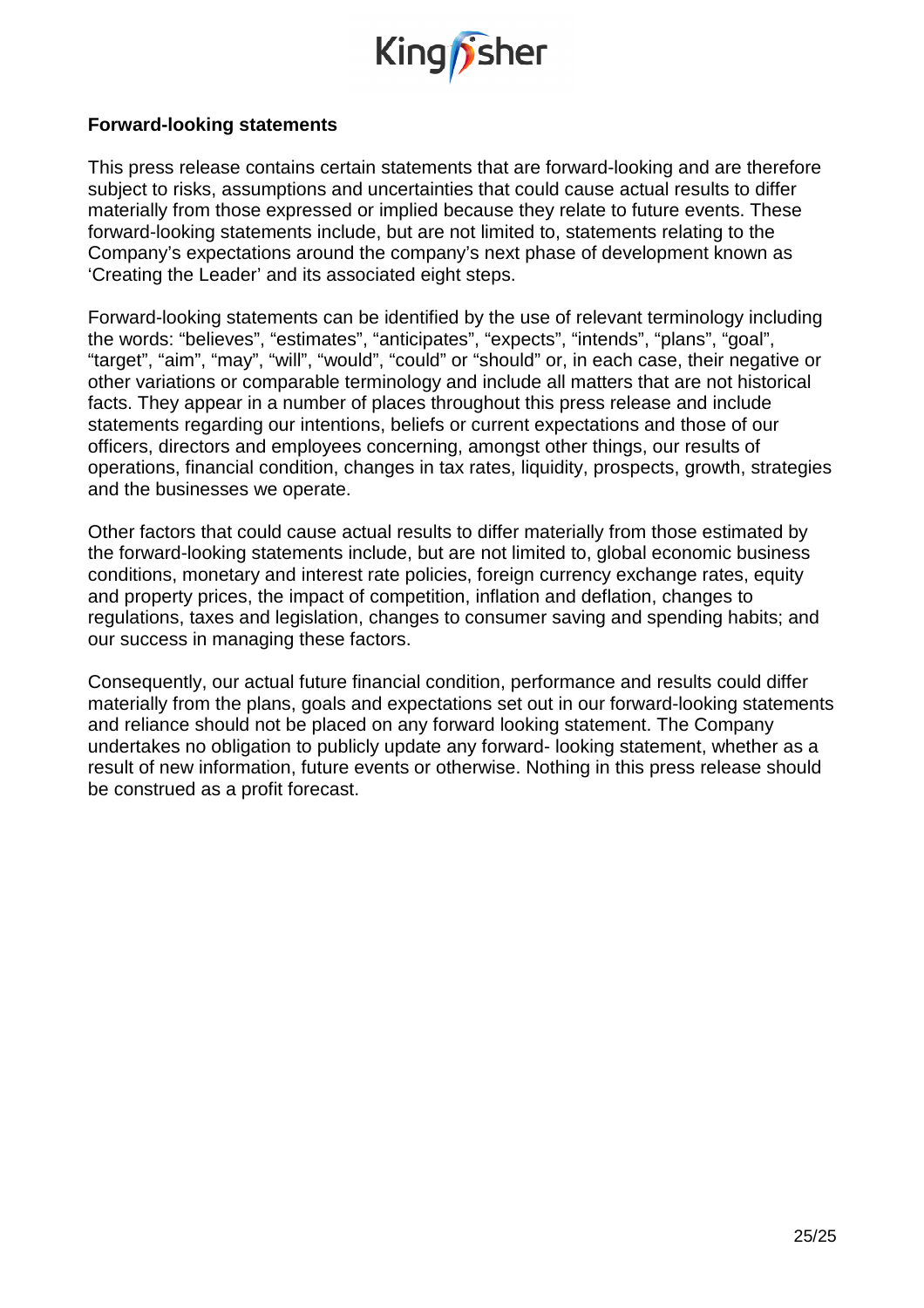#### **Consolidated income statement**

Year ended 28 January 2012

|                                    |              |             |                | 2011/12  |             |                          | 2010/11  |
|------------------------------------|--------------|-------------|----------------|----------|-------------|--------------------------|----------|
|                                    |              | Before      | Exceptional    |          | Before      | Exceptional              |          |
|                                    |              | exceptional | items          |          | exceptional | items                    |          |
| £ millions                         | <b>Notes</b> | items       | (note 4)       | Total    | items       | (note 4)                 | Total    |
| Continuing operations:             |              |             |                |          |             |                          |          |
| <b>Sales</b>                       | 3            | 10,831      |                | 10,831   | 10,450      |                          | 10,450   |
| Cost of sales                      |              | (6, 748)    | -              | (6, 748) | (6, 545)    | $\overline{\phantom{a}}$ | (6, 545) |
| <b>Gross profit</b>                |              | 4,083       | $\blacksquare$ | 4,083    | 3,905       | $\blacksquare$           | 3,905    |
| Selling and distribution expenses  |              | (2,769)     | (9)            | (2,778)  | (2,739)     | (9)                      | (2,748)  |
| Administrative expenses            |              | (560)       |                | (560)    | (527)       |                          | (527)    |
| Other income                       |              | 33          | (3)            | 30       | 34          | 3                        | 37       |
| Share of post-tax results          |              |             |                |          |             |                          |          |
| of joint ventures and associates   |              | 32          |                | 32       | 31          |                          | 31       |
| <b>Operating profit</b>            |              | 819         | (12)           | 807      | 704         | (6)                      | 698      |
| Analysed as:                       |              |             |                |          |             |                          |          |
| <b>Retail profit</b>               | 3            | 882         | (12)           | 870      | 762         | (6)                      | 756      |
| Central costs                      |              | (43)        |                | (43)     | (41)        |                          | (41)     |
| Share of interest and tax          |              |             |                |          |             |                          |          |
| of joint ventures and associates   |              | (20)        | $\blacksquare$ | (20)     | (17)        |                          | (17)     |
| Finance costs                      |              | (31)        |                | (31)     | (46)        |                          | (46)     |
| Finance income                     |              | 21          | $\blacksquare$ | 21       | 19          |                          | 19       |
| Net finance costs                  | 5            | (10)        | $\blacksquare$ | (10)     | (27)        | $\blacksquare$           | (27)     |
| <b>Profit before taxation</b>      |              | 809         | (12)           | 797      | 677         | (6)                      | 671      |
| Income tax expense                 | 6            | (165)       | 7              | (158)    | (183)       | 3                        | (180)    |
| Profit for the year                |              | 644         | (5)            | 639      | 494         | (3)                      | 491      |
| Attributable to:                   |              |             |                |          |             |                          |          |
| Equity shareholders of the Company |              |             |                | 640      |             |                          | 494      |
| Non-controlling interests          |              |             |                | (1)      |             |                          | (3)      |
|                                    |              |             |                | 639      |             |                          | 491      |
| <b>Earnings per share</b>          | 7            |             |                |          |             |                          |          |
| <b>Basic</b>                       |              |             |                | 27.5p    |             |                          | 21.0p    |
| <b>Diluted</b>                     |              |             |                | 26.9p    |             |                          | 20.7p    |
| Adjusted basic                     |              |             |                | 25.1p    |             |                          | 20.5p    |
| Adjusted diluted                   |              |             |                | 24.6p    |             |                          | 20.2p    |

The proposed final dividend for the year ended 28 January 2012, subject to approval by shareholders at the Annual General Meeting, is 6.37p per share.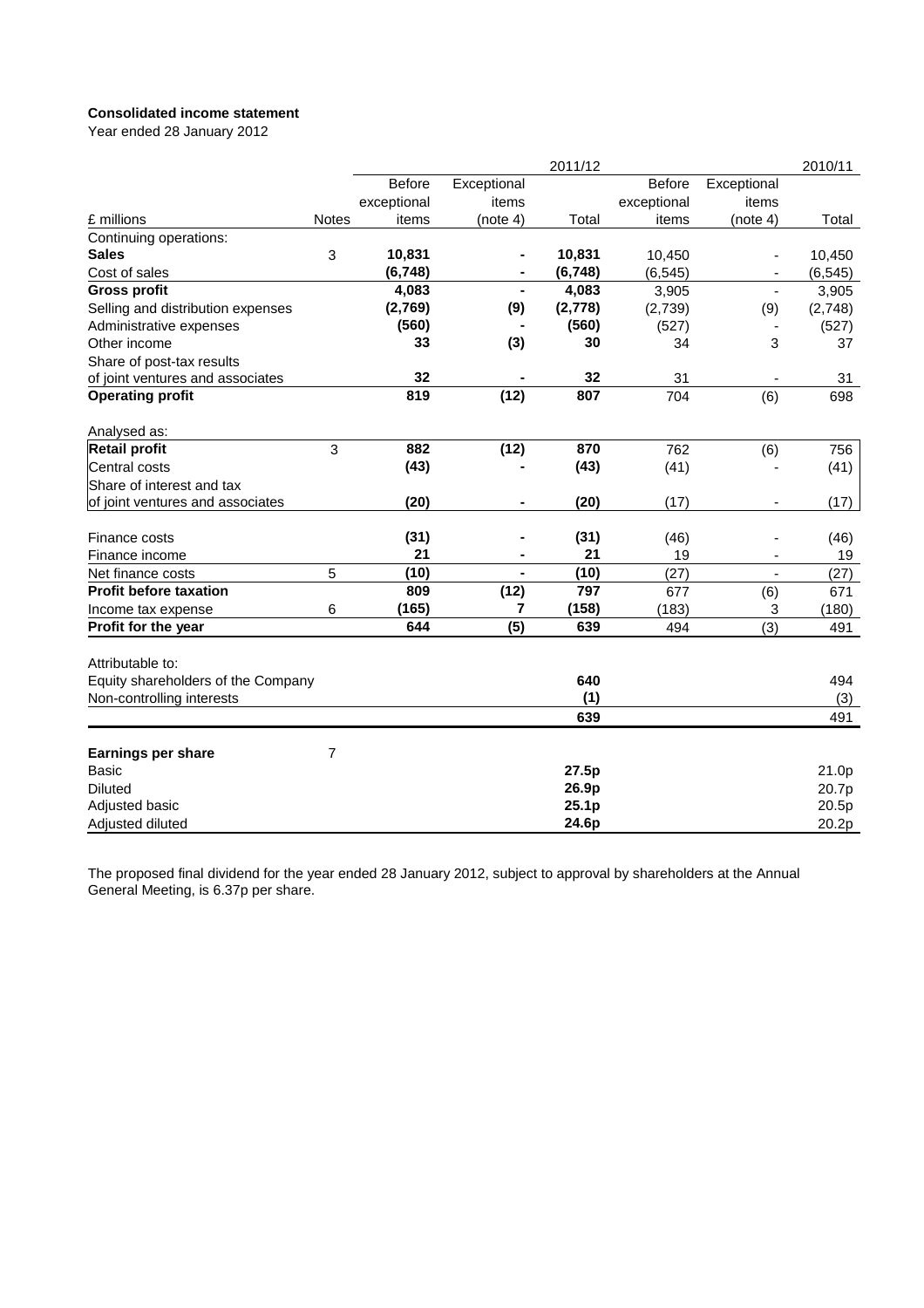#### **Consolidated statement of comprehensive income**

Year ended 28 January 2012

| £ millions                                  | <b>Notes</b> | 2011/12 | 2010/11 |
|---------------------------------------------|--------------|---------|---------|
| Profit for the year                         |              | 639     | 491     |
| Actuarial gains on post employment benefits | 9            | 20      | 128     |
| Currency translation differences            |              |         |         |
| Group                                       |              | (128)   | 32      |
| Joint ventures and associates               |              | (10)    |         |
| Cash flow hedges                            |              |         |         |
| Fair value gains                            |              | 10      | 5       |
| Losses/(gains) transferred to inventories   |              | 8       | (14)    |
| Tax on other comprehensive income           |              | (9)     | (33)    |
| Other comprehensive income for the year     |              | (109)   | 118     |
| Total comprehensive income for the year     |              | 530     | 609     |
| Attributable to:                            |              |         |         |
| Equity shareholders of the Company          |              | 530     | 611     |
| Non-controlling interests                   |              |         | (2)     |
|                                             |              | 530     | 609     |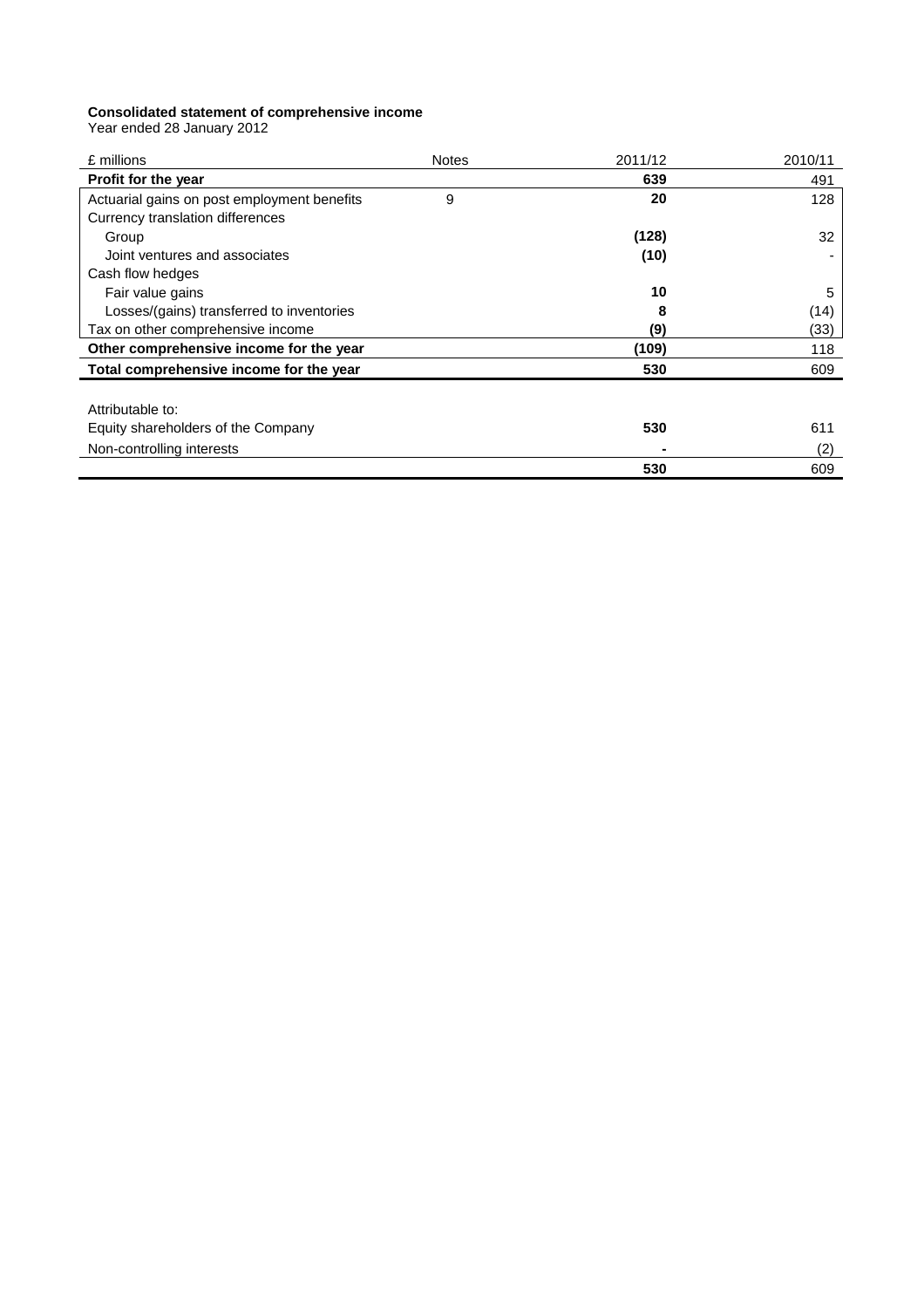#### **Consolidated statement of changes in equity**

Year ended 28 January 2012

| $C_1$ and $C_2$ of $C_3$ and $C_4$ and $C_5$ and $C_6$ and $C_7$ and $C_8$ and $C_9$ and $C_9$ and $C_9$ and $C_9$ and $C_9$ and $C_9$ and $C_9$ and $C_9$ and $C_9$ and $C_9$ and $C_9$ and $C_9$ and $C_9$ and $C_9$ and $C$ |       |                |                |                          | Attributable to equity shareholders of the Company |                          |              |             |              |
|--------------------------------------------------------------------------------------------------------------------------------------------------------------------------------------------------------------------------------|-------|----------------|----------------|--------------------------|----------------------------------------------------|--------------------------|--------------|-------------|--------------|
|                                                                                                                                                                                                                                |       |                |                | Own                      |                                                    |                          |              | Non-        |              |
|                                                                                                                                                                                                                                |       | Share          | Share          | shares                   | Retained                                           | Other                    |              | controlling | Total        |
| £ millions                                                                                                                                                                                                                     | Notes | capital        | premium        | held                     | earnings                                           | reserves                 | Total        | interests   | equity       |
| At 30 January 2011                                                                                                                                                                                                             |       | 371            | 2,194          | (42)                     | 2,390                                              | 539                      | 5,452        | 8           | 5,460        |
| Profit for the year                                                                                                                                                                                                            |       | $\blacksquare$ | $\blacksquare$ | $\blacksquare$           | 640                                                | $\blacksquare$           | 640          | (1)         | 639          |
| Actuarial gains on post                                                                                                                                                                                                        |       |                |                |                          |                                                    |                          |              |             |              |
| employment benefits                                                                                                                                                                                                            | 9     |                |                |                          | 20                                                 |                          | 20           |             | 20           |
| Currency translation differences                                                                                                                                                                                               |       |                |                |                          |                                                    |                          |              |             |              |
| Group                                                                                                                                                                                                                          |       |                |                |                          |                                                    | (129)                    | (129)        | 1           | (128)        |
| Joint ventures and associates                                                                                                                                                                                                  |       |                |                |                          |                                                    | (10)                     | (10)         |             | (10)         |
| Cash flow hedges                                                                                                                                                                                                               |       |                |                |                          |                                                    |                          |              |             |              |
| Fair value gains                                                                                                                                                                                                               |       |                |                |                          |                                                    | 10                       | 10           |             | 10           |
| Losses transferred to                                                                                                                                                                                                          |       |                |                |                          |                                                    |                          |              |             |              |
| inventories                                                                                                                                                                                                                    |       |                |                |                          |                                                    | 8                        | 8            |             | 8            |
| Tax on other comprehensive<br>income                                                                                                                                                                                           |       |                |                |                          | (4)                                                | (5)                      | (9)          |             | (9)          |
| Other comprehensive income                                                                                                                                                                                                     |       |                |                |                          |                                                    |                          |              |             |              |
| for the year                                                                                                                                                                                                                   |       |                |                | $\blacksquare$           | 16                                                 | (126)                    | (110)        | 1           | (109)        |
| <b>Total comprehensive income</b>                                                                                                                                                                                              |       |                |                |                          |                                                    |                          |              |             |              |
| for the year                                                                                                                                                                                                                   |       |                |                |                          | 656                                                | (126)                    | 530          |             | 530          |
| Share-based compensation                                                                                                                                                                                                       |       |                |                |                          | 32                                                 |                          | 32           |             | 32           |
| New shares issued under share                                                                                                                                                                                                  |       |                |                |                          |                                                    |                          |              |             |              |
| schemes                                                                                                                                                                                                                        |       | 1              | 5              |                          |                                                    |                          | 6            |             | 6            |
| Own shares issued under share                                                                                                                                                                                                  |       |                |                |                          |                                                    |                          |              |             |              |
| schemes                                                                                                                                                                                                                        |       |                |                | 25                       | (23)                                               |                          | $\mathbf{2}$ |             | $\mathbf{2}$ |
| Own shares purchased                                                                                                                                                                                                           |       |                |                | (117)                    |                                                    |                          | (117)        |             | (117)        |
| <b>Dividends</b>                                                                                                                                                                                                               |       |                |                |                          | (178)                                              |                          | (178)        |             | (178)        |
| Purchase of non-controlling                                                                                                                                                                                                    |       |                |                |                          |                                                    |                          |              |             |              |
| interests                                                                                                                                                                                                                      |       |                |                |                          | (8)                                                |                          | (8)          |             | (8)          |
| At 28 January 2012                                                                                                                                                                                                             |       | 372            | 2,199          | (134)                    | 2,869                                              | 413                      | 5,719        | 8           | 5,727        |
|                                                                                                                                                                                                                                |       |                |                |                          |                                                    |                          |              |             |              |
| At 31 January 2010                                                                                                                                                                                                             |       | 371            | 2,191          | (54)                     | 1,921                                              | 516                      | 4,945        | 10          | 4,955        |
| Profit for the year                                                                                                                                                                                                            |       | $\blacksquare$ | $\blacksquare$ | $\blacksquare$           | 494                                                | $\overline{\phantom{a}}$ | 494          | (3)         | 491          |
| Actuarial gains on post                                                                                                                                                                                                        |       |                |                |                          |                                                    |                          |              |             |              |
| employment benefits                                                                                                                                                                                                            | 9     |                |                |                          | 128                                                |                          | 128          |             | 128          |
| Currency translation differences                                                                                                                                                                                               |       |                |                |                          |                                                    |                          |              |             |              |
| Group<br>Cash flow hedges                                                                                                                                                                                                      |       |                |                |                          |                                                    | 31                       | 31           | 1           | 32           |
| Fair value gains                                                                                                                                                                                                               |       |                |                |                          |                                                    | 5                        | 5            |             | 5            |
| Gains transferred to                                                                                                                                                                                                           |       |                |                |                          |                                                    |                          |              |             |              |
| inventories                                                                                                                                                                                                                    |       |                |                |                          |                                                    | (14)                     | (14)         |             | (14)         |
| Tax on other comprehensive                                                                                                                                                                                                     |       |                |                |                          |                                                    |                          |              |             |              |
| income                                                                                                                                                                                                                         |       |                |                |                          | (34)                                               | 1                        | (33)         |             | (33)         |
| Other comprehensive income                                                                                                                                                                                                     |       |                |                |                          |                                                    |                          |              |             |              |
| for the year                                                                                                                                                                                                                   |       |                |                | $\overline{\phantom{a}}$ | 94                                                 | 23                       | 117          | 1           | 118          |
| <b>Total comprehensive income</b>                                                                                                                                                                                              |       |                |                |                          |                                                    |                          |              |             |              |
| for the year                                                                                                                                                                                                                   |       |                |                |                          | 588                                                | 23                       | 611          | (2)         | 609          |
| Share-based compensation                                                                                                                                                                                                       |       |                |                |                          | 21                                                 | $\overline{\phantom{a}}$ | 21           |             | 21           |
| New shares issued under share                                                                                                                                                                                                  |       |                |                |                          |                                                    |                          |              |             |              |
| schemes<br>Own shares issued under share                                                                                                                                                                                       |       |                | 3              |                          |                                                    |                          | 3            |             | 3            |
| schemes                                                                                                                                                                                                                        |       |                |                | 12                       | (11)                                               |                          | 1            |             | 1            |
| Dividends                                                                                                                                                                                                                      |       |                |                |                          | (129)                                              |                          | (129)        |             | (129)        |
| At 29 January 2011                                                                                                                                                                                                             |       | 371            | 2,194          | (42)                     | 2,390                                              | 539                      | 5,452        | 8           | 5,460        |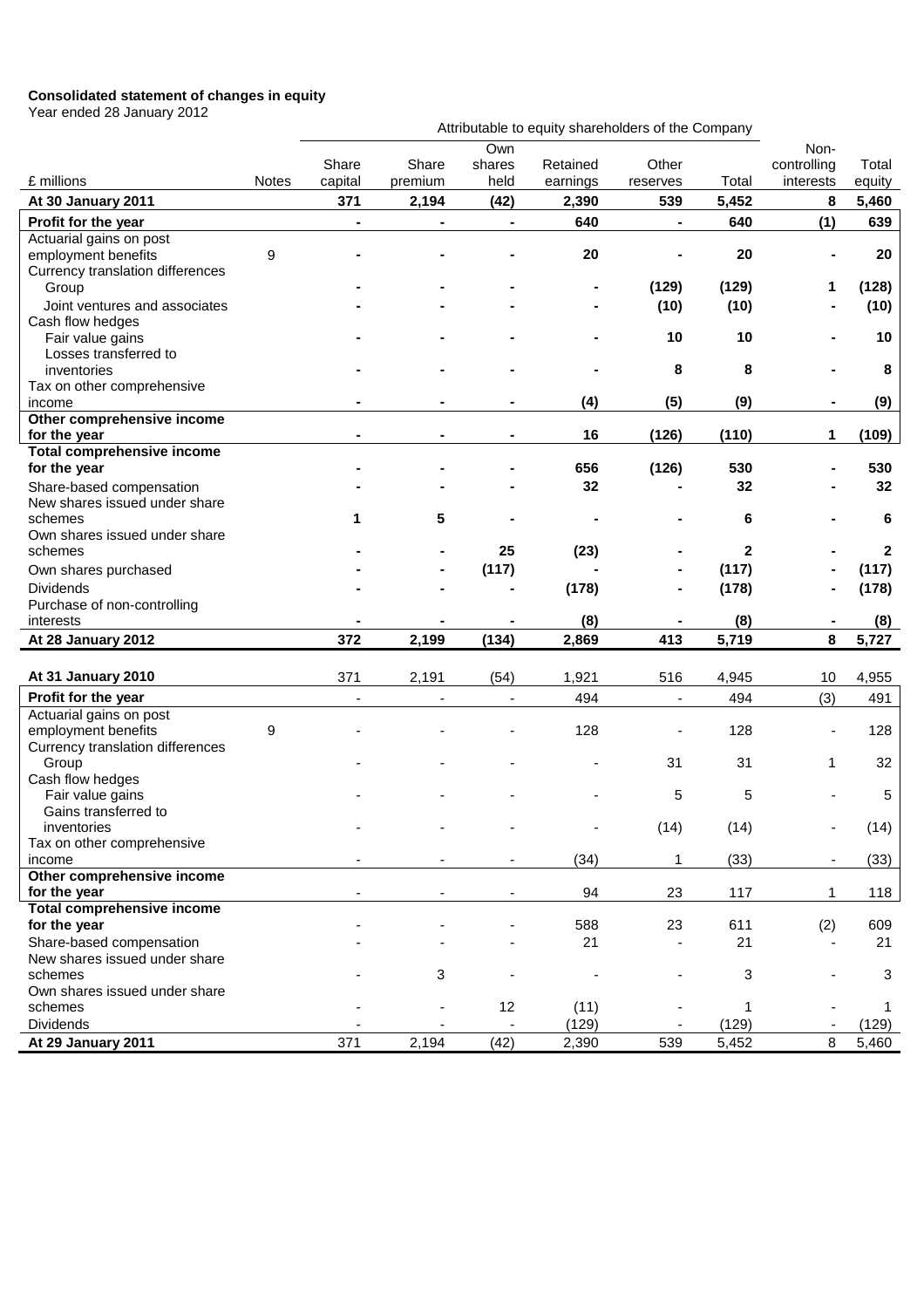#### **Consolidated balance sheet**

At 28 January 2012

| <b>Non-current assets</b><br>Goodwill<br>2,397<br>2,395<br>Other intangible assets<br>123<br>86<br>Property, plant and equipment<br>3,667<br>3,632<br>Investment property<br>55<br>32<br>271<br>259<br>Investments in joint ventures and associates<br>9<br>25<br>Post employment benefits<br>Deferred tax assets<br>23<br>27 |
|-------------------------------------------------------------------------------------------------------------------------------------------------------------------------------------------------------------------------------------------------------------------------------------------------------------------------------|
|                                                                                                                                                                                                                                                                                                                               |
|                                                                                                                                                                                                                                                                                                                               |
|                                                                                                                                                                                                                                                                                                                               |
|                                                                                                                                                                                                                                                                                                                               |
|                                                                                                                                                                                                                                                                                                                               |
|                                                                                                                                                                                                                                                                                                                               |
|                                                                                                                                                                                                                                                                                                                               |
|                                                                                                                                                                                                                                                                                                                               |
| <b>Derivatives</b><br>66<br>62                                                                                                                                                                                                                                                                                                |
| 17<br>Other receivables<br>15                                                                                                                                                                                                                                                                                                 |
| 6,644<br>6,508                                                                                                                                                                                                                                                                                                                |
| <b>Current assets</b>                                                                                                                                                                                                                                                                                                         |
| 1,844<br>Inventories<br>1,791                                                                                                                                                                                                                                                                                                 |
| 531<br>Trade and other receivables<br>513                                                                                                                                                                                                                                                                                     |
| Derivatives<br>26<br>15                                                                                                                                                                                                                                                                                                       |
| 1<br>45<br><b>Current tax assets</b>                                                                                                                                                                                                                                                                                          |
| 587<br>731<br>Cash and cash equivalents                                                                                                                                                                                                                                                                                       |
| 2,989<br>3,095                                                                                                                                                                                                                                                                                                                |
| <b>Total assets</b><br>9,633<br>9,603                                                                                                                                                                                                                                                                                         |
|                                                                                                                                                                                                                                                                                                                               |
| <b>Current liabilities</b>                                                                                                                                                                                                                                                                                                    |
| (2, 356)<br>Trade and other payables<br>(2, 519)                                                                                                                                                                                                                                                                              |
| (367)<br>Borrowings<br>(196)                                                                                                                                                                                                                                                                                                  |
| Derivatives<br>(6)<br>(11)                                                                                                                                                                                                                                                                                                    |
| (305)<br><b>Current tax liabilities</b><br>(372)                                                                                                                                                                                                                                                                              |
| (16)<br>(27)<br>Provisions                                                                                                                                                                                                                                                                                                    |
| (3,050)<br>(3, 125)                                                                                                                                                                                                                                                                                                           |
| <b>Non-current liabilities</b>                                                                                                                                                                                                                                                                                                |
| Other payables<br>(121)<br>(76)                                                                                                                                                                                                                                                                                               |
| Borrowings<br>(375)<br>(577)                                                                                                                                                                                                                                                                                                  |
| Derivatives<br>(8)<br>(17)                                                                                                                                                                                                                                                                                                    |
| Deferred tax liabilities<br>(269)<br>(238)                                                                                                                                                                                                                                                                                    |
| Provisions<br>(43)<br>(52)                                                                                                                                                                                                                                                                                                    |
| 9<br>(40)<br>Post employment benefits<br>(58)                                                                                                                                                                                                                                                                                 |
| (856)<br>(1,018)                                                                                                                                                                                                                                                                                                              |
| <b>Total liabilities</b><br>(3,906)<br>(4, 143)                                                                                                                                                                                                                                                                               |
| 5,727<br><b>Net assets</b><br>5,460                                                                                                                                                                                                                                                                                           |
| <b>Equity</b>                                                                                                                                                                                                                                                                                                                 |
| Share capital<br>372<br>371                                                                                                                                                                                                                                                                                                   |
| Share premium<br>2,199<br>2,194                                                                                                                                                                                                                                                                                               |
| Own shares held<br>(134)<br>(42)                                                                                                                                                                                                                                                                                              |
| Retained earnings<br>2,390<br>2,869                                                                                                                                                                                                                                                                                           |
| 413<br>Other reserves<br>539                                                                                                                                                                                                                                                                                                  |
| Total attributable to equity shareholders of the Company<br>5,719<br>5,452                                                                                                                                                                                                                                                    |
| Non-controlling interests<br>8<br>8                                                                                                                                                                                                                                                                                           |
| <b>Total equity</b><br>5,727<br>5,460                                                                                                                                                                                                                                                                                         |

The financial statements were approved by the Board of Directors on 21 March 2012 and signed on its behalf by:

**Ian Cheshire Community Community Community Community Community Community Community Community Community Community** 

Group Chief Executive Group Finance Director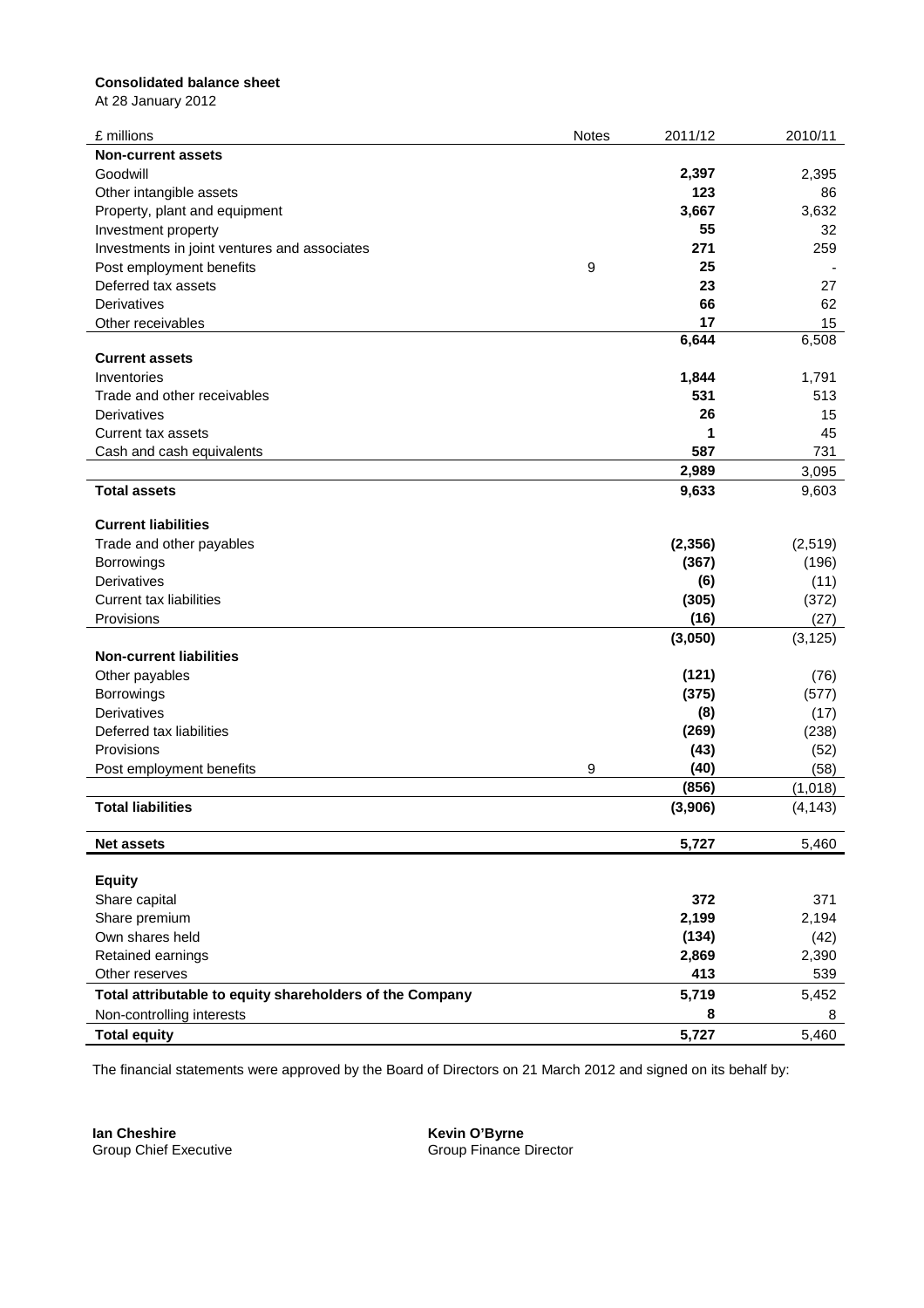#### **Consolidated cash flow statement**

Year ended 28 January 2012

| £ millions                                                                           | <b>Notes</b> | 2011/12 | 2010/11 |
|--------------------------------------------------------------------------------------|--------------|---------|---------|
| <b>Operating activities</b>                                                          |              |         |         |
| Cash generated by operations                                                         | 10           | 827     | 763     |
| Income tax paid                                                                      |              | (148)   | (133)   |
| Net cash flows from operating activities                                             |              | 679     | 630     |
|                                                                                      |              |         |         |
| <b>Investing activities</b>                                                          |              |         |         |
| Purchase of businesses                                                               |              | (2)     |         |
| Purchase of property, plant and equipment, investment property and intangible assets |              | (450)   | (310)   |
| Disposal of property, plant and equipment, investment property and intangible assets |              | 9       | 87      |
| Interest received                                                                    |              | 19      | 19      |
| Dividends received from joint ventures and associates                                |              | 10      | 6       |
| Net cash flows from investing activities                                             |              | (414)   | (198)   |
|                                                                                      |              |         |         |
| <b>Financing activities</b>                                                          |              |         |         |
| Interest paid                                                                        |              | (22)    | (33)    |
| Interest element of finance lease rental payments                                    |              | (5)     | (5)     |
| Repayment of bank loans                                                              |              | (10)    | (57)    |
| Repayment of Medium Term Notes and other fixed term debt                             |              | (30)    | (696)   |
| (Payment)/receipt on financing derivatives                                           |              | (5)     | 6       |
| Capital element of finance lease rental payments                                     |              | (16)    | (12)    |
| New shares issued under share schemes                                                |              | 6       | 3       |
| Own shares issued under share schemes                                                |              | 2       | 1       |
| Own shares purchased                                                                 |              | (117)   |         |
| Purchase of non-controlling interests                                                |              | (8)     |         |
| Dividends paid to equity shareholders of the Company                                 |              | (178)   | (129)   |
| Net cash flows from financing activities                                             |              | (383)   | (922)   |
|                                                                                      |              |         |         |
| Net decrease in cash and cash equivalents and bank overdrafts                        |              | (118)   | (490)   |
| Cash and cash equivalents and bank overdrafts at beginning of year                   |              | 636     | 1,135   |
| Exchange differences                                                                 |              | (33)    | (9)     |
| Cash and cash equivalents and bank overdrafts at end of year                         | 11           | 485     | 636     |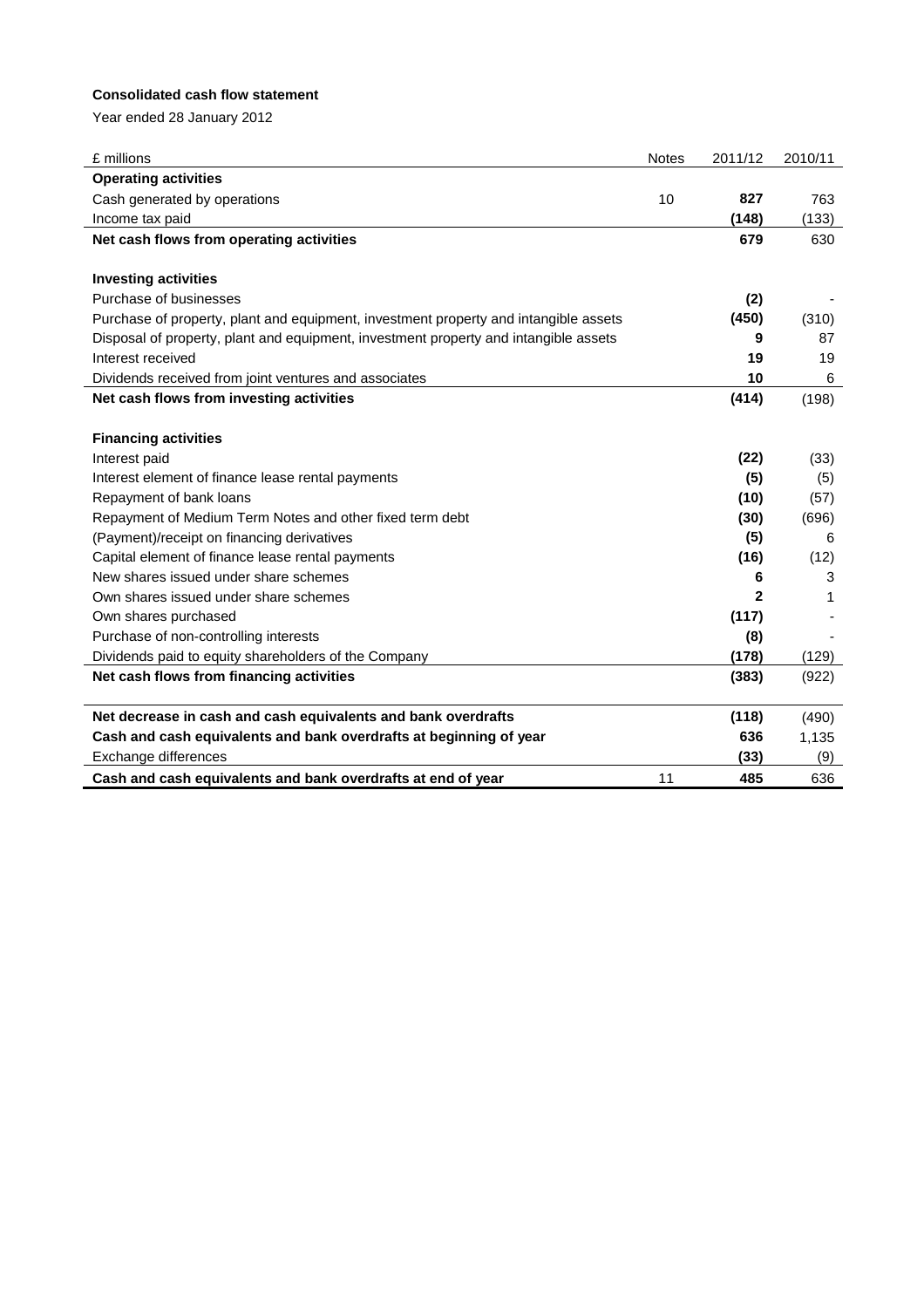#### **Notes to the consolidated financial statements**

#### **1 General information**

Kingfisher plc ('the Company'), its subsidiaries, joint ventures and associates (together 'the Group') supply home improvement products and services through a network of retail stores and other channels, located mainly in the United Kingdom, continental Europe and China.

Kingfisher plc is a Company incorporated in the United Kingdom. The address of its registered office is 3 Sheldon Square, Paddington, London W2 6PX.

The Company is listed on the London Stock Exchange.

#### **2 Basis of preparation**

The consolidated financial statements of the Company, its subsidiaries, joint ventures and associates are made up to the nearest Saturday to 31 January each year. The current financial year is the 52 weeks ended 28 January 2012 ('the year'). The comparative financial year is the 52 weeks ended 29 January 2011 ('the prior year'). This only impacts the UK operations with all the other operations reporting on a calendar basis as a result of local statutory requirements.

The directors of Kingfisher plc, having made appropriate enquiries, consider that adequate resources exist for the Group to continue in operational existence for the foreseeable future and that, therefore, it is appropriate to adopt the going concern basis in preparing the consolidated financial statements for the year ended 28 January 2012.

The condensed financial information, which comprises the consolidated income statement, consolidated statement of comprehensive income, consolidated statement of changes in equity, consolidated balance sheet, consolidated cash flow statement and related notes do not constitute statutory financial statements for the 52 weeks ended 28 January 2012, but are derived from those statements. Statutory financial statements for 2011/12 will be filed with the Registrar of Companies in due course. The Group's auditors have reported on those accounts; their reports were unqualified and did not contain statements under Section 498 (2) or (3) of the Companies Act 2006. Statutory financial statements for 2010/11 have been filed with the Registrar of Companies. The Group's auditors have reported on those accounts; their reports were unqualified and did not contain statements under Section 498 (2) or (3) of the Companies Act 2006.

The condensed financial information has been abridged from the 2011/12 statutory financial statements, which have been prepared in accordance with International Financial Reporting Standards as adopted by the European Union ('IFRS') and those parts of the Companies Act 2006 applicable to companies reporting under IFRS and therefore the consolidated financial statements comply with Article 4 of the EU IAS legislation. The condensed financial information has been prepared under the historical cost convention, as modified by the use of valuations for certain financial instruments, share-based payments and post employment benefits.

There are no new standards, amendments or interpretations, which are mandatory for the first time for the financial year ended 28 January 2012, that are relevant and material for the Group.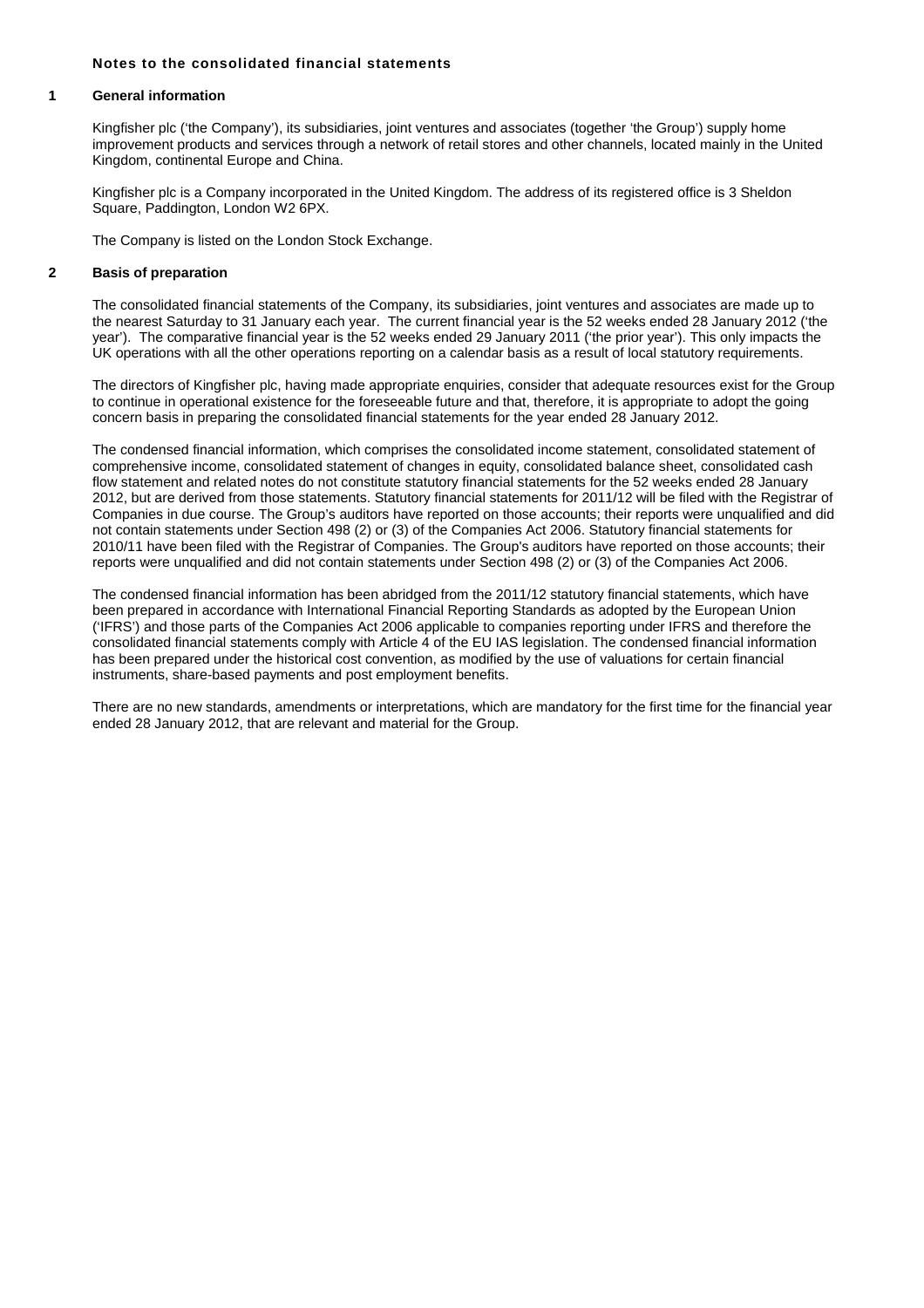#### **Principal rates of exchange**

|                    |              | 2011/12       |              | 2010/11       |
|--------------------|--------------|---------------|--------------|---------------|
|                    | Average rate | Year end rate | Average rate | Year end rate |
| Euro/E             | 1.15         | 1.19          | 1.17         | 1.16          |
| US Dollar/£        | 1.60         | 1.57          | 1.54         | 1.59          |
| Polish Zloty/£     | 4.80         | 5.04          | 4.65         | 4.52          |
| Chinese Renminbi/£ | 10.31        | 9.94          | 10.41        | 10.45         |

#### **Use of non-GAAP measures**

Kingfisher believes that retail profit, adjusted pre-tax profit, effective tax rate, adjusted post-tax profit and adjusted earnings per share provide additional useful information on underlying trends to shareholders. These and other non-GAAP measures such as net debt/cash are used by Kingfisher for internal performance analysis and incentive compensation arrangements for employees. The terms 'retail profit', 'exceptional items', 'adjusted', 'effective tax rate' and 'net debt/cash' are not defined terms under IFRS and may therefore not be comparable with similarly titled measures reported by other companies. They are not intended to be a substitute for, or superior to, GAAP measures.

Retail profit is defined as continuing operating profit before central costs (principally the costs of the Group's head office), exceptional items, amortisation of acquisition intangibles and the Group's share of interest and tax of joint ventures and associates.

The separate reporting of non-recurring exceptional items, which are presented as exceptional within their relevant income statement category, helps provide an indication of the Group's underlying business performance. The principal items which are included as exceptional items are:

- non-trading items included in operating profit such as profits and losses on the disposal, closure or impairment of subsidiaries, joint ventures, associates and investments which do not form part of the Group's trading activities;
- profits and losses on the disposal of properties; and
- the costs of significant restructuring and incremental acquisition integration costs.

The term 'adjusted' refers to the relevant measure being reported for continuing operations excluding exceptional items, financing fair value remeasurements, amortisation of acquisition intangibles, related tax items and prior year tax items. Financing fair value remeasurements represent changes in the fair value of financing derivatives, excluding interest accruals, offset by fair value adjustments to the carrying amount of borrowings and other hedged items under fair value hedge relationships. Financing derivatives are those that relate to underlying items of a financing nature.

The effective tax rate represents the effective income tax expense as a percentage of continuing profit before taxation excluding exceptional items. Effective income tax expense is the continuing income tax expense excluding tax on exceptional items and tax adjustments in respect of prior years and changes in tax rates.

Net debt/cash comprises borrowings and financing derivatives (excluding accrued interest), less cash and cash equivalents and current other investments.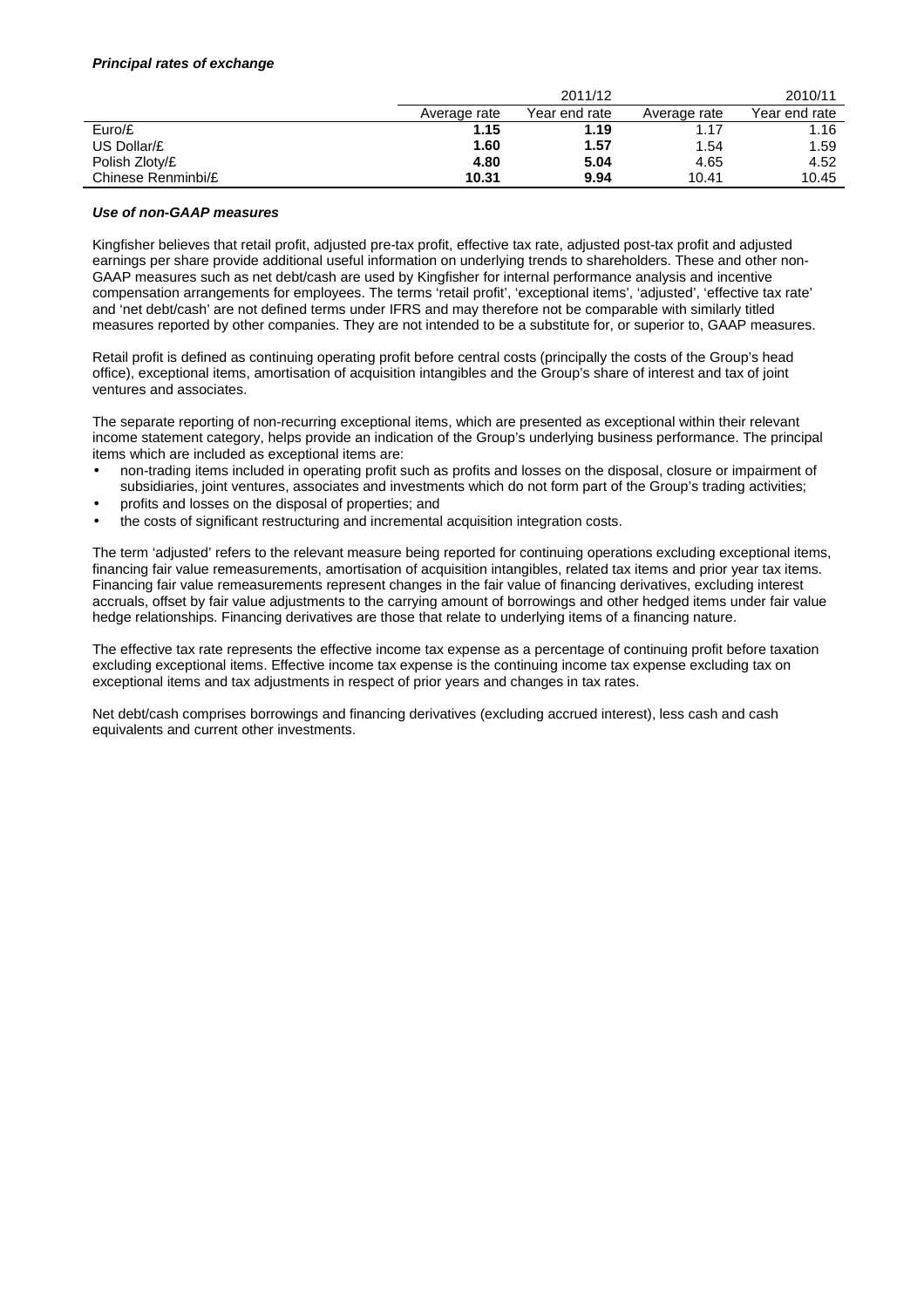#### **3 Segmental analysis**

#### **Income statement**

|                                                            |         |        |                     |       | <u>______</u> |
|------------------------------------------------------------|---------|--------|---------------------|-------|---------------|
|                                                            | UK &    |        | Other International |       |               |
| £ millions                                                 | Ireland | France | Poland              | Other | Total         |
| <b>Sales</b>                                               | 4,338   | 4,470  | 1,094               | 929   | 10,831        |
| <b>Retail profit</b>                                       | 271     | 423    | 135                 | 53    | 882           |
| Exceptional items                                          |         |        |                     |       | (12)          |
| Central costs                                              |         |        |                     |       | (43)          |
| Share of interest and tax of joint ventures and associates |         |        |                     |       | (20)          |
| <b>Operating profit</b>                                    |         |        |                     |       | 807           |
| Net finance costs                                          |         |        |                     |       | (10)          |
| <b>Profit before taxation</b>                              |         |        |                     |       | 797           |

|                                                            |         |        |                     |       | 2010/11 |
|------------------------------------------------------------|---------|--------|---------------------|-------|---------|
|                                                            | UK &    |        | Other International |       |         |
| £ millions                                                 | Ireland | France | Poland              | Other | Total   |
| <b>Sales</b>                                               | 4,333   | 4,204  | 1,062               | 851   | 10,450  |
| <b>Retail profit</b>                                       | 243     | 348    | 134                 | 37    | 762     |
| <b>Exceptional items</b>                                   |         |        |                     |       | (6)     |
| Central costs                                              |         |        |                     |       | (41)    |
| Share of interest and tax of joint ventures and associates |         |        |                     |       | (17)    |
| <b>Operating profit</b>                                    |         |        |                     |       | 698     |
| Net finance costs                                          |         |        |                     |       | (27)    |
| <b>Profit before taxation</b>                              |         |        |                     |       | 671     |

The operating segments disclosed above are based on the information reported internally to the Board of Directors and Group Executive. This information is predominantly based on the geographical areas in which the Group operates and which are managed separately. The Group only has one business segment being the supply of home improvement products and services.

The 'Other International' segment consists of Poland, China, Spain, Russia, the joint venture Koçtaş in Turkey and the associate Hornbach which has operations in Germany and other European countries. Poland has been shown separately due to its significance.

Central costs principally comprise the costs of the Group's head office.

#### **4 Exceptional items**

| £ millions                                        | 2011/12 | 2010/11 |
|---------------------------------------------------|---------|---------|
| Included within selling and distribution expenses |         |         |
| UK stores acquisition integration                 | (11)    |         |
| UK restructuring                                  |         | (9)     |
|                                                   | (9)     | (9)     |
| Included within other income                      |         |         |
| (Loss)/profit on disposal of properties           | (3)     | 3       |
|                                                   |         | 3       |
| <b>Exceptional items before tax</b>               | (12)    | (6)     |
| Tax on exceptional items                          |         | 3       |
| <b>Exceptional items</b>                          | (5)     | (3)     |

The Group acquired 29 ex-Focus DIY stores in the UK in the year and has incurred £11m of costs integrating these into the B&Q store network.

The UK restructuring credit of £2m reflects the release of onerous property contract provisions for idle stores previously included as part of the B&Q UK store closure and downsizing programme in 2005/06. In the prior year, the UK restructuring charge of £9m reflected plans to consolidate the Group's distribution network in the UK through the construction of a new regional distribution centre in the south of England and the closure of other sites. The provision covered primarily future costs of redundancies and dilapidations on the sites to be exited.

The Group has recorded a net exceptional loss of £3m on the disposal of properties (2010/11: £3m net profit).

2011/12

2010/11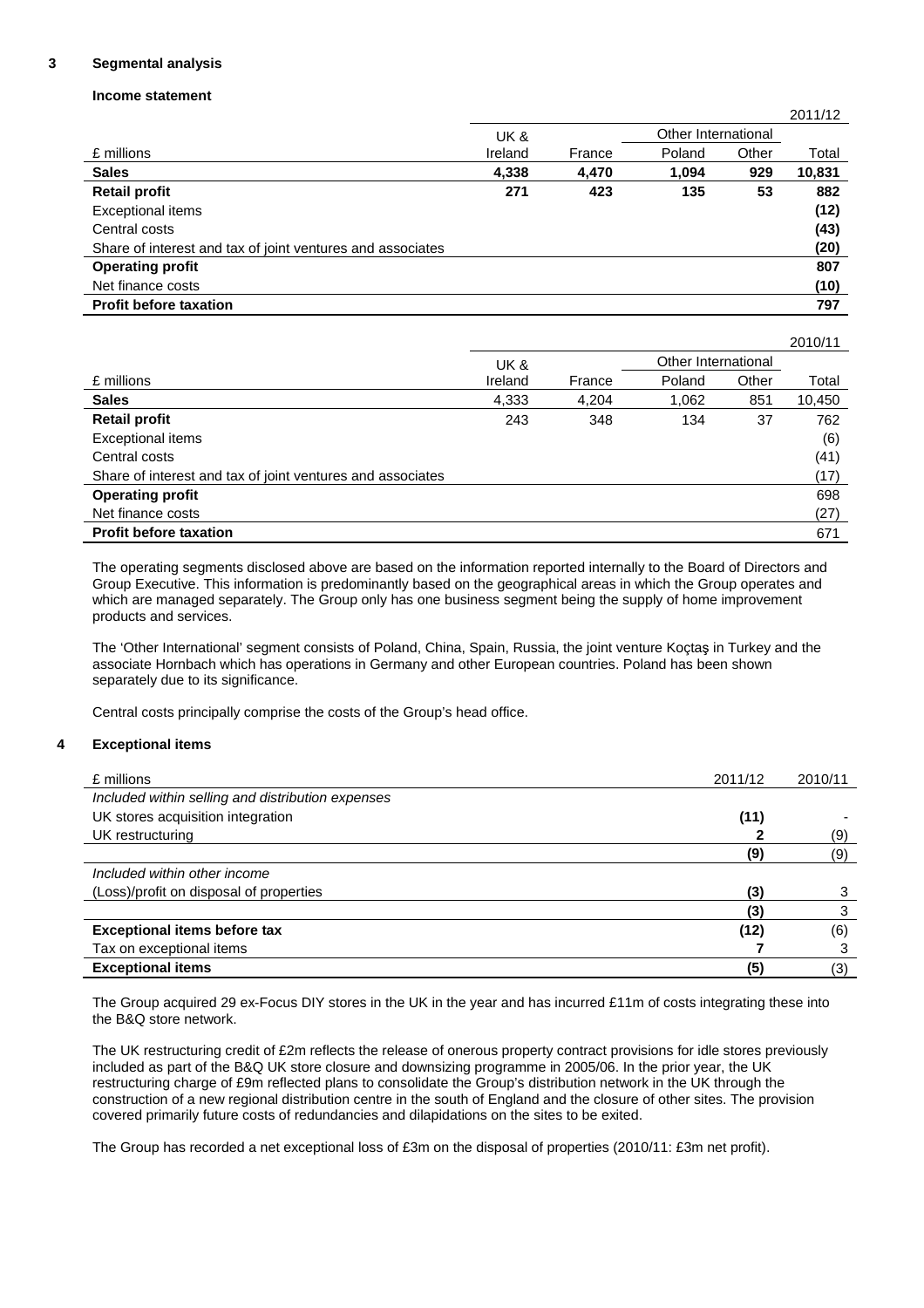#### **5 Net finance costs**

| £ millions                                                      | 2011/12 | 2010/11 |
|-----------------------------------------------------------------|---------|---------|
| Bank overdrafts and bank loans                                  | (12)    | (18)    |
| Medium Term Notes and other fixed term debt                     | (10)    | (21)    |
| Finance leases                                                  | (5)     | (5)     |
| Financing fair value remeasurements                             | 2       | 7       |
| Unwinding of discount on provisions                             | (4)     | (3)     |
| Expected net interest charge on defined benefit pension schemes |         | (7)     |
| Other interest payable                                          | (3)     |         |
| Capitalised interest                                            |         | 1       |
| <b>Finance costs</b>                                            | (31)    | (46)    |
| Cash and cash equivalents and current other investments         | 19      | 19      |
| Expected net interest return on defined benefit pension schemes | 2       |         |
| <b>Finance income</b>                                           | 21      | 19      |
| <b>Net finance costs</b>                                        | (10)    | (27)    |
| Income tax expense                                              |         |         |
| £ millions                                                      | 2011/12 | 2010/11 |
| <b>UK corporation tax</b>                                       |         |         |
| Current tax on profits for the year                             | 68      | 73      |
| Adjustments in respect of prior years                           | (16)    | (10)    |
|                                                                 | 52      | 63      |
| Overseas tax                                                    |         |         |
| Current tax on profits for the year                             | 142     | 118     |
| Adjustments in respect of prior years                           | (31)    | (5)     |
|                                                                 | 111     | 113     |
| Deferred tax                                                    |         |         |
| Current year                                                    | 12      |         |
| Adjustments in respect of prior years                           | (12)    | 5       |
| Adjustments in respect of changes in tax rates                  | (5)     | (1)     |
|                                                                 | (5)     | 4       |
| Income tax expense                                              | 158     | 180     |

The effective rate of tax on profit before exceptional items and excluding tax adjustments in respect of prior years and changes in tax rates is 28% (2010/11: 29%). Tax on exceptional items for the year is a credit of £7m, £5m of which relates to prior year items. In 2010/11 tax on exceptional items was a credit of £3m, all of which related to current year items.

Kingfisher paid €138m tax to the French tax authorities in the year ended 31 January 2004 as a consequence of the Kesa Electricals demerger and recorded this as an exceptional tax charge. Kingfisher appealed successfully against this tax liability and as a result received €169m from the French tax authorities in September 2009, representing a refund of the €138m and €31m of repayment settlement. The French tax authorities appealed this decision and the hearing took place in May 2011 with the Court of Appeal finding in Kingfisher's favour. The French tax authorities have appealed this decision to the final level of court although a date for this hearing has not yet been set. Therefore no income has yet been recognised relating to this receipt.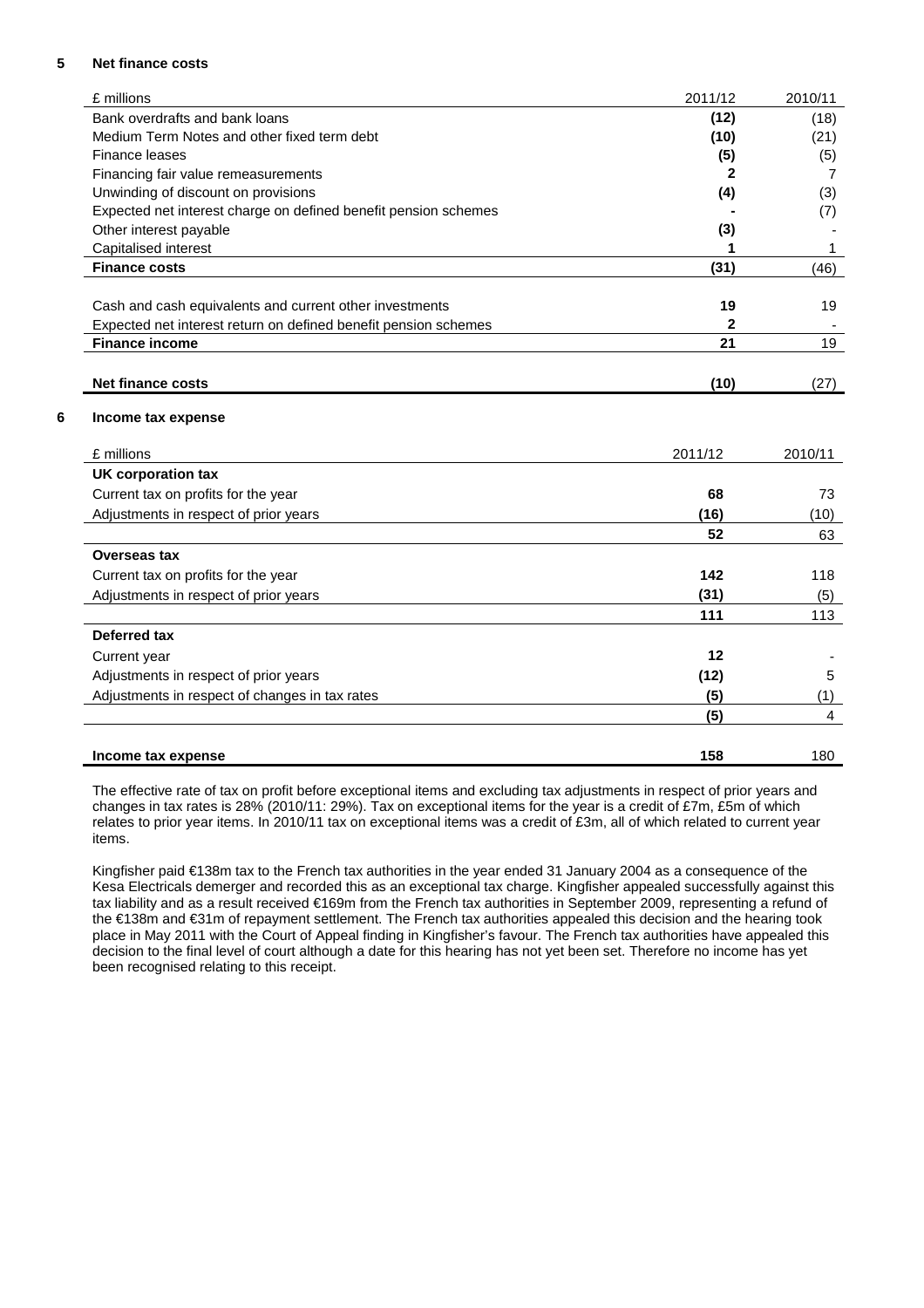|                                         |            |           | 2011/12   |            |           | 2010/11   |
|-----------------------------------------|------------|-----------|-----------|------------|-----------|-----------|
|                                         |            | Weighted  |           |            | Weighted  |           |
|                                         |            | average   |           |            | average   |           |
|                                         |            | number    | Earnings  |            | number    | Earnings  |
|                                         | Earnings   | of shares | per share | Earnings   | of shares | per share |
|                                         | £ millions | millions  | pence     | £ millions | millions  | pence     |
| Basic earnings per share                | 640        | 2,331     | 27.5      | 494        | 2,349     | 21.0      |
| Dilutive share options                  |            | 44        | (0.6)     |            | 38        | (0.3)     |
| Diluted earnings per share              | 640        | 2,375     | 26.9      | 494        | 2,387     | 20.7      |
|                                         |            |           |           |            |           |           |
| Basic earnings per share                | 640        | 2,331     | 27.5      | 494        | 2,349     | 21.0      |
| Exceptional items                       | 12         |           | 0.5       | 6          |           | 0.3       |
| Tax on exceptional and prior year items | (66)       |           | (2.8)     | (14)       |           | (0.6)     |
| Financing fair value remeasurements     | (2)        |           | (0.1)     | (7)        |           | (0.3)     |
| Tax on financing fair value             |            |           |           |            |           |           |
| remeasurements                          |            |           |           | 2          |           | 0.1       |
| Adjusted basic earnings per share       | 584        | 2,331     | 25.1      | 481        | 2,349     | 20.5      |
|                                         |            |           |           |            |           |           |
| Diluted earnings per share              | 640        | 2,375     | 26.9      | 494        | 2,387     | 20.7      |
| Exceptional items                       | 12         |           | 0.5       | 6          |           | 0.3       |
| Tax on exceptional and prior year items | (66)       |           | (2.7)     | (14)       |           | (0.6)     |
| Financing fair value remeasurements     | (2)        |           | (0.1)     | (7)        |           | (0.3)     |
| Tax on financing fair value             |            |           |           |            |           |           |
| remeasurements                          |            |           |           | 2          |           | 0.1       |
| Adjusted diluted earnings per share     | 584        | 2,375     | 24.6      | 481        | 2,387     | 20.2      |

Basic earnings per share is calculated by dividing the profit for the year attributable to equity shareholders of the Company by the weighted average number of shares in issue during the year, excluding those held in the Employee Share Ownership Plan Trust ('ESOP') which for the purpose of this calculation are treated as cancelled.

For diluted earnings per share, the weighted average number of shares is adjusted to assume conversion of all dilutive potential ordinary shares. These represent share options granted to employees where both the exercise price is less than the average market price of the Company's shares during the year and any related performance conditions have been met.

#### **8 Dividends**

| £ millions                                                                                                    | 2011/12 | 2010/11 |
|---------------------------------------------------------------------------------------------------------------|---------|---------|
| Dividends to equity shareholders of the Company                                                               |         |         |
| Final dividend for the year ended 29 January 2011 of 5.145p per share (30 January 2010:<br>3.575p per share)  | 121     | 84      |
| Interim dividend for the year ended 28 January 2012 of 2.47p per share (29 January 2011:<br>1.925p per share) | 57      | 45      |
|                                                                                                               | 178     | 129     |

The proposed final dividend for the year ended 28 January 2012 of 6.37p per share is subject to approval by shareholders at the Annual General Meeting and has not been included as a liability.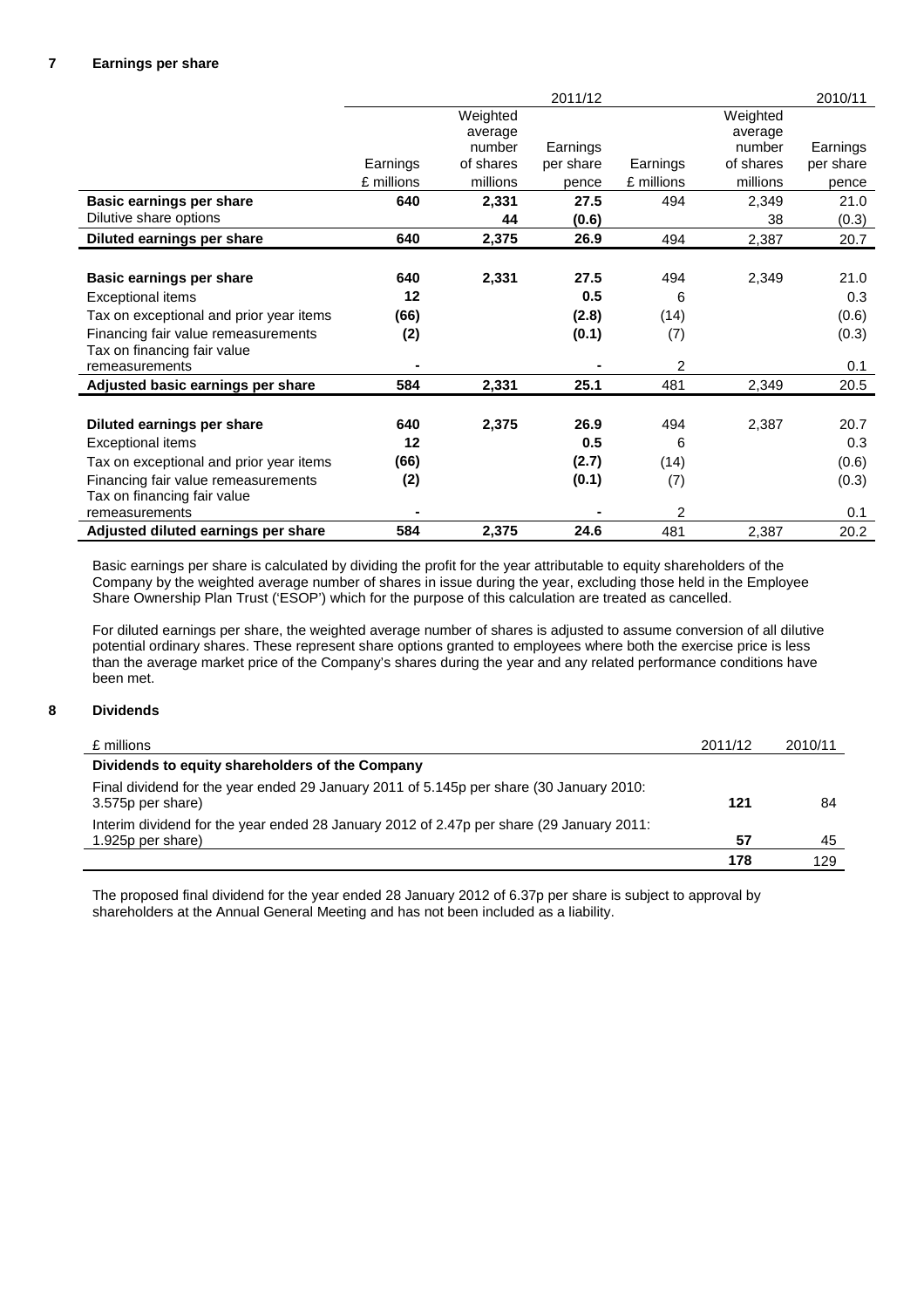#### **9 Post employment benefits**

|                                            |      |       | 2011/12 |               |       | 2010/11 |
|--------------------------------------------|------|-------|---------|---------------|-------|---------|
| £ millions                                 | UK   | Other | Total   | UK            | Other | Total   |
| Deficit in scheme at beginning of year     | (21) | (37)  | (58)    | (171)         | (27)  | (198)   |
| Current service cost                       | (24) | (5)   | (29)    | (23)          | (4)   | (27)    |
| Interest on defined benefit obligations    | (90) | (3)   | (93)    | (90)          | (2)   | (92)    |
| Expected return on pension scheme assets   | 94   |       | 95      | 84            |       | 85      |
| Actuarial gains/(losses)                   | 18   | 2     | 20      | 134           | (6)   | 128     |
| Contributions paid by employer             | 48   |       | 49      | 45            |       | 46      |
| Exchange differences                       |      |       |         |               |       |         |
| Surplus/(deficit) in scheme at end of year | 25   | (40)  | (15)    | $^{\prime}21$ | (37)  | (58)    |

The assumptions used in calculating the costs and obligations of the Group's defined benefit pension schemes are set by the Directors after consultation with independent professionally qualified actuaries. The assumptions are based on the conditions at the time and changes in these assumptions can lead to significant movements in the estimated obligations, as illustrated in the sensitivity analysis.

The UK scheme discount rate is based on the yield on the iBoxx over 15 year AA-rated Sterling corporate bond index adjusted for the difference in term between iBoxx and scheme liabilities. The overall expected rate of return on scheme assets reflects market expectations at the valuation date of long term asset returns and the mix of assets in the schemes.

|                                           |     | 2011/12    |     | 2010/11    |
|-------------------------------------------|-----|------------|-----|------------|
| Annual % rate                             | UK  | Other      | UK  | Other      |
| Discount rate                             | 4.5 | 4.6        | 5.6 | 4.4        |
| Salary escalation                         | 3.8 | 2.0 to 6.7 | 4.3 | 2.0 to 6.7 |
| Rate of pension increases                 | 3.0 | ۰          | 3.5 |            |
| Price inflation                           | 3.0 | 2.0        | 3.5 | 2.0        |
| Overall expected rate of return on assets | 4.5 | 3.5        | 6.0 | 3.5        |

For the UK scheme, the mortality assumptions used in the actuarial valuations have been selected with regard to the characteristics and experience of the membership of the scheme from 2007 to 2010. The assumptions for life expectancy of UK scheme members are as follows:

| Years                                                                      | 2011/12 | 2010/11 |
|----------------------------------------------------------------------------|---------|---------|
| Age to which current pensioners are expected to live (60 now)              |         |         |
| - Male                                                                     | 86.4    | 86.4    |
| - Female                                                                   | 87.1    | 87.1    |
| Age to which future pensioners are expected to live (60 in 15 years' time) |         |         |
| - Male                                                                     | 87.1    | 87.1    |
| - Female                                                                   | 88.7    | 88.7    |

The following sensitivity analysis for the UK scheme shows the estimated impact on obligations resulting from changes to key actuarial assumptions, whilst holding all other assumptions constant.

| Assumption                | Change in assumption                    | Impact on defined benefit obligation |
|---------------------------|-----------------------------------------|--------------------------------------|
| Discount rate             | Increase/decrease by 0.1%               | Decrease/increase by £36m            |
| Salary escalation         | Increase/decrease by 0.1%               | Increase/decrease by £3m             |
| Rate of pension increases | Increase/decrease by 0.1%               | Increase/decrease by £24m            |
| Price inflation           | Increase/decrease by 0.1%               | Increase/decrease by £36m            |
| Mortality                 | Increase in life expectancy by one year | Increase by £57m                     |